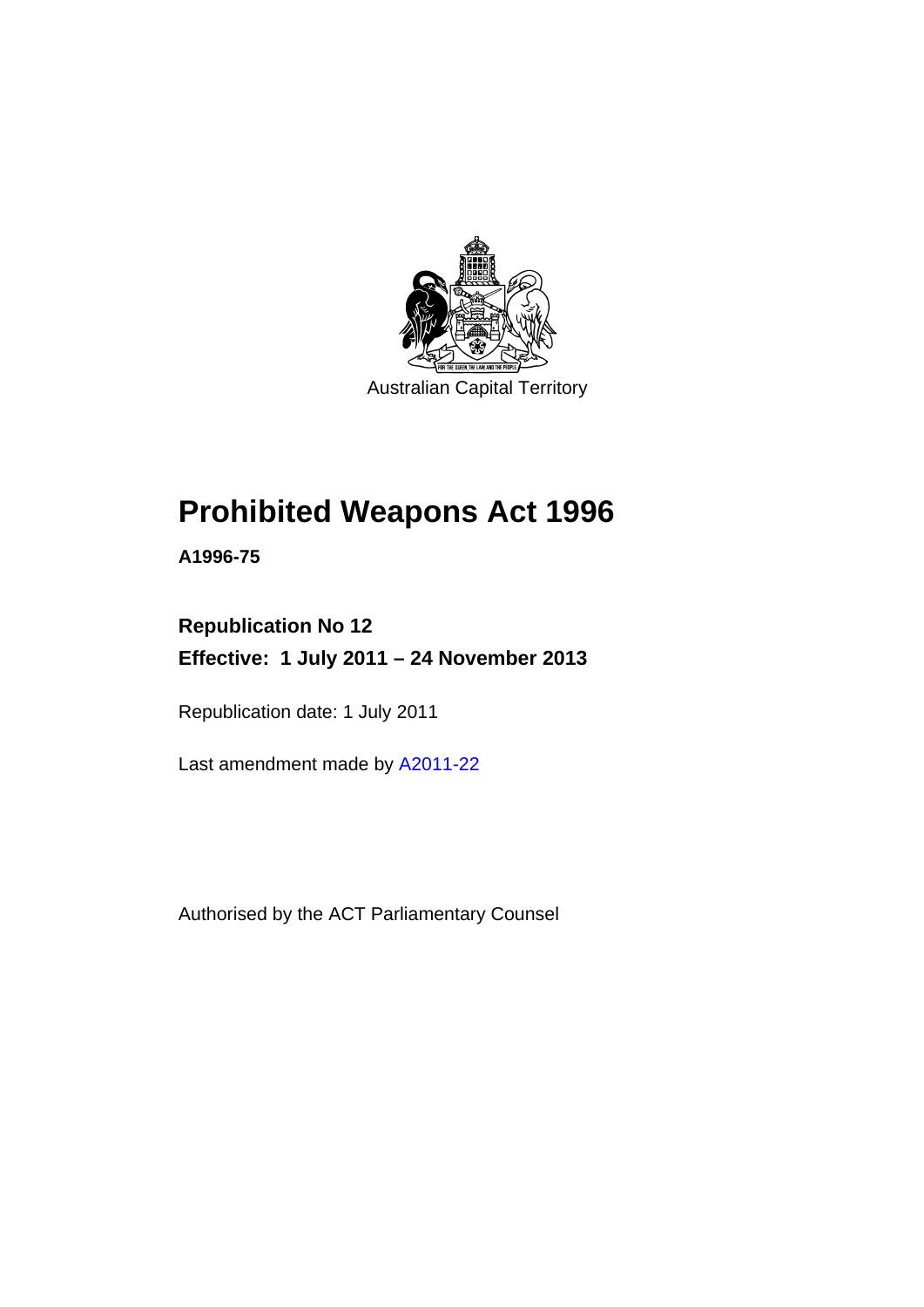#### **About this republication**

#### **The republished law**

This is a republication of the *Prohibited Weapons Act 1996* (including any amendment made under the *[Legislation Act 2001](http://www.legislation.act.gov.au/a/2001-14)*, part 11.3 (Editorial changes)) as in force on 1 July 2011*.* It also includes any commencement, amendment, repeal or expiry affecting this republished law to 1 July 2011.

The legislation history and amendment history of the republished law are set out in endnotes 3 and 4.

#### **Kinds of republications**

The Parliamentary Counsel's Office prepares 2 kinds of republications of ACT laws (see the ACT legislation register at [www.legislation.act.gov.au](http://www.legislation.act.gov.au/)):

- authorised republications to which the *[Legislation Act 2001](http://www.legislation.act.gov.au/a/2001-14)* applies
- unauthorised republications.

The status of this republication appears on the bottom of each page.

#### **Editorial changes**

The *[Legislation Act 2001](http://www.legislation.act.gov.au/a/2001-14)*, part 11.3 authorises the Parliamentary Counsel to make editorial amendments and other changes of a formal nature when preparing a law for republication. Editorial changes do not change the effect of the law, but have effect as if they had been made by an Act commencing on the republication date (see *[Legislation Act 2001](http://www.legislation.act.gov.au/a/2001-14)*, s 115 and s 117). The changes are made if the Parliamentary Counsel considers they are desirable to bring the law into line, or more closely into line, with current legislative drafting practice.

This republication does not include amendments made under part 11.3 (see endnote 1).

#### **Uncommenced provisions and amendments**

If a provision of the republished law has not commenced, the symbol  $\mathbf{U}$  appears immediately before the provision heading. Any uncommenced amendments that affect this republished law are accessible on the ACT legislation register [\(www.legislation.act.gov.au\)](http://www.legislation.act.gov.au/). For more information, see the home page for this law on the register.

#### **Modifications**

If a provision of the republished law is affected by a current modification, the symbol  $\mathbf{M}$ appears immediately before the provision heading. The text of the modifying provision appears in the endnotes. For the legal status of modifications, see the *[Legislation Act 2001](http://www.legislation.act.gov.au/a/2001-14)*, section 95.

#### **Penalties**

At the republication date, the value of a penalty unit for an offence against this law is \$110 for an individual and \$550 for a corporation (see *[Legislation Act 2001](http://www.legislation.act.gov.au/a/2001-14)*, s 133).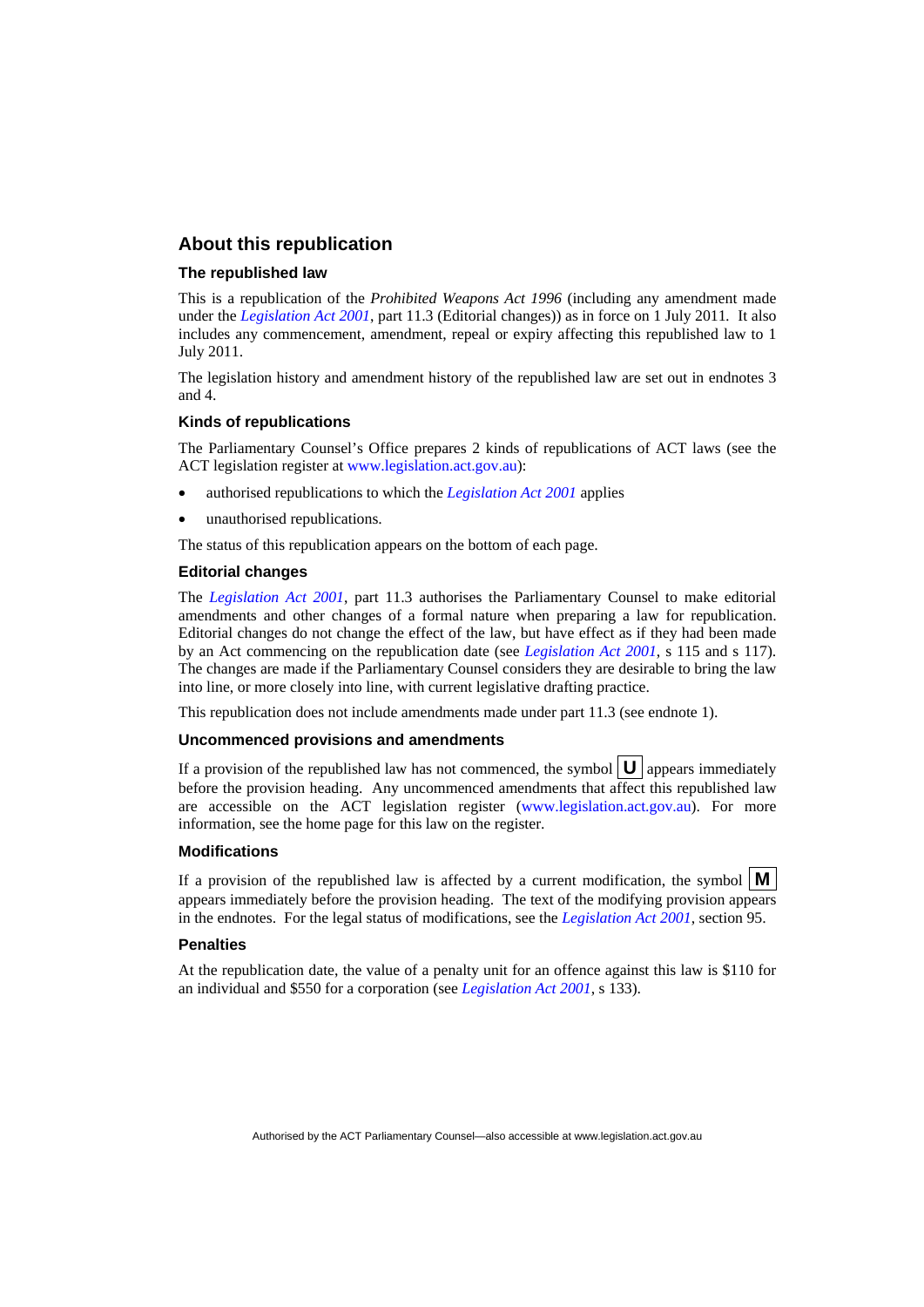

# **Prohibited Weapons Act 1996**

# **Contents**

| Part 1  | <b>Preliminary</b>                                                                    |   |
|---------|---------------------------------------------------------------------------------------|---|
| 1       | Name of Act                                                                           | 2 |
| 2       | Dictionary                                                                            | 2 |
| 2A      | <b>Notes</b>                                                                          | 2 |
| 2B      | Offences against Act—application of Criminal Code etc                                 | 2 |
| 3       | Meaning of possession-Act                                                             | 3 |
| 3A      | Evidence of possession-prohibited weapons or articles at premises                     | 4 |
| 3B      | Evidence of possession-care, control or management of prohibited<br>weapon or article | 4 |
| 4       | Application of Act                                                                    | 5 |
| Part 1A | <b>Important concepts</b>                                                             |   |
| 4A      | Meaning of <i>prohibited</i> weapon-Act                                               | 7 |
| 4B      | Meaning of <i>prohibited</i> article-Act                                              | 7 |

| R12      | Prohibited Weapons Act 1996  | contents 1 |
|----------|------------------------------|------------|
| 01/07/11 | Effective: 01/07/11-24/11/13 |            |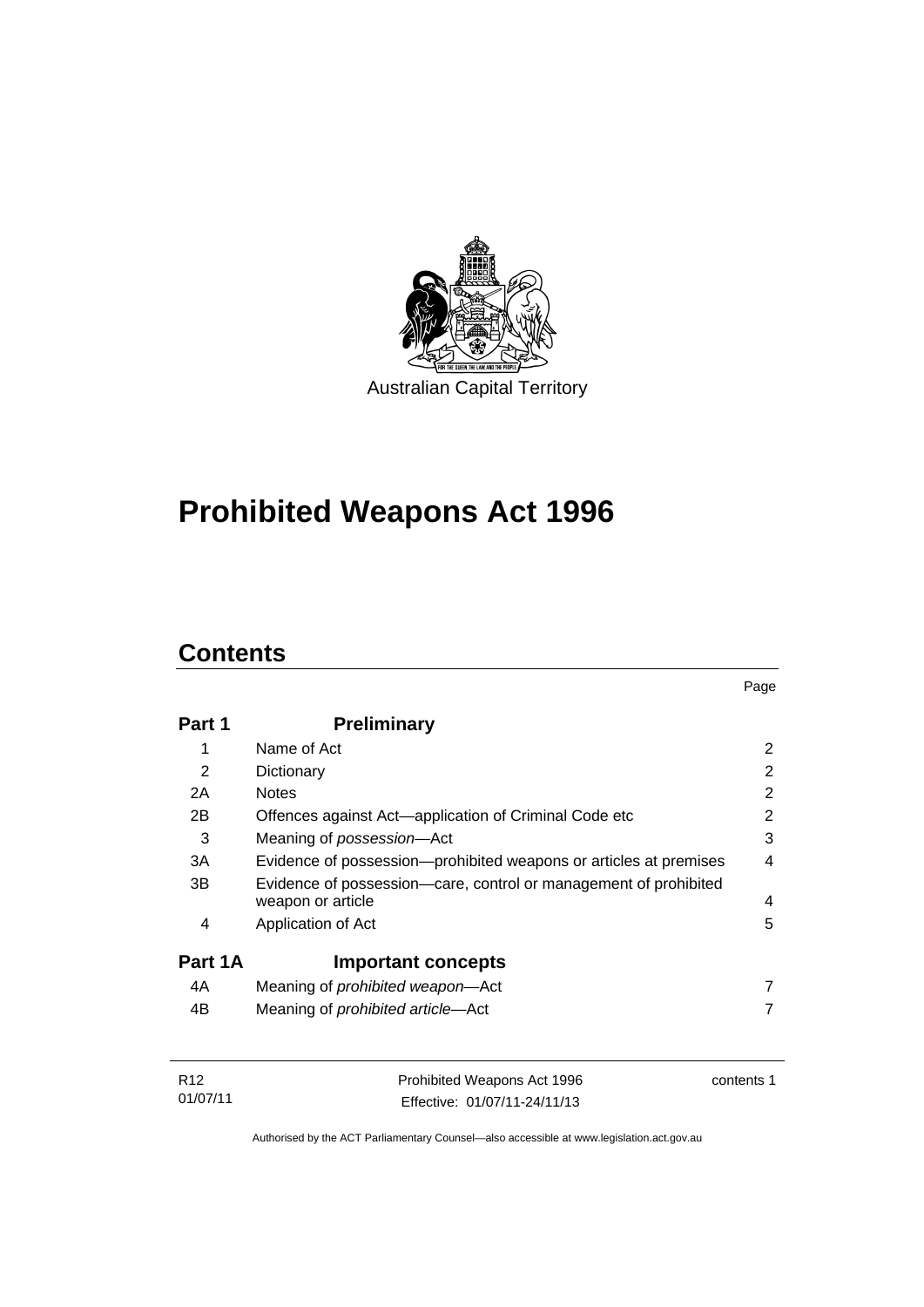#### **Contents**

|                   |                                                                                | Page            |
|-------------------|--------------------------------------------------------------------------------|-----------------|
| Part 1B           | <b>Unregulated weapons</b>                                                     |                 |
| 4C                | Meaning of unregulated weapon-Act                                              | 9               |
| 4CA               | Meaning of connected-pt 1B                                                     | 9               |
| 4D                | Unregulated weapons-seizure by police                                          | 9               |
| 4E                | Unregulated weapons-receipt for seizure                                        | 10              |
| 4F                | Unregulated weapons-examination                                                | 10              |
| 4G                | Unregulated weapons-access to things seized                                    | 11              |
| 4H                | Unregulated weapons-review of decision to seize                                | 11              |
| 4 <sub>l</sub>    | Unregulated weapons-forfeiture                                                 | 12              |
| Part 1C           | <b>Minister's guidelines</b>                                                   |                 |
| 4K                | Minister's guidelines                                                          | 13              |
| Part 1D           | Declarations about prohibited articles and                                     |                 |
|                   | weapons                                                                        |                 |
| 4L                | Prohibited articles and weapons declarations by registrar                      | 14              |
| 4M                | Effect of certain declarations                                                 | 14              |
| Part 2            | <b>Offences</b>                                                                |                 |
| 5                 | Offence-unauthorised possession or use of prohibited weapons                   | 15              |
| 6                 | Offence-unauthorised possession or use of prohibited articles                  | 15              |
| 6A                | Declarations about authorised possession and use of laser pointers             | 16              |
| 6B                | Guidelines for declarations under section 6A                                   | 16              |
| $\overline{7}$    | Inspection of prohibited weapons or articles by police                         | 17              |
| 8                 | Offence—disposal of prohibited weapons and articles by unauthorised<br>holders | 17              |
| Part <sub>3</sub> | <b>Permits</b>                                                                 |                 |
| 9                 | Permits                                                                        | 19              |
| 11                | Contravention of conditions                                                    | 19              |
| 12                | Production of permit                                                           | 19              |
| 13                | Surrender of cancelled permit                                                  | 20              |
| Part 3A           | <b>Notification and review of decisions</b>                                    |                 |
| 14                | Meaning of reviewable decision-pt 3A                                           | 21              |
| 14A               | Reviewable decision notices                                                    | 21              |
| contents 2        | Prohibited Weapons Act 1996                                                    | R <sub>12</sub> |
|                   | Effective: 01/07/11-24/11/13                                                   | 01/07/11        |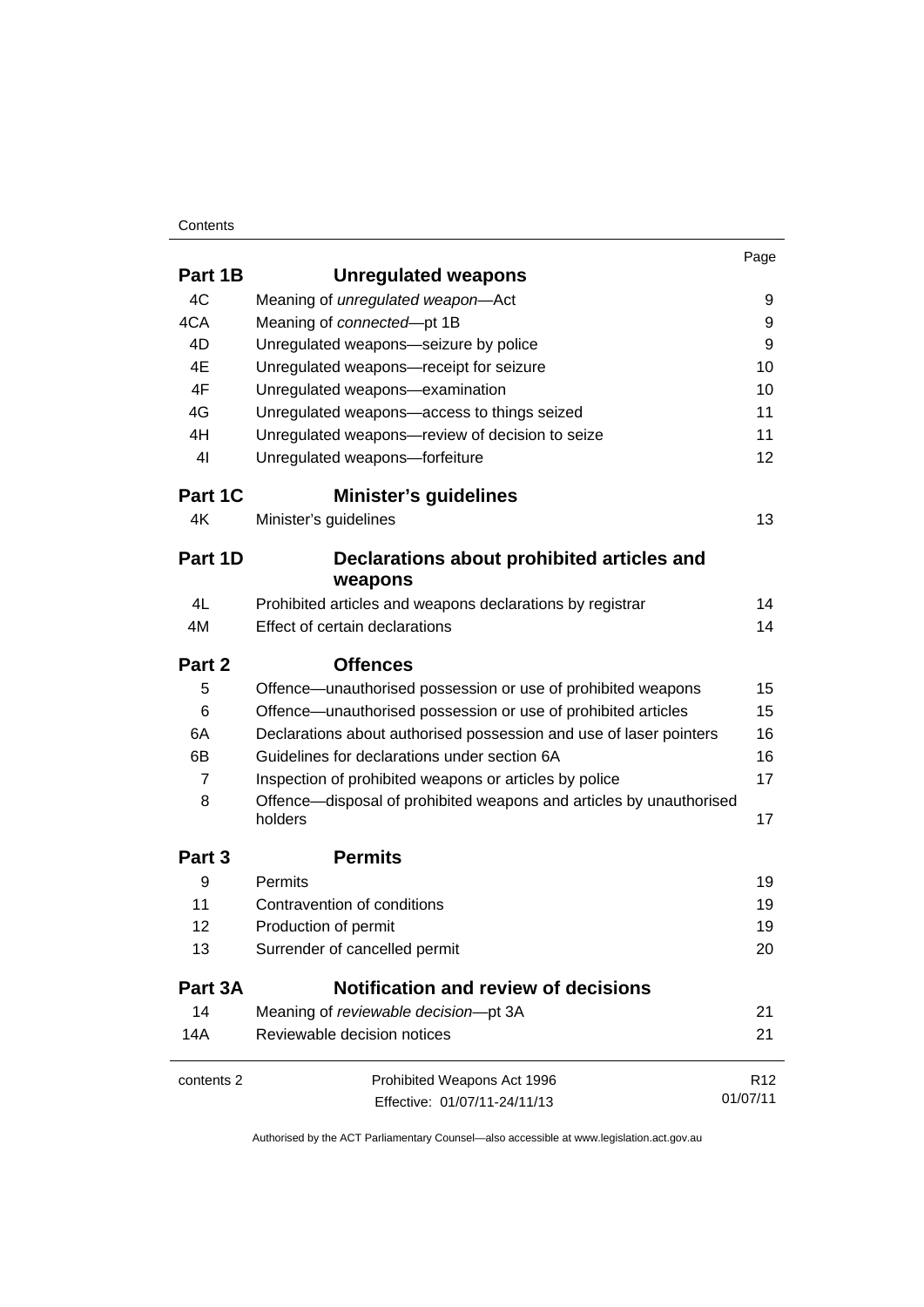|                   |                  |                                                                    | Contents   |
|-------------------|------------------|--------------------------------------------------------------------|------------|
| 14B               |                  | Applications for review                                            | Page<br>21 |
| Part 4            |                  | <b>Miscellaneous</b>                                               |            |
| 15                |                  | Information to be supplied                                         | 22         |
| 16                |                  | Disposal of surrendered or seized prohibited weapons or prohibited |            |
|                   | articles         |                                                                    | 22         |
| 17                |                  | Evidentiary provisions                                             | 23         |
| 17A               |                  | Determination of fees                                              | 23         |
| 18                | Approved forms   |                                                                    | 23         |
| 19                |                  | Regulation-making power                                            | 24         |
| <b>Schedule 1</b> |                  | <b>Prohibited weapons</b>                                          | 25         |
| <b>Part 1.1</b>   |                  | <b>Prohibited bladed weapons</b>                                   | 25         |
| <b>Part 1.2</b>   |                  | <b>Prohibited hand weapons</b>                                     | 27         |
| <b>Part 1.3</b>   |                  | <b>Prohibited missile weapons</b>                                  | 29         |
| <b>Part 1.4</b>   |                  | Other prohibited weapons                                           | 30         |
| <b>Schedule 2</b> |                  | <b>Prohibited articles</b>                                         | 32         |
| <b>Schedule 3</b> |                  | <b>Reviewable decisions</b>                                        | 33         |
| <b>Dictionary</b> |                  |                                                                    | 34         |
| <b>Endnotes</b>   |                  |                                                                    |            |
| $\mathbf{1}$      |                  | About the endnotes                                                 | 36         |
| $\overline{2}$    | Abbreviation key |                                                                    | 36         |
| 3                 |                  | Legislation history                                                | 37         |
| 4                 |                  | Amendment history                                                  | 38         |
| 5                 |                  | Earlier republications                                             | 42         |
|                   |                  |                                                                    |            |

| R <sub>12</sub> | Prohibited Weapons Act 1996  | contents 3 |
|-----------------|------------------------------|------------|
| 01/07/11        | Effective: 01/07/11-24/11/13 |            |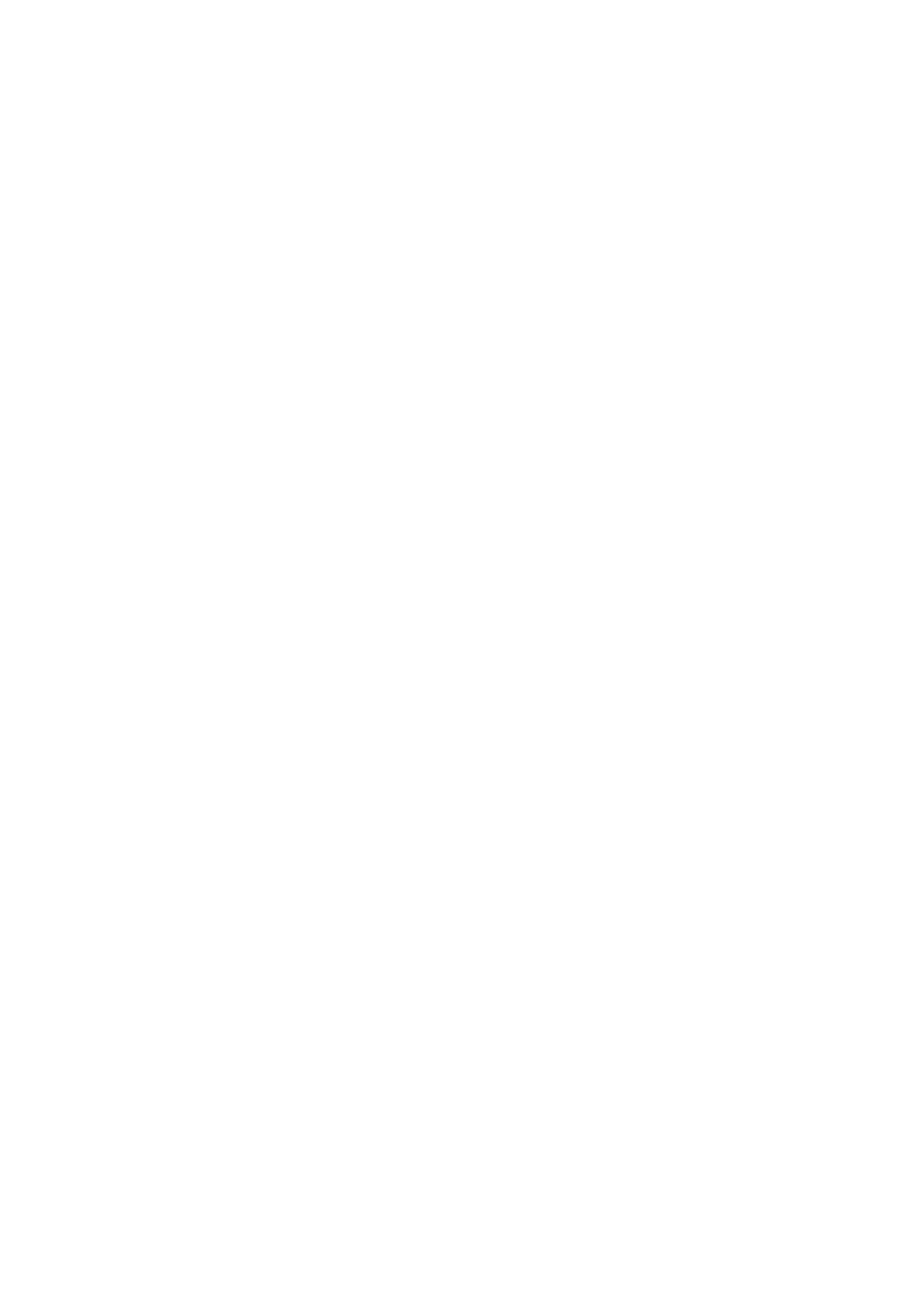

# **Prohibited Weapons Act 1996**

An Act to prohibit the possession of certain dangerous weapons and other articles, and for related purposes

R12 01/07/11

l

Prohibited Weapons Act 1996 Effective: 01/07/11-24/11/13

page 1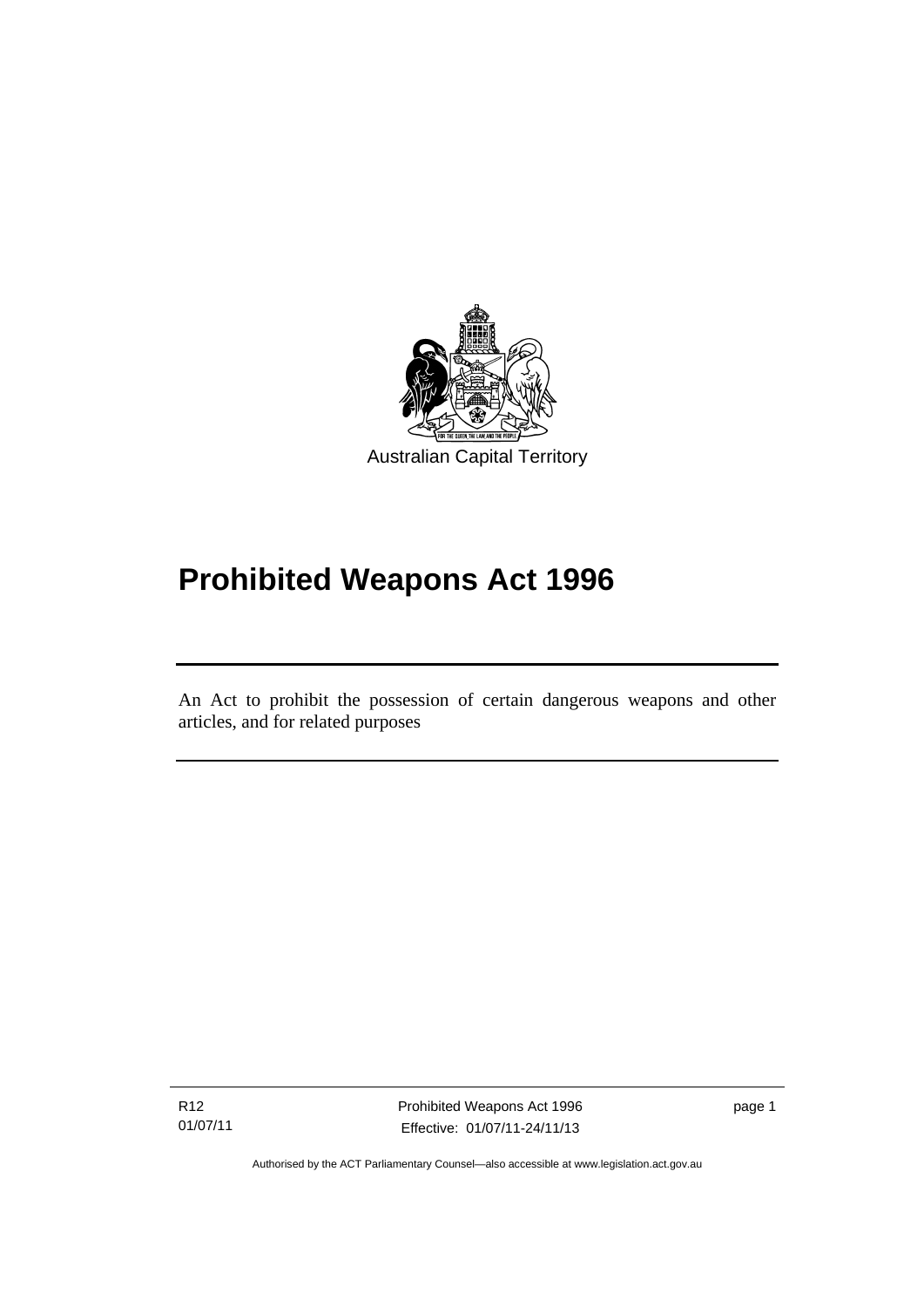#### Part 1 **Preliminary**

Section 1

## <span id="page-7-0"></span>**Part 1** Preliminary

#### <span id="page-7-1"></span>**1 Name of Act**

This Act is the *Prohibited Weapons Act 1996*.

#### <span id="page-7-2"></span>**2 Dictionary**

The dictionary at the end of this Act is part of this Act.

*Note 1* The dictionary at the end of this Act defines certain terms used in this Act, and includes references (*signpost definitions*) to other terms defined elsewhere.

> For example, the signpost definition, '*firearm*—see the *[Firearms Act 1996](http://www.legislation.act.gov.au/a/1996-74)*, section 6.' means that the term 'firearm' is defined in that section and the definition applies to this Act.

*Note 2* A definition in the dictionary (including a signpost definition) applies to the entire Act unless the definition, or another provision of the Act, provides otherwise or the contrary intention otherwise appears (see [Legislation Act,](http://www.legislation.act.gov.au/a/2001-14) s 155 and s 156 (1)).

#### <span id="page-7-3"></span>**2A Notes**

A note included in this Act is explanatory and is not part of this Act.

*Note* See the [Legislation Act,](http://www.legislation.act.gov.au/a/2001-14) s 127 (1), (4) and (5) for the legal status of notes.

### <span id="page-7-4"></span>**2B Offences against Act—application of Criminal Code etc**

Other legislation applies in relation to offences against this Act.

*Note 1 Criminal Code*

The [Criminal Code](http://www.legislation.act.gov.au/a/2002-51), ch 2 applies to the following offences against this Act (see Code, pt 2.1):

- s 5 (Offence—unauthorised possession or use of prohibited weapons)
- s 6 (Offence—unauthorised possession or use of prohibited articles)
- s 8 (Offence—disposal of prohibited weapons and articles by unauthorised holders).

page 2 **Prohibited Weapons Act 1996** Effective: 01/07/11-24/11/13

R12 01/07/11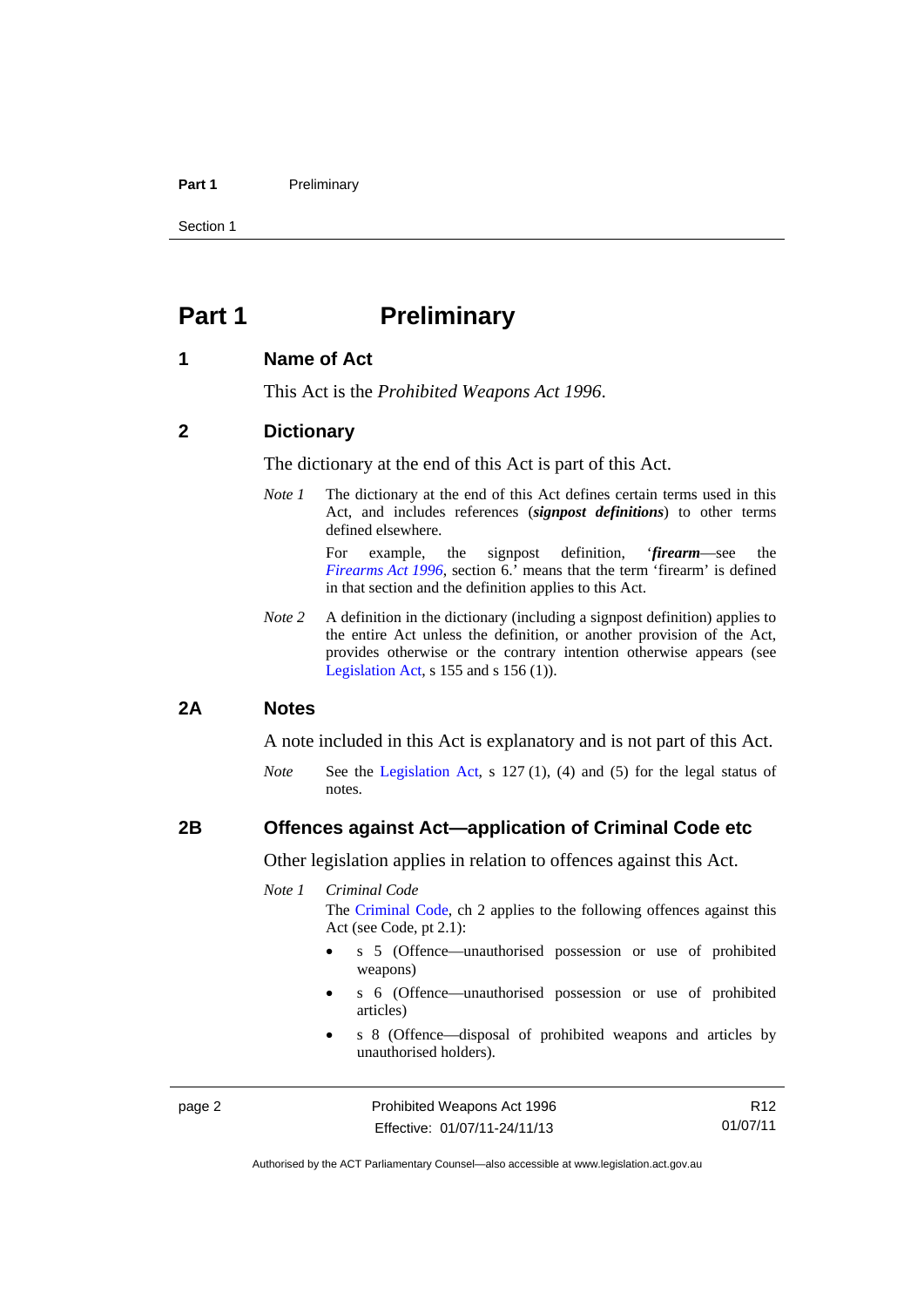The chapter sets out the general principles of criminal responsibility (including burdens of proof and general defences), and defines terms used for offences to which the Code applies (eg *conduct*, *intention*, *recklessness* and *strict liability*).

*Note 2 Penalty units* 

The [Legislation Act](http://www.legislation.act.gov.au/a/2001-14), s 133 deals with the meaning of offence penalties that are expressed in penalty units.

## <span id="page-8-0"></span>**3 Meaning of** *possession***—Act**

- (1) For this Act, a person has *possession* of a prohibited weapon or prohibited article if the person—
	- (a) has the weapon or article on his or her person, including in something carried or worn by the person (*physical possession*); or
	- (b) has the weapon or article at premises owned, leased or occupied by the person; or
	- (c) otherwise has the care, control or management of the firearm.
- (2) Also, for this Act, a person has *possession* of a prohibited weapon or prohibited article if—
	- (a) part of the weapon or article is in the person's possession; and
	- (b) other parts of the weapon or article are in the possession of 1 or more other people; and
	- (c) at least 1 of the other people is in possession of the other part or parts for an agreed purpose with the person; and
	- (d) the parts would make up the weapon or article if fitted together.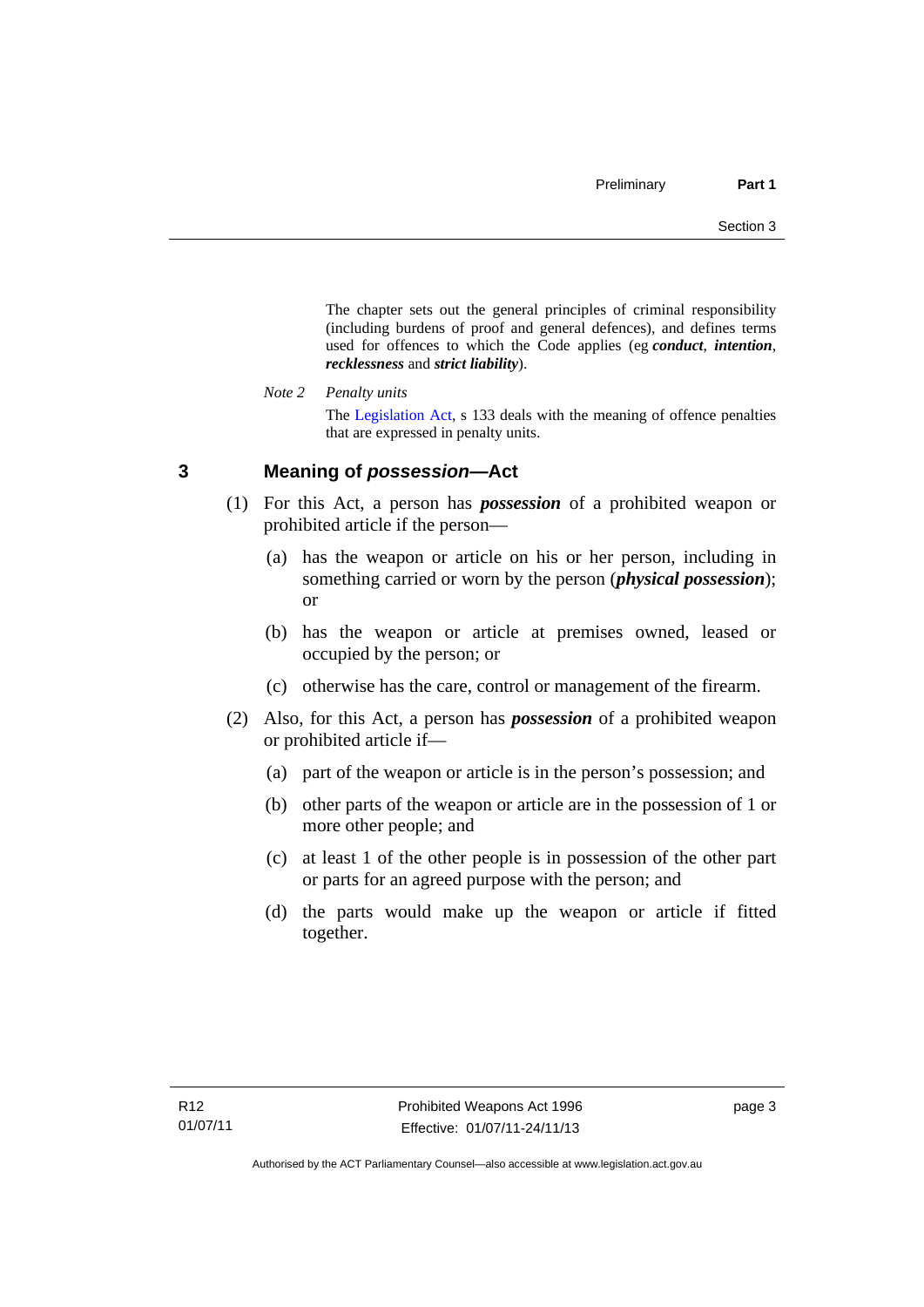## <span id="page-9-0"></span>**3A Evidence of possession—prohibited weapons or articles at premises**

- (1) For this Act, a person is not taken to have possession of a prohibited weapon or prohibited article only because the weapon or article is at premises owned, leased or occupied by the person if—
	- (a) the person does not know that the weapon or article is at the premises; or
	- (b) someone else who is authorised to possess the weapon or article—
		- (i) is also at the premises; or
		- (ii) has the care, control or management of the weapon or article; or
	- (c) someone else who is not authorised to possess the weapon or article has the care, control or management of the weapon or article; or
	- (d) the trier of fact is otherwise satisfied that the person was not in possession of the weapon or article.
- (2) To remove any doubt, a defendant to a prosecution for an offence against this Act who wishes to rely on a matter mentioned in subsection (1) has the evidential burden in relation to the matter.

## <span id="page-9-1"></span>**3B Evidence of possession—care, control or management of prohibited weapon or article**

- (1) To work out whether a person has the care, control or management of a prohibited weapon or prohibited article for this Act, each of the following must be considered:
	- (a) whether the person knows about the weapon or article;
	- (b) whether the person can use or dispose of the weapon or article;

R12 01/07/11

Authorised by the ACT Parliamentary Counsel—also accessible at www.legislation.act.gov.au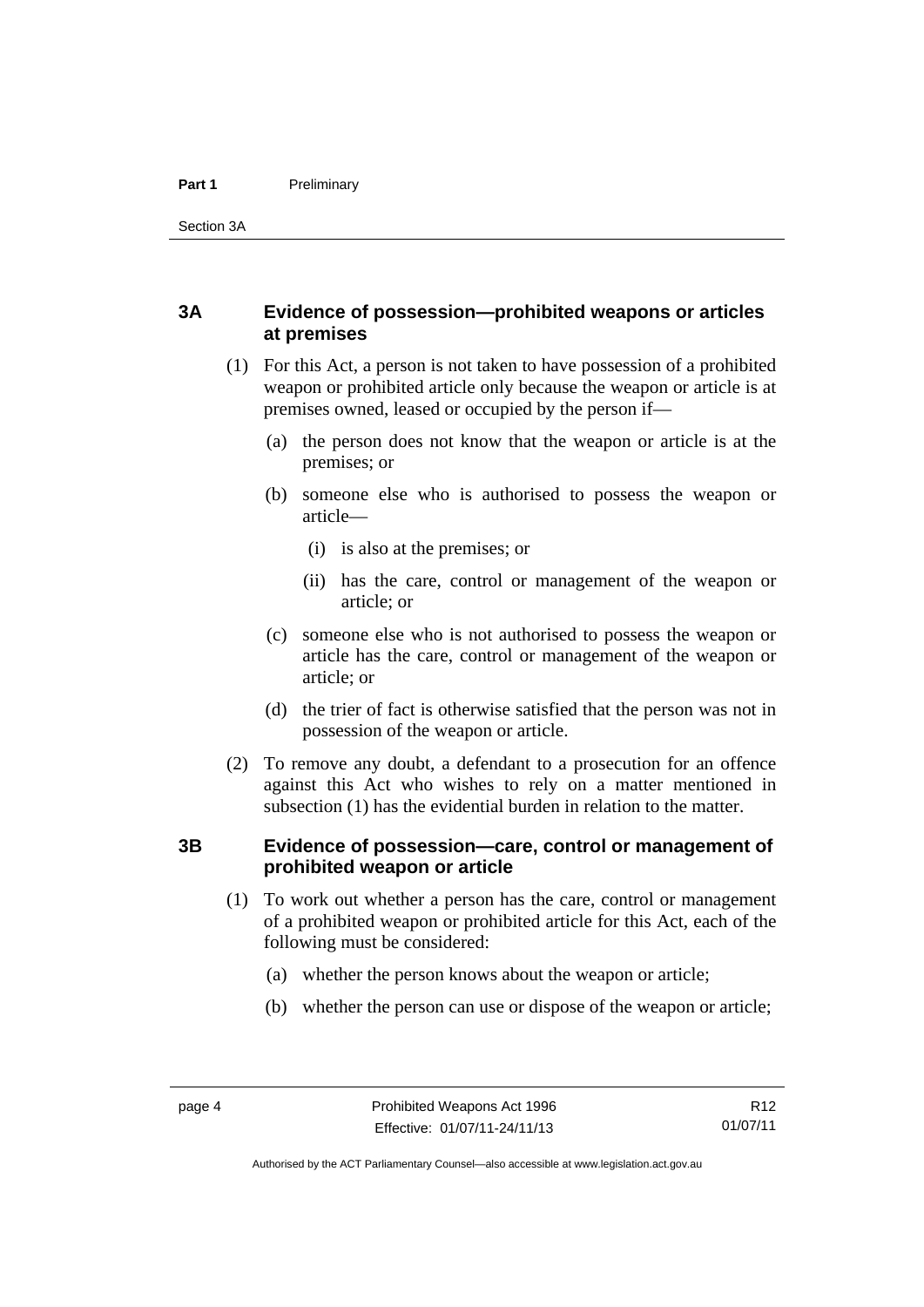- (c) whether the person can control or prevent someone else from using or having physical possession of the weapon or article.
- (2) In this section:

*physical possession*—see section 3 (1) (a).

## <span id="page-10-0"></span>**4 Application of Act**

- (1) A person does not commit an offence against this Act only because of something done by the person in the exercise of the person's functions as a member of—
	- (a) the Australian Federal Police or a police force of a State or another Territory; or
	- (b) a police service or force of a foreign country required to possess or use a prohibited weapon or prohibited article for taking part in a training activity—
		- (i) conducted by the Australian Federal Police; and
		- (ii) carried out in the ACT; or
	- (c) the Defence Force; or
	- (d) a visiting force within the meaning of the *[Defence \(Visiting](http://www.comlaw.gov.au/Series/C1963A00081)  [Forces\) Act 1963](http://www.comlaw.gov.au/Series/C1963A00081)* (Cwlth); or
	- (e) the Australian Cadet Corps established under the *[Defence Act](http://www.comlaw.gov.au/Series/C1903A00020)  [1903](http://www.comlaw.gov.au/Series/C1903A00020)* (Cwlth); or
	- (f) the council of the Australian War Memorial or of the staff of the memorial who, in the exercise of his or her functions and duties in accordance with the *[Australian War Memorial Act](http://www.comlaw.gov.au/Series/C2004A02305)  [1980](http://www.comlaw.gov.au/Series/C2004A02305)* (Cwlth), has in his or her possession a prohibited weapon, forming part of the memorial collection within the meaning of that Act; or
	- (g) the council of the National Museum of Australia or of the staff of the museum who, in the exercise of his or her functions and

page 5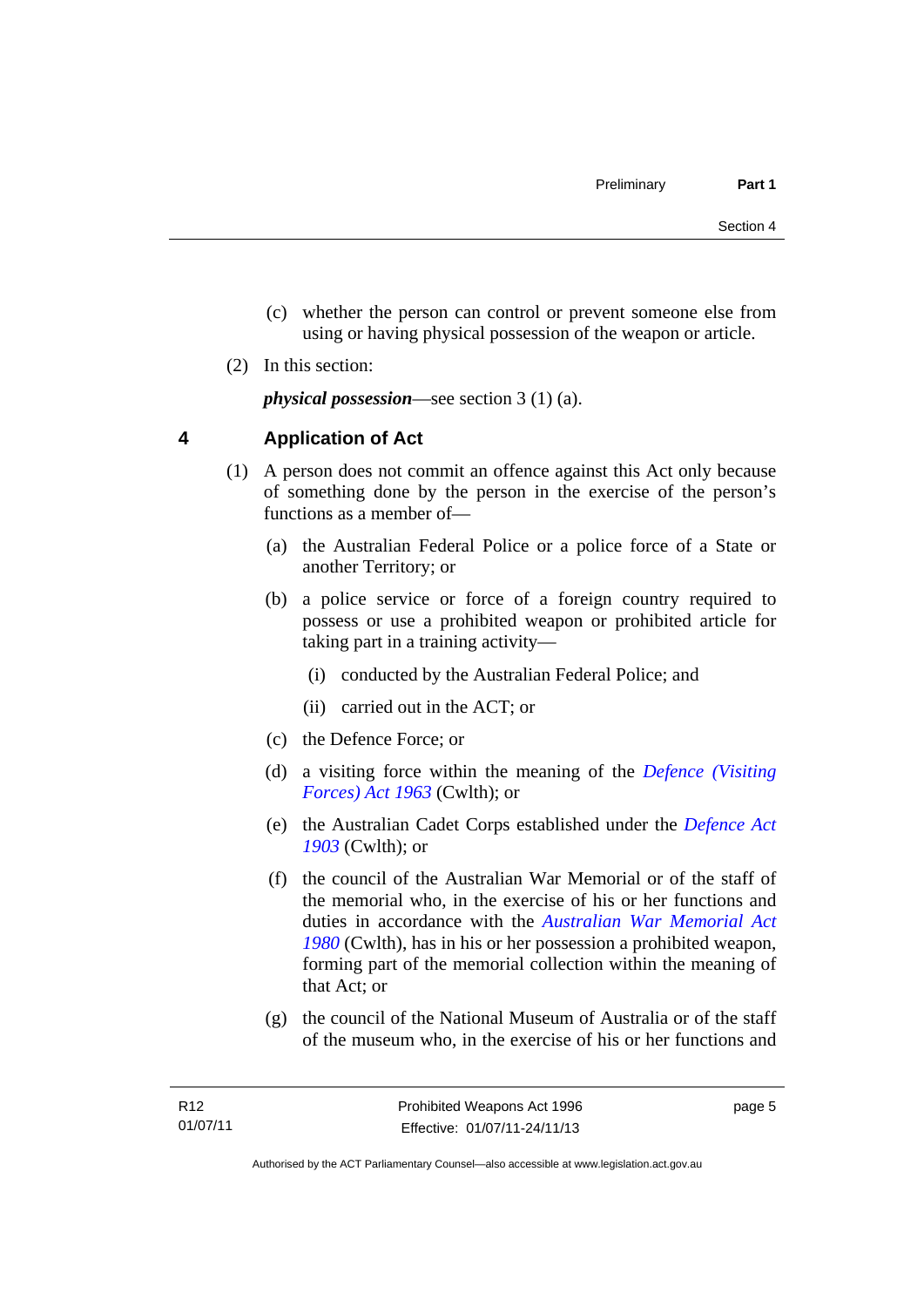Section 4

duties in accordance with the *[National Museum of Australia](http://www.comlaw.gov.au/Series/C2004A02316)  [Act 1980](http://www.comlaw.gov.au/Series/C2004A02316)* (Cwlth), has in his or her possession a prohibited weapon forming part of the memorial collection under that Act.

- *Note* A reference to an Act includes a reference to the statutory instruments made or in force under the Act, including regulations and permits (see *[Legislation Act 2001](http://www.legislation.act.gov.au/a/2001-14)*, s 104).
- (2) A corrections officer does not commit an offence against this Act only because of something done by the officer in the exercise of the officer's functions.
	- *Note Corrections officer*, *exercise* and *function* are defined in the [Legislation Act,](http://www.legislation.act.gov.au/a/2001-14) dict, pt 1.

page 6 **Prohibited Weapons Act 1996** Effective: 01/07/11-24/11/13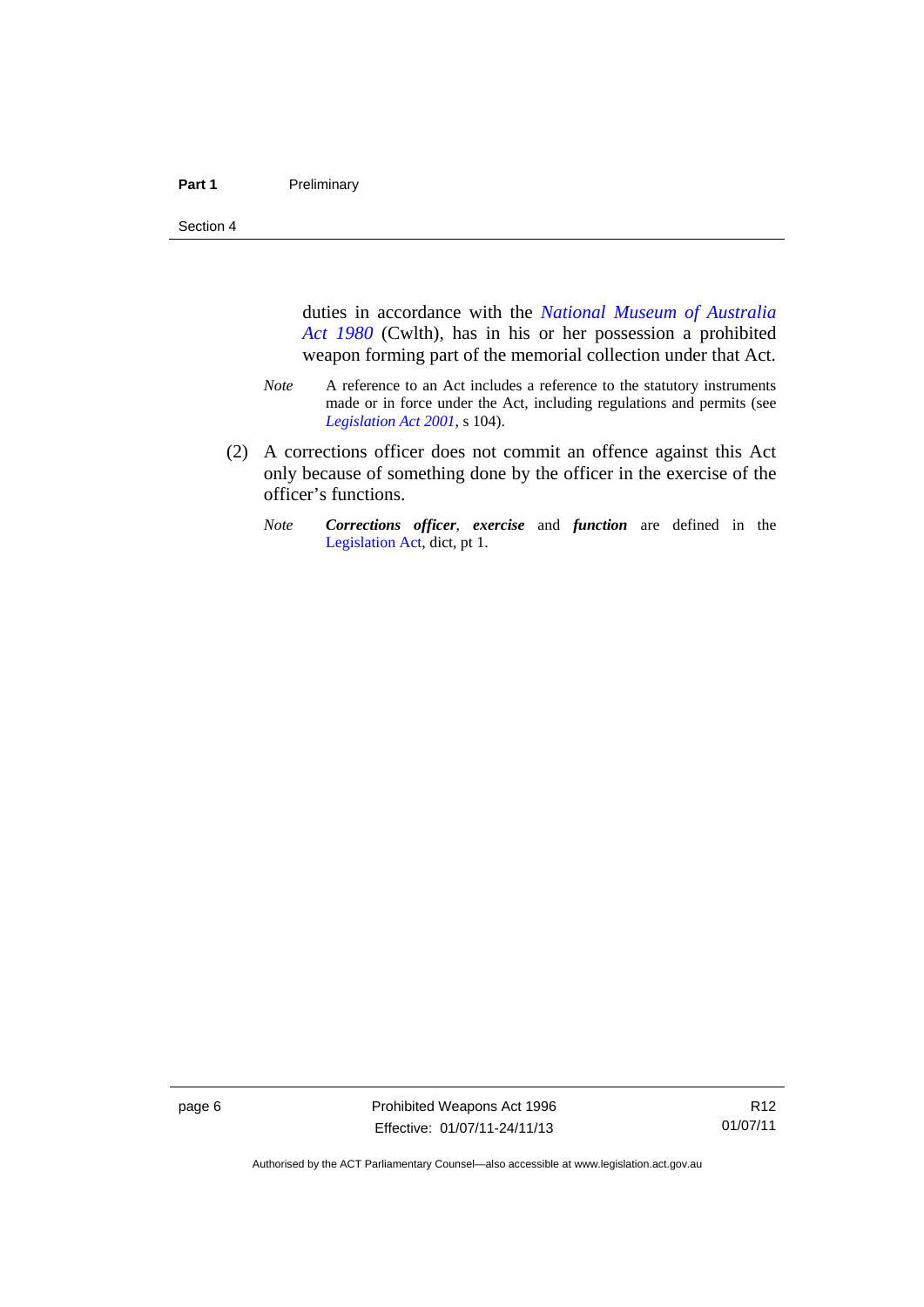## <span id="page-12-0"></span>**Part 1A Important concepts**

## <span id="page-12-1"></span>**4A Meaning of** *prohibited weapon***—Act**

(1) In this Act:

*prohibited weapon*—

- (a) means—
	- (i) a weapon or thing described in schedule 1; and
	- (ii) a weapon or thing prescribed by regulation; and
	- (iii) something declared to be a prohibited weapon under section 4L; and
- (b) includes a modified prohibited weapon.
- (2) However, *prohibited weapon* does not include something declared not to be a prohibited weapon under section 4L.
- (3) A regulation may amend schedule 1—
	- (a) by adding the name or description of a weapon or thing; or
	- (b) by amending a name or description of a prohibited weapon to more accurately describe the weapon; or
	- (c) by omitting the name and description of a prohibited weapon.
- (4) In this section:

*modified prohibited weapon* means a weapon or thing that would be a prohibited weapon if—

- (a) it did not have something missing from it, or a defect or obstruction; or
- (b) something had not been added to it.

<span id="page-12-2"></span>**4B Meaning of** *prohibited article***—Act**

(1) In this Act: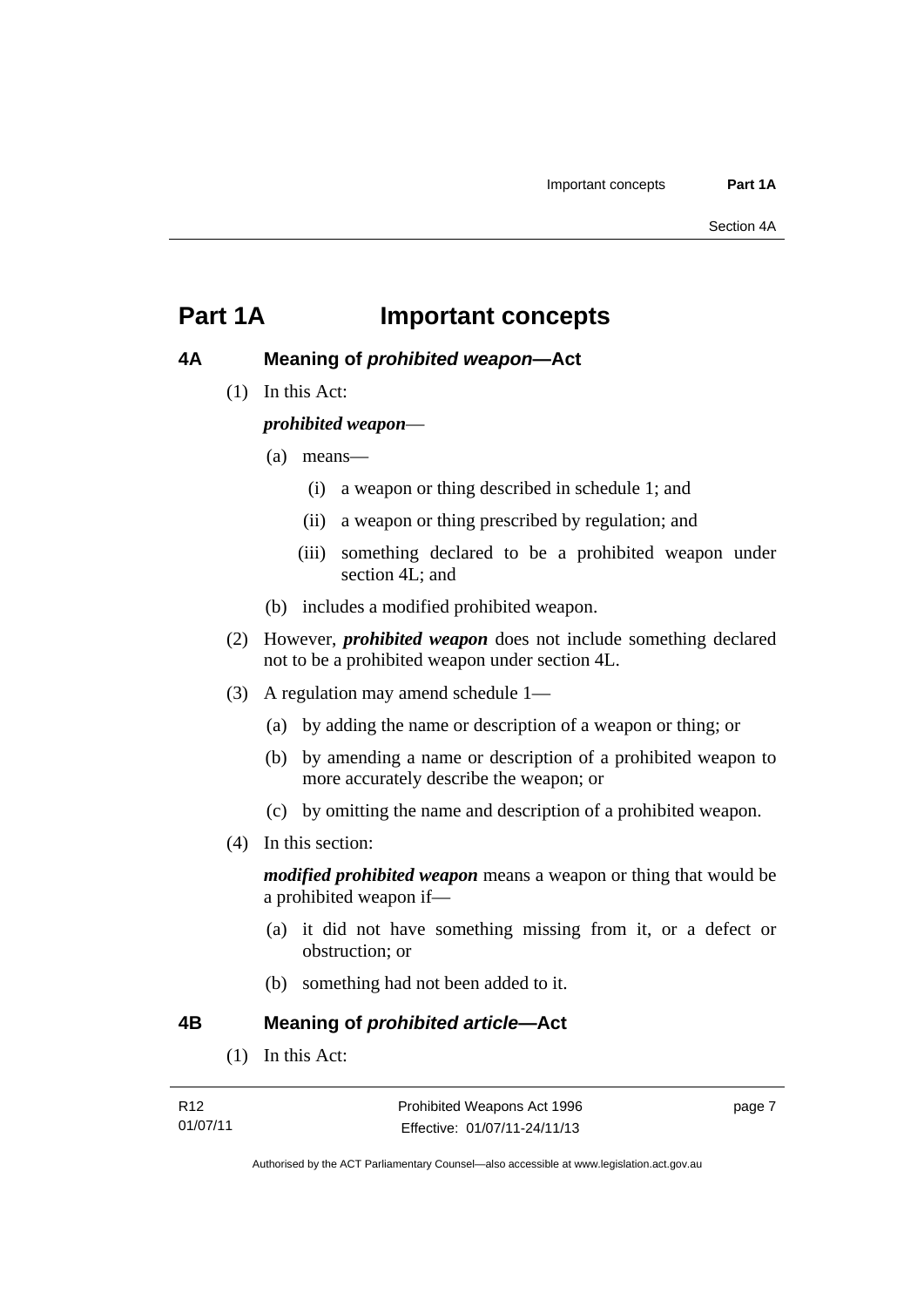#### *prohibited article*—

- (a) means—
	- (i) an article described in schedule 2; and
	- (ii) an article prescribed by regulation; and
	- (iii) something declared to be a prohibited article under section 4L; and
- (b) includes a modified prohibited article.
- (2) However, *prohibited article* does not include something declared not to be a prohibited article under section 4L.
- (3) A regulation may amend schedule 2—
	- (a) by adding the name or description of an article; or
	- (b) by amending a name or description of a prohibited article to more accurately describe the article; or
	- (c) by omitting the name and description of a prohibited article.

#### (4) In this section:

*modified prohibited article* means an article that would be a prohibited article if—

- (a) it did not have something missing from it, or a defect or obstruction; or
- (b) something had not been added to it.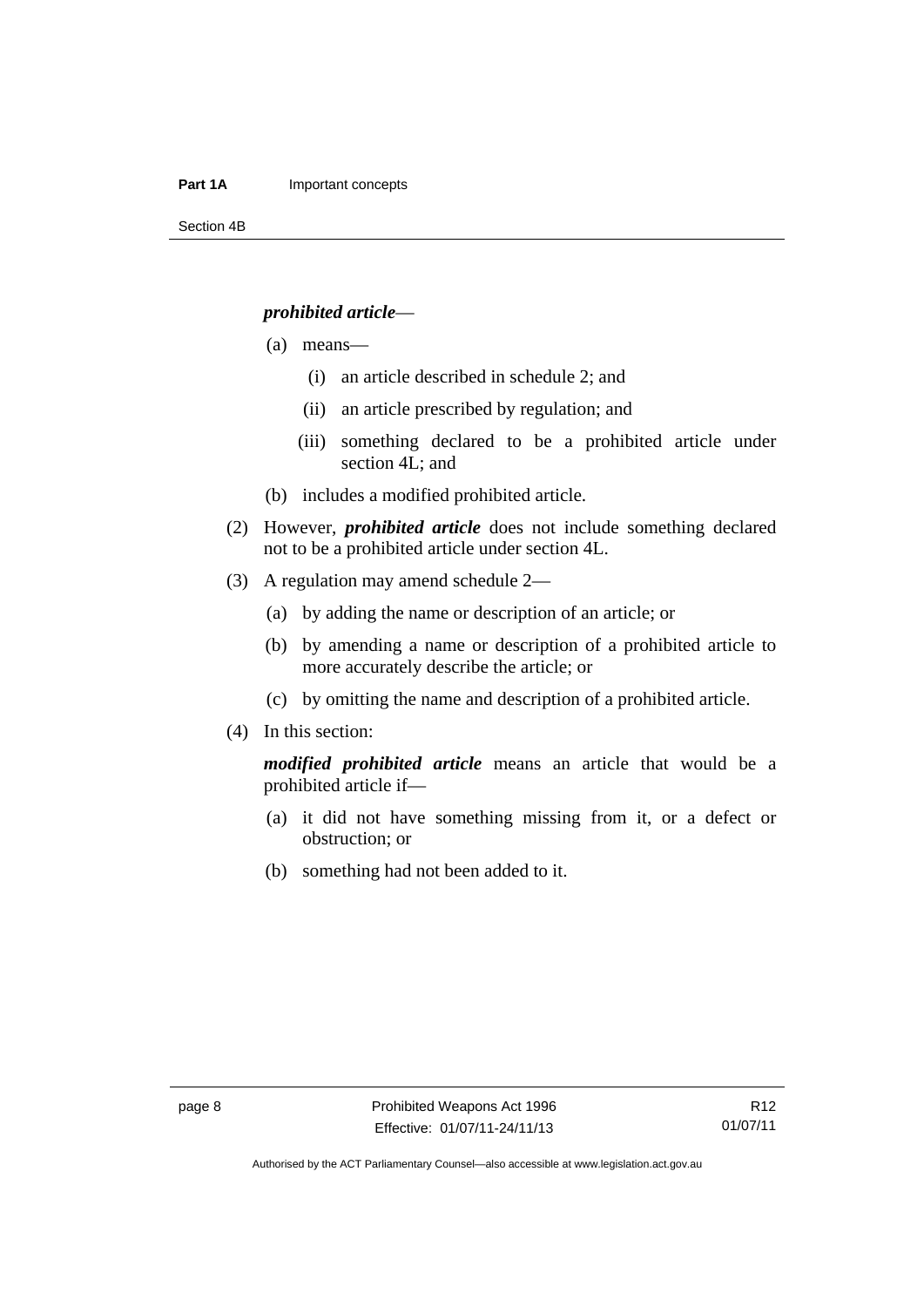## <span id="page-14-0"></span>**Part 1B Unregulated weapons**

### <span id="page-14-1"></span>**4C Meaning of** *unregulated weapon***—Act**

In this Act:

*unregulated weapon*—a thing is an *unregulated weapon* if—

- (a) the thing is designed, made or altered to be used as a weapon; and
- (b) the only practical use of the thing is as a weapon; and
- (c) the thing is not a prohibited weapon; and
- (d) the possession or use of the thing is not authorised under this Act.

### <span id="page-14-2"></span>**4CA Meaning of** *connected***—pt 1B**

In this part:

*connected*—a thing is *connected* with an offence if—

- (a) the offence has been committed in relation to it; or
- (b) it will provide evidence of the commission of the offence; or
- (c) it was used, is being used, or is intended to be used, to commit the offence.

#### <span id="page-14-3"></span>**4D Unregulated weapons—seizure by police**

A police officer may seize a thing if the police officer believes on reasonable grounds that the thing is an unregulated weapon and that the seizure is necessary—

- (a) because the thing would pose a risk to the safety of anyone if used; and
- (b) to prevent the thing from being used or concealed, lost or destroyed.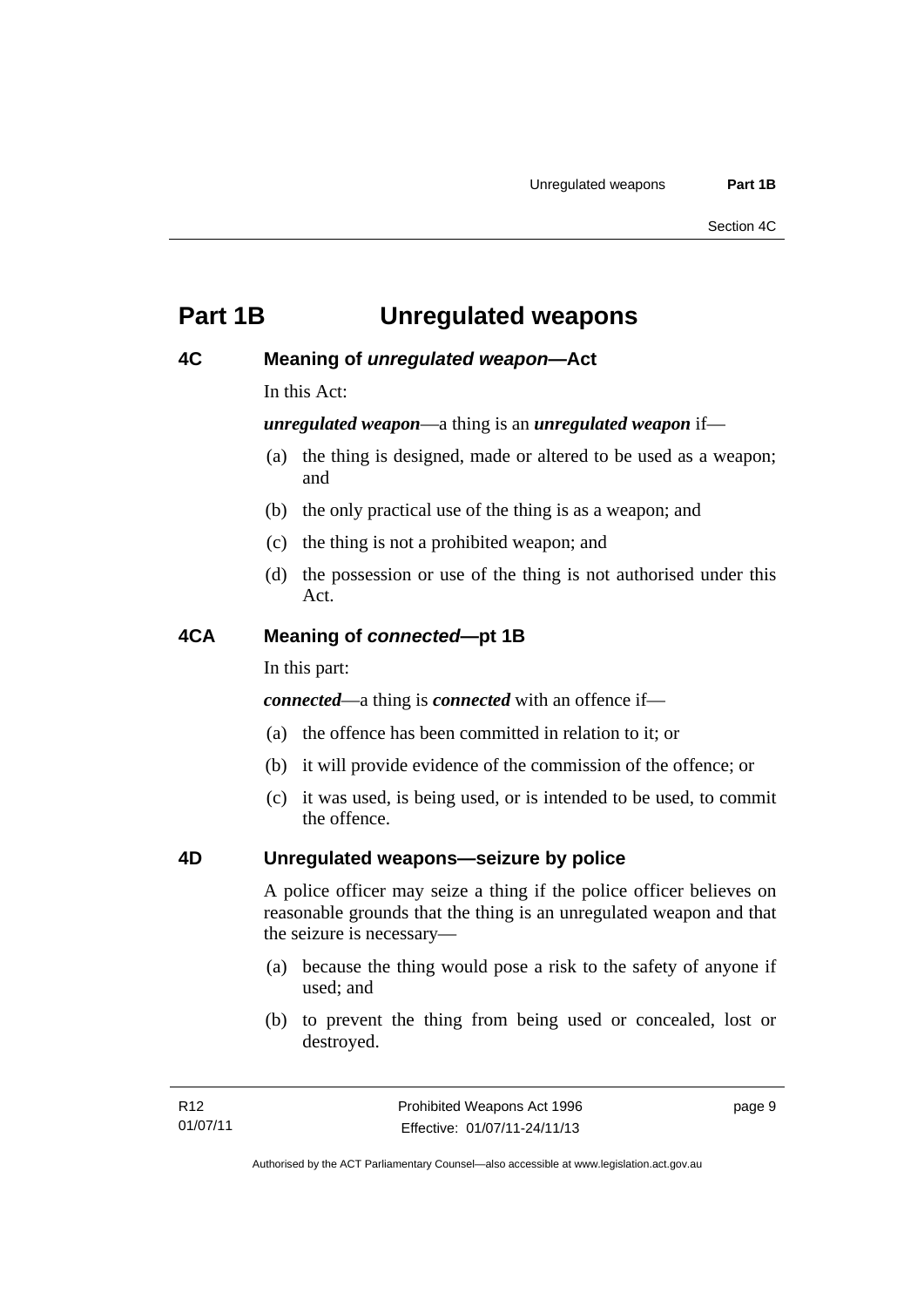#### **Part 1B** Unregulated weapons

Section 4E

#### <span id="page-15-0"></span>**4E Unregulated weapons—receipt for seizure**

- (1) A police officer who seizes a thing under section 4D must give a receipt for the thing to the person from whom it was seized.
- (2) If, for any reason, it is not practicable to comply with subsection (1), the police officer must leave the receipt, secured conspicuously, at the premises where it was seized (the *place of seizure*).
- (3) The receipt must include the following:
	- (a) a description of the thing seized;
	- (b) an explanation of why the thing was seized;
	- (c) the police officer's name, and how to contact the officer;
	- (d) if the thing is removed from the place of seizure under section 4F—the address of the place to which the thing is removed.

#### <span id="page-15-1"></span>**4F Unregulated weapons—examination**

- (1) A police officer who seizes a thing under section 4D (Unregulated weapons—seizure by police) may remove the thing from the premises where it was seized to another place for examination or processing, for not longer than 7 days (the *7-day period*).
- (2) A police officer may apply to the Magistrates Court for an extension of the 7-day period if the officer believes on reasonable grounds that the thing cannot be examined or processed within that time.
- (3) The police officer must, if practicable, give notice of the application to the person from whom the thing was seized, and the person is entitled to be heard on the application.
- (4) The court may order the extension if satisfied on reasonable grounds that the thing cannot be examined or processed within the 7-day period.

R12 01/07/11

Authorised by the ACT Parliamentary Counsel—also accessible at www.legislation.act.gov.au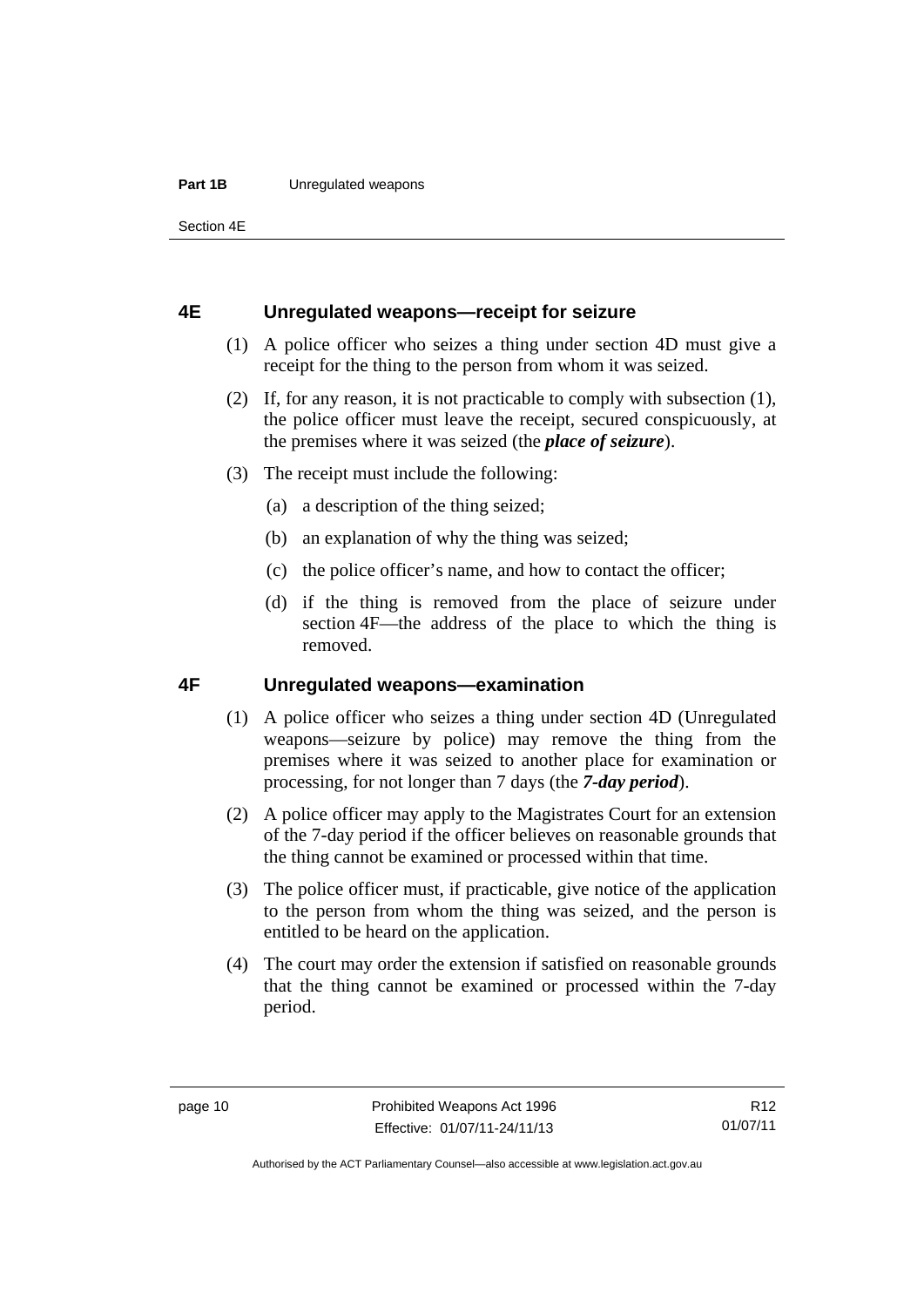(5) If a thing is moved to another place under this section, the police officer must, if practicable, tell the person from whom the thing was seized (or the person's representative) the results of the examination or processing.

### <span id="page-16-0"></span>**4G Unregulated weapons—access to things seized**

A person who would, apart from the seizure, be entitled to inspect a thing seized under section 4D (Unregulated weapons—seizure by police) may inspect it.

### <span id="page-16-1"></span>**4H Unregulated weapons—review of decision to seize**

- (1) The registrar must review each seizure under section 4D (Unregulated weapons—seizure by police) and order the return of the thing to the person from whom it was seized if—
	- (a) when seized, the thing was not—
		- (i) an unregulated weapon; or
		- (ii) a prohibited weapon; or
	- (b) within 30 days after the day of seizure, the thing is not a prohibited weapon; or
	- (c) the registrar has no reasonable grounds to believe that the thing is connected with an offence against any of the following:
		- (i) this Act;
		- (ii) the *[Firearms Act 1996](http://www.legislation.act.gov.au/a/1996-74)*;
		- (iii) the *[Crimes Act 1900](http://www.legislation.act.gov.au/a/1900-40);*
		- (iv) the [Criminal Code;](http://www.legislation.act.gov.au/a/2002-51)
		- (v) another law prescribed by regulation.
- (2) If a thing is ordered to be returned under subsection (1) to the person from whom it was seized, but it cannot be returned, the Territory

page 11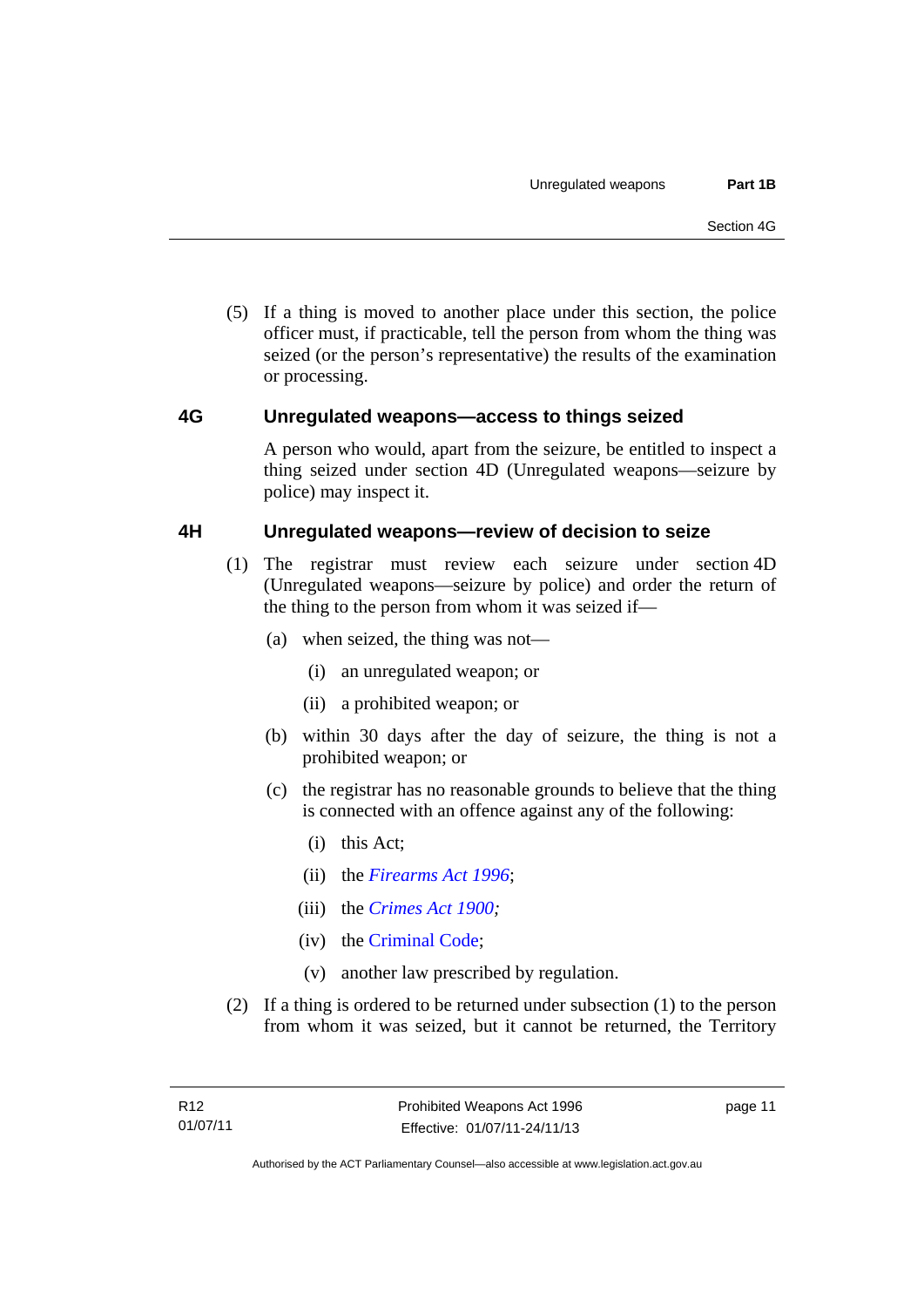#### **Part 1B** Unregulated weapons

Section 4I

must pay reasonable compensation to the owner of the thing for its loss.

(3) In this section:

*offence* includes an offence that there are reasonable grounds for believing has been, is being or will be, committed.

#### <span id="page-17-0"></span>**4I Unregulated weapons—forfeiture**

- (1) A thing seized under section 4D (Unregulated weapons—seizure by police) is forfeited to the Territory if there is no requirement under section 4H—
	- (a) to return the thing to the person from whom it was seized; or
	- (b) to pay compensation for the thing.
- (2) A thing forfeited to the Territory may be destroyed or otherwise disposed of as the director-general directs.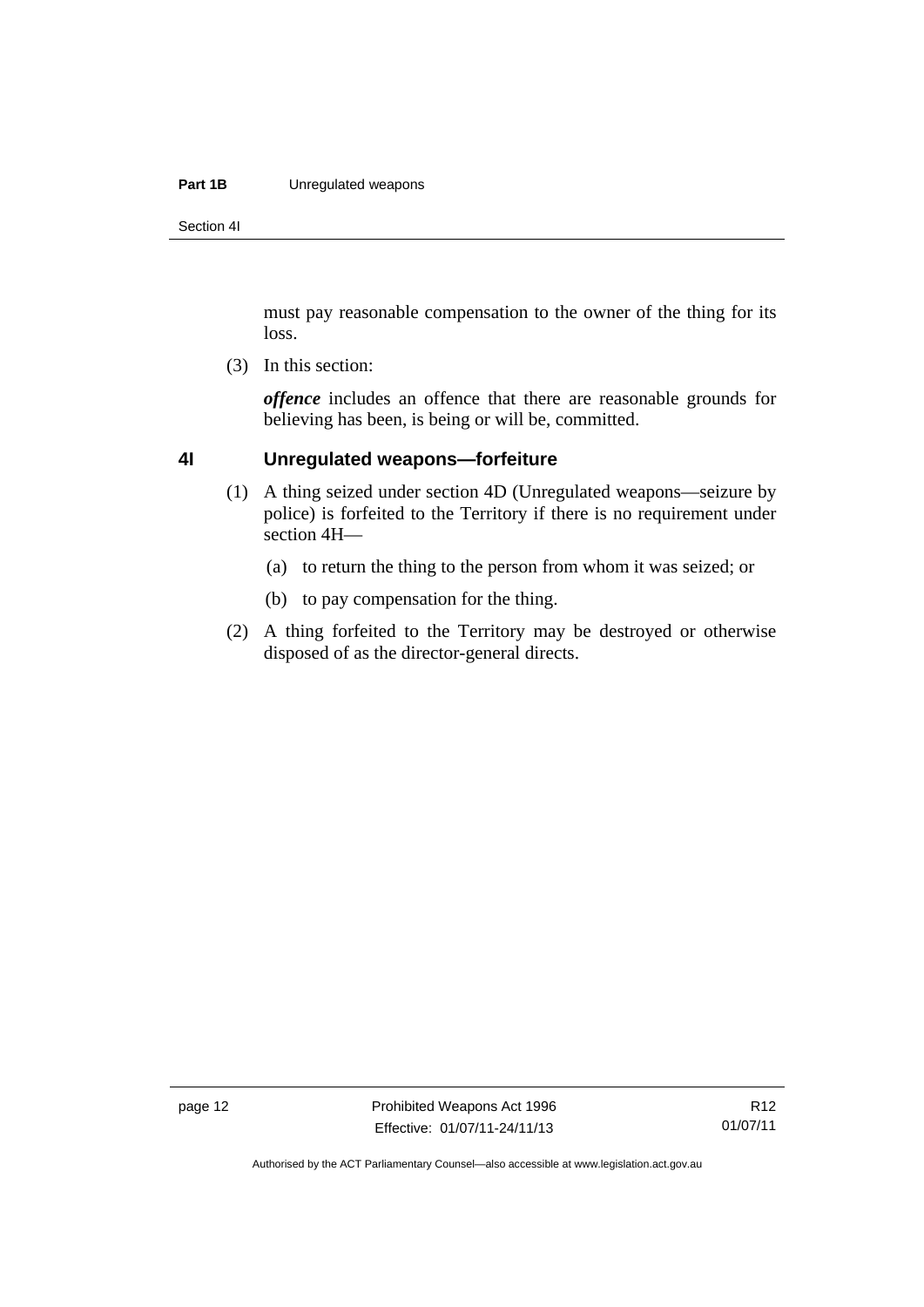## <span id="page-18-0"></span>**Part 1C Minister's guidelines**

## <span id="page-18-1"></span>**4K Minister's guidelines**

- (1) The Minister may make guidelines about the making of a decision by the registrar under section 4L.
- (2) The registrar must comply with any guidelines under this section.
- (3) A guideline is a disallowable instrument.
	- *Note* A disallowable instrument must be notified, and presented to the Legislative Assembly, under the [Legislation Act.](http://www.legislation.act.gov.au/a/2001-14)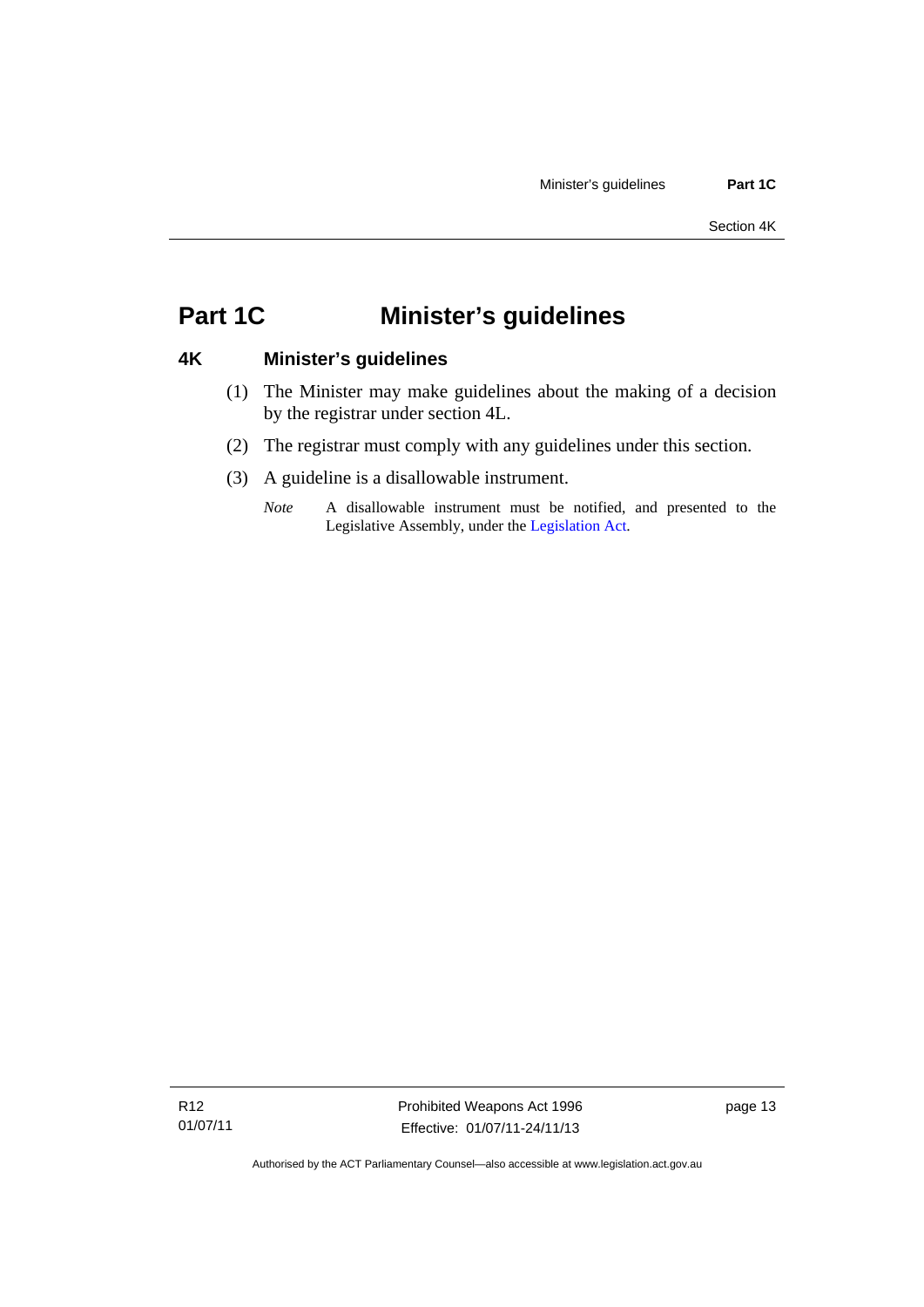Section 4L

## <span id="page-19-0"></span>**Part 1D Declarations about prohibited articles and weapons**

#### <span id="page-19-1"></span>**4L Prohibited articles and weapons declarations by registrar**

- (1) The registrar may, in accordance with any guidelines under section 4K (Minister's guidelines), do any of the following:
	- (a) declare something to be a prohibited article;
	- (b) declare an unregulated weapon to be a prohibited weapon;
	- (c) declare that something is not a prohibited article or prohibited weapon.
- (2) A declaration remains in force for 3 months beginning on the day after the day the declaration is notified under the [Legislation Act.](http://www.legislation.act.gov.au/a/2001-14)
- (3) A declaration is a disallowable instrument.

*Note* A disallowable instrument must be notified, and presented to the Legislative Assembly, under the [Legislation Act.](http://www.legislation.act.gov.au/a/2001-14)

(4) The registrar must also publish the declaration in a daily newspaper.

*Note Daily newspaper*—see the [Legislation Act,](http://www.legislation.act.gov.au/a/2001-14) dictionary, pt 1.

## <span id="page-19-2"></span>**4M Effect of certain declarations**

A person does not commit an offence against this Act in relation to the possession or use of a thing that is the subject of a declaration under section 4L (1) (a) or (b) if the elements of the offence happen less than 2 days after the day the declaration is notified under the [Legislation Act](http://www.legislation.act.gov.au/a/2001-14).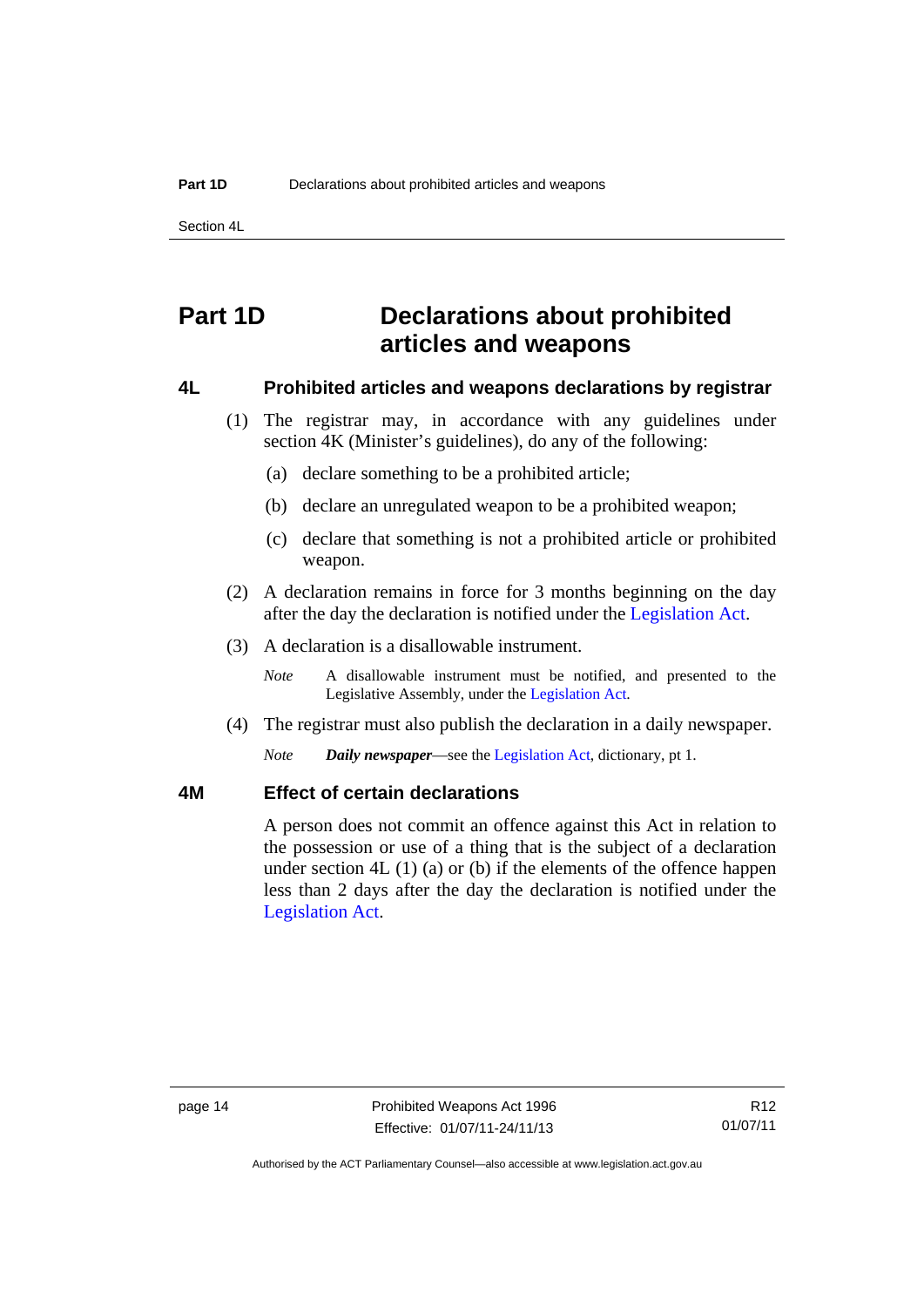## <span id="page-20-0"></span>**Part 2 Offences**

## <span id="page-20-1"></span>**5 Offence—unauthorised possession or use of prohibited weapons**

A person commits an offence if the person—

- (a) possesses or uses a prohibited weapon; and
- (b) is not authorised by a permit, or otherwise under this Act, to possess or use the weapon.

Maximum penalty: 500 penalty units, imprisonment for 5 years or both.

*Note* A reference to an Act includes a reference to the statutory instruments made or in force under the Act, including any regulation (see [Legislation Act,](http://www.legislation.act.gov.au/a/2001-14) s 104).

### <span id="page-20-2"></span>**6 Offence—unauthorised possession or use of prohibited articles**

A person commits an offence if the person—

- (a) possesses or uses a prohibited article; and
- (b) is not authorised by a permit, or otherwise under this Act, to possess or use the article.

Maximum penalty: 200 penalty units, imprisonment for 2 years or both.

*Note* A reference to an Act includes a reference to the statutory instruments made or in force under the Act, including any regulation (see [Legislation Act,](http://www.legislation.act.gov.au/a/2001-14) s 104).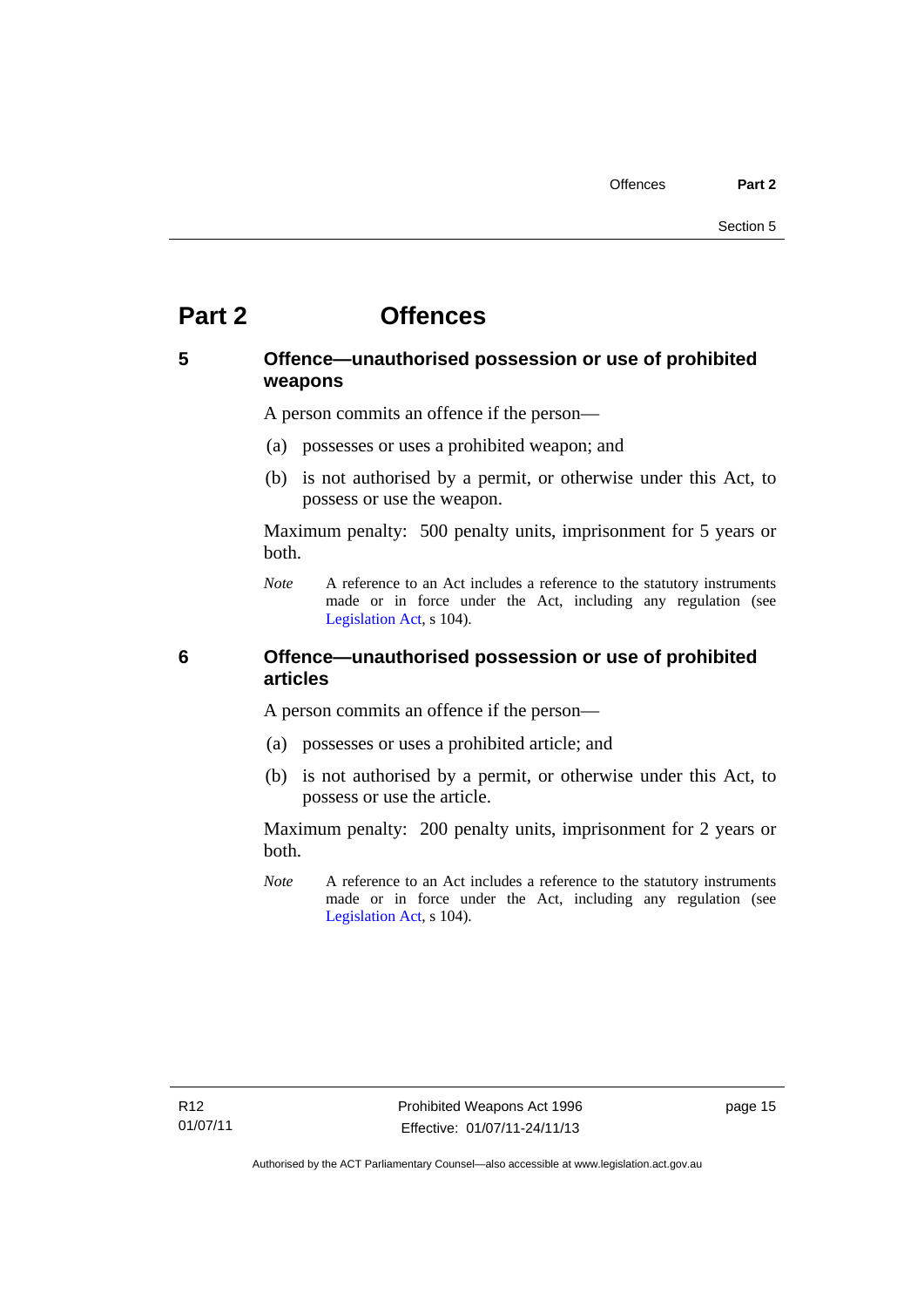#### <span id="page-21-0"></span>**6A Declarations about authorised possession and use of laser pointers**

- (1) The registrar may, in accordance with any guidelines under section 6B, declare that the possession or use of a laser pointer is authorised.
	- *Note 1* A power to make a statutory instrument includes power to make different provision in relation to different matters or different classes of matters (see [Legislation Act,](http://www.legislation.act.gov.au/a/2001-14) s 48.)
	- *Note* 2 A reference to an Act includes a reference to a provision of an Act (see [Legislation Act,](http://www.legislation.act.gov.au/a/2001-14) s 7 (3)).
- (2) A declaration may provide for the authorisation—
	- (a) to apply generally or in a particular case; or
	- (b) to be conditional.
- (3) A declaration is a disallowable instrument.

*Note* A disallowable instrument must be notified, and presented to the Legislative Assembly, under the [Legislation Act.](http://www.legislation.act.gov.au/a/2001-14)

(4) In this section:

*laser pointer* means a prohibited weapon that is a hand-held article, commonly known as a laser pointer, designed or adapted to emit a laser beam with an accessible emission level of greater than 1mW.

## <span id="page-21-1"></span>**6B Guidelines for declarations under section 6A**

- (1) The Minister may make guidelines about the making of a declaration under section 6A.
- (2) The registrar must comply with any guidelines under this section.
- (3) A guideline is a disallowable instrument.
	- *Note* A disallowable instrument must be notified, and presented to the Legislative Assembly, under the [Legislation Act.](http://www.legislation.act.gov.au/a/2001-14)

Authorised by the ACT Parliamentary Counsel—also accessible at www.legislation.act.gov.au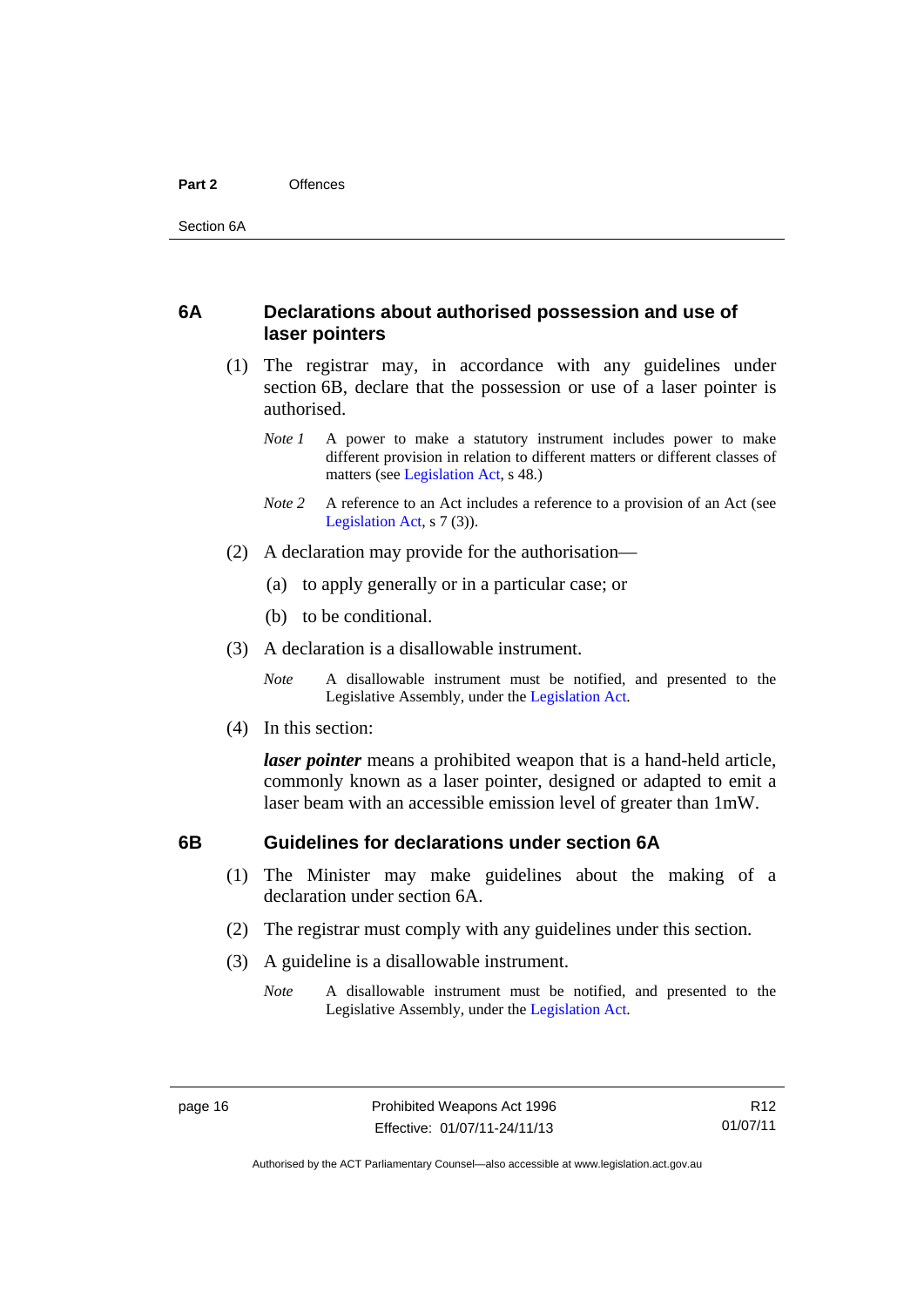### <span id="page-22-0"></span>**7 Inspection of prohibited weapons or articles by police**

- (1) A person who possesses a prohibited weapon or prohibited article shall, on demand made by a police officer at any time, produce for inspection by that officer—
	- (a) the weapon or article; and
	- (b) any permit that authorises the person to possess the weapon or article.

Maximum penalty: 50 penalty units.

- (2) A person commits an offence against subsection (1) only if the police officer, when making the demand, explains to the person that failure to comply with the demand is an offence against this Act.
- (3) In subsection (1), a reference to a *prohibited weapon* or a *prohibited article* includes a reference to a part of a prohibited weapon or a prohibited article.

## <span id="page-22-1"></span>**8 Offence—disposal of prohibited weapons and articles by unauthorised holders**

- (1) A person commits an offence if—
	- (a) the person has possession of a prohibited weapon or prohibited article; and
	- (b) the person is not, or is no longer, authorised by a permit or otherwise under this Act to possess the weapon or article; and
	- (c) within 7 days after the day the person comes into possession of, or is no longer authorised to possess, the weapon or article, the person fails—
		- (i) to surrender the weapon or article to a police officer; or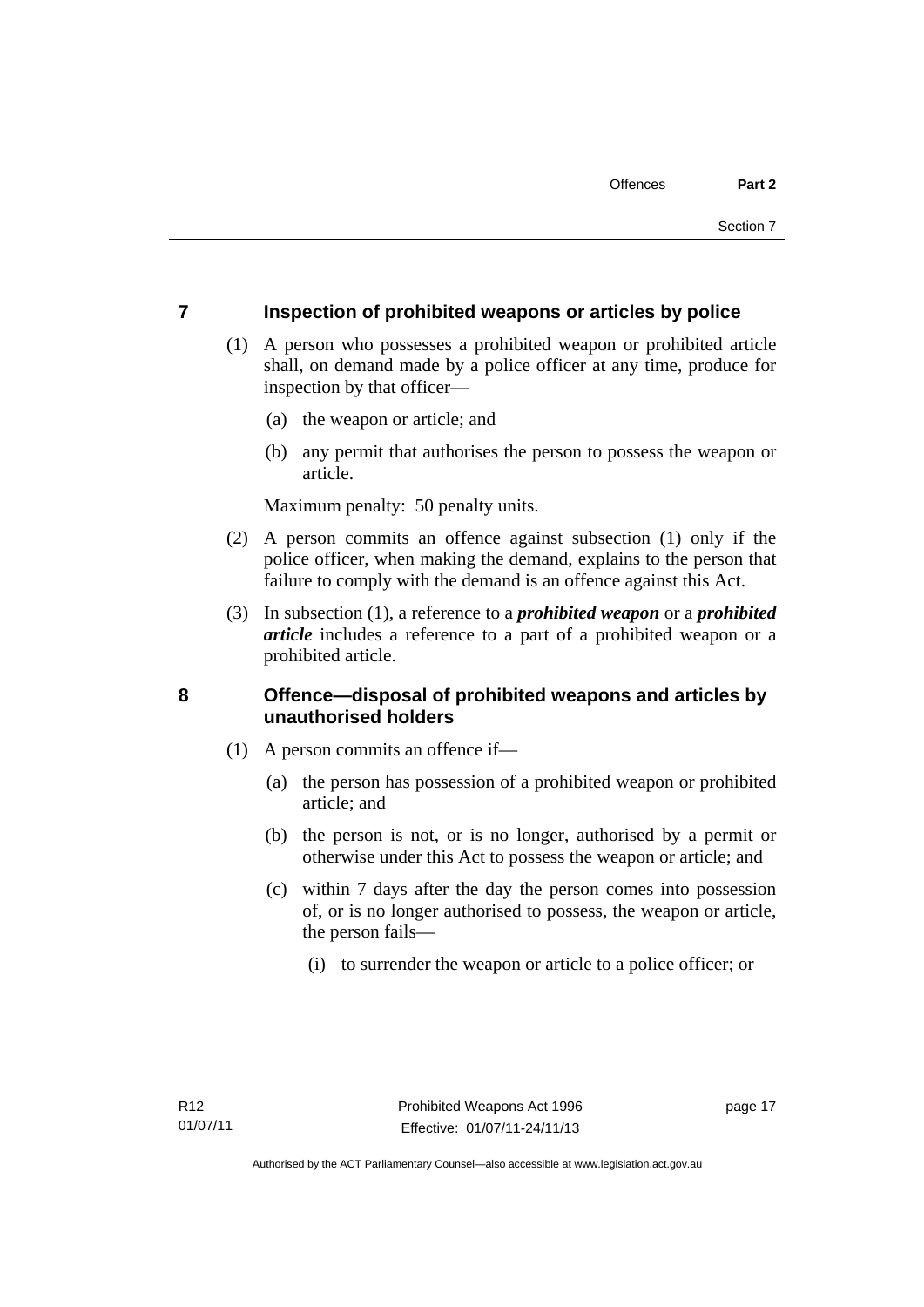(ii) to dispose of the weapon or article to someone who is authorised by a permit to possess it.

Maximum penalty: 50 penalty units, imprisonment for 6 months or both.

- (2) A person does not contravene any other provision of this Act because the person—
	- (a) disposed of or surrendered a prohibited weapon or prohibited article in accordance with this section; or
	- (b) accepted a prohibited weapon or prohibited article under this section.

page 18 **Prohibited Weapons Act 1996** Effective: 01/07/11-24/11/13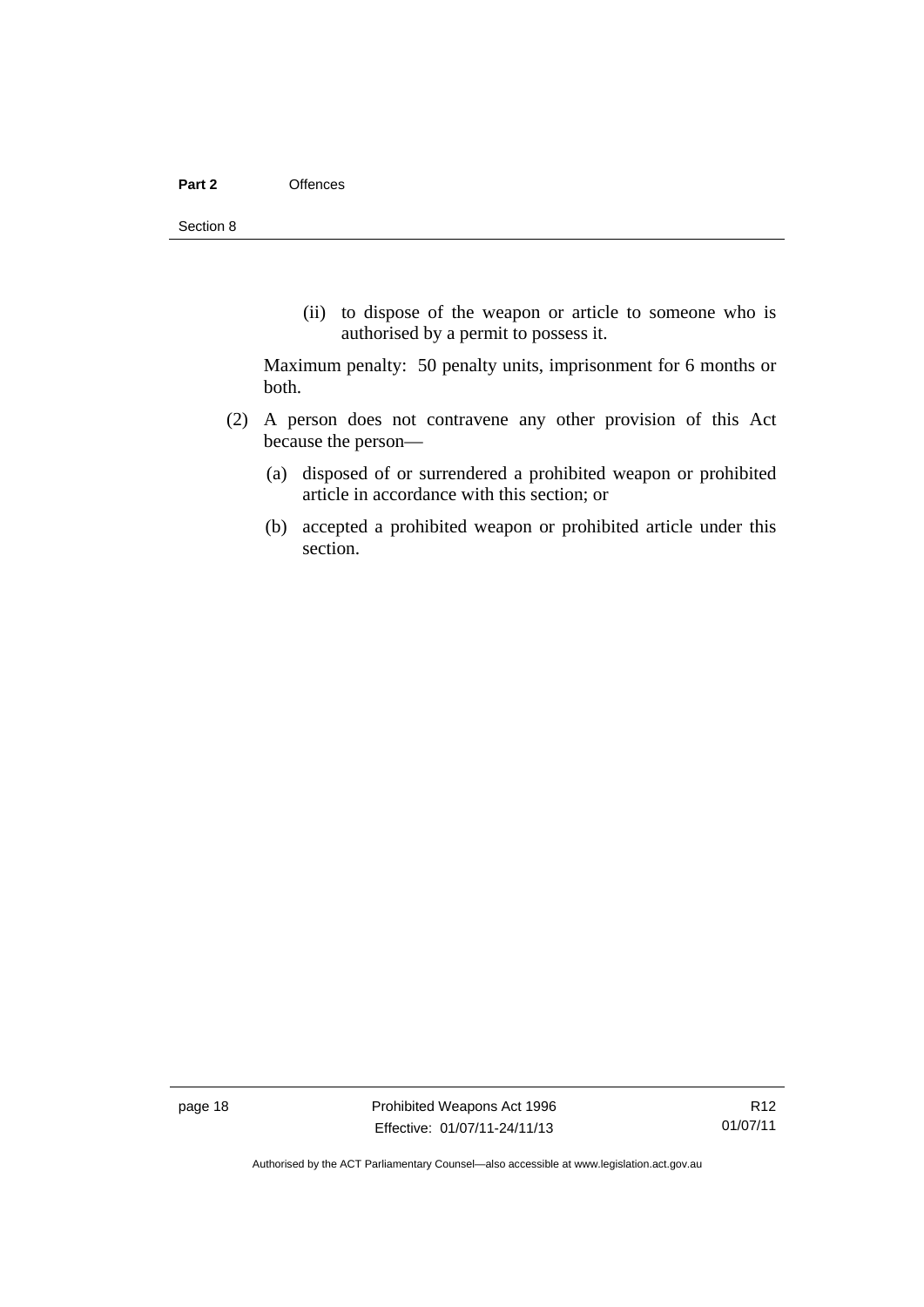# <span id="page-24-0"></span>**Part 3 Permits**

## <span id="page-24-1"></span>**9 Permits**

- (1) The registrar may issue a permit authorising—
	- (a) the possession or the possession and use of a prohibited weapon; or
	- (b) the possession of a prohibited article.
- (2) The regulations may provide for mandatory or discretionary grounds for refusing the issue of a permit.
- (3) A permit may be issued subject to conditions.
- (4) The conditions may provide for the expiration of the permit, limit the authority it confers and impose requirements on the person to whom the permit is issued.
- (5) The registrar may, for any reason the registrar considers sufficient, cancel a permit by causing written notice of its cancellation to be served on the person to whom the permit was issued.
- (6) A person to whom a permit was issued may surrender the permit for cancellation.

## <span id="page-24-2"></span>**11 Contravention of conditions**

A person to whom a permit is issued shall not contravene any requirement made by the conditions of a permit.

Maximum penalty: 50 penalty units.

## <span id="page-24-3"></span>**12 Production of permit**

- (1) A person to whom a permit is issued shall, on demand of a police officer at any time—
	- (a) produce the permit for inspection by the police officer if the person has the permit in his or her possession; or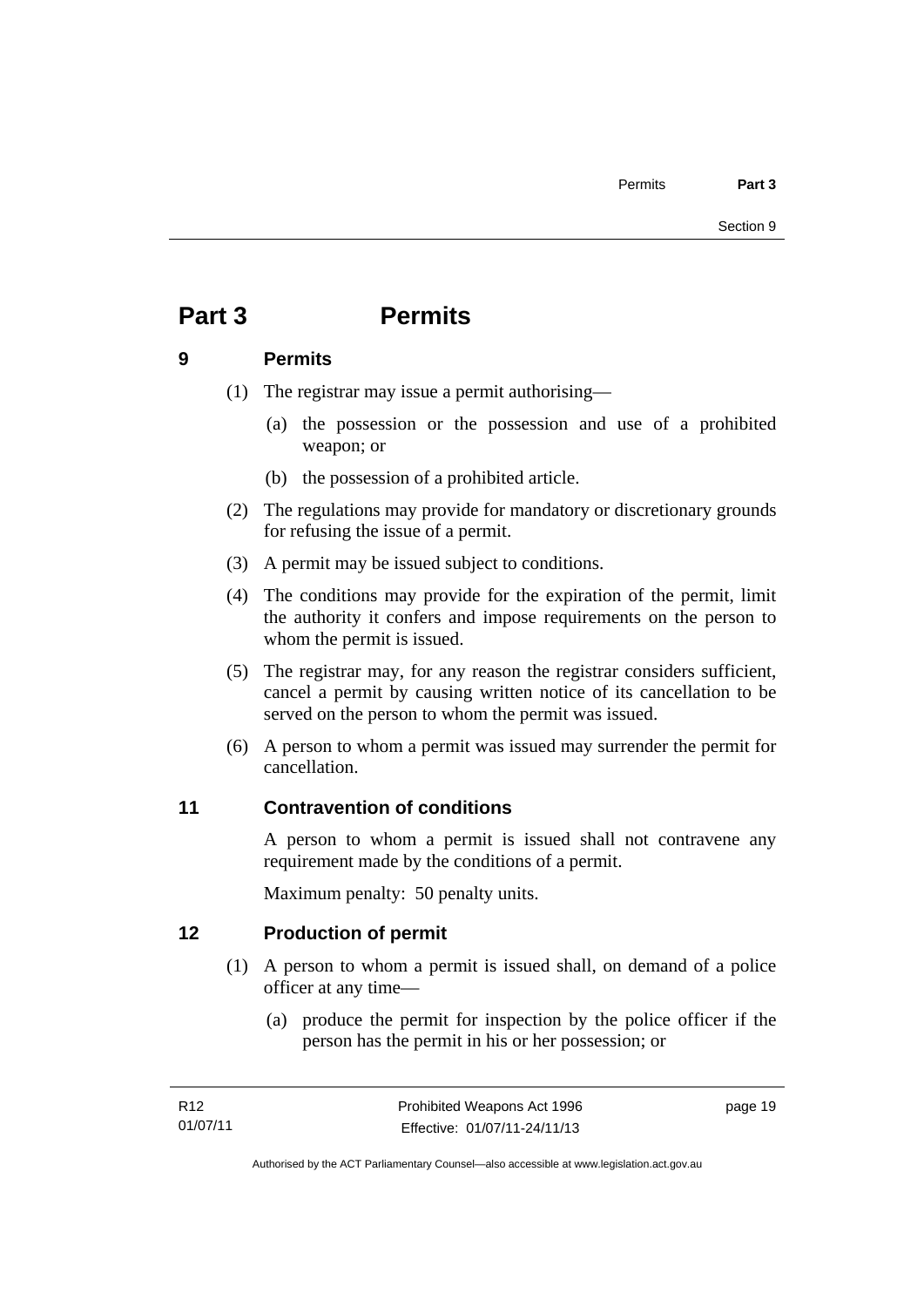(b) state the person's full name and usual place of residence to the police officer.

Maximum penalty: 50 penalty units, imprisonment for 6 months or both.

 (2) A person commits an offence against subsection (1) only if the police officer, when making the demand, explains to the person that failure to comply with the demand is an offence against this Act.

## <span id="page-25-0"></span>**13 Surrender of cancelled permit**

If a permit is cancelled or expires, the person to whom it was issued shall within 7 days of that cancellation or expiry, surrender it to the registrar.

Maximum penalty: 50 penalty units, imprisonment for 6 months or both.

page 20 **Prohibited Weapons Act 1996** Effective: 01/07/11-24/11/13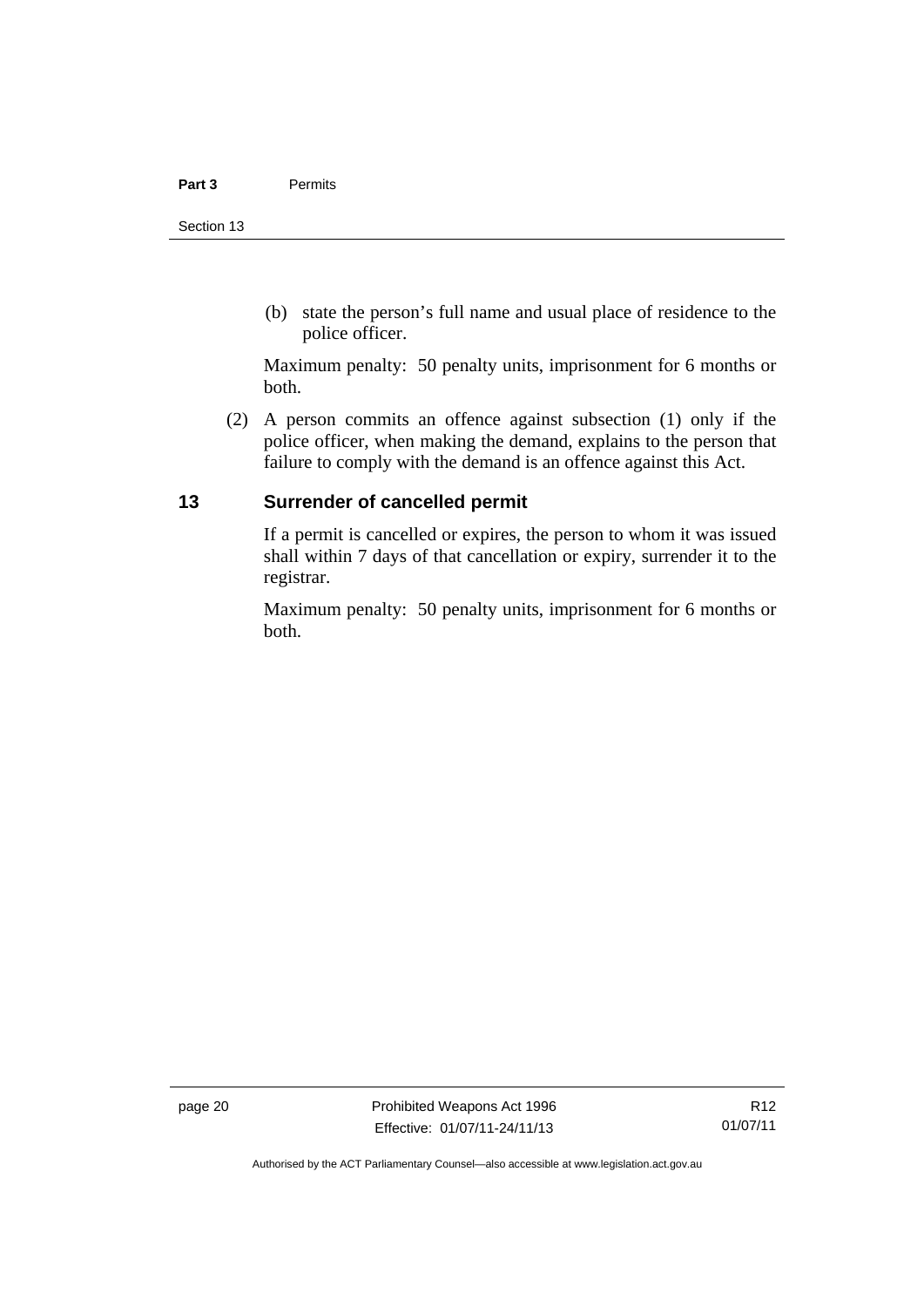## <span id="page-26-0"></span>**Part 3A Notification and review of decisions**

### <span id="page-26-1"></span>**14 Meaning of** *reviewable decision—***pt 3A**

In this part:

*reviewable decision* means a decision mentioned in schedule 3, column 3 under a provision of this Act mentioned in column 2 in relation to the decision.

#### <span id="page-26-2"></span>**14A Reviewable decision notices**

If a person makes a reviewable decision, the person must give a reviewable decision notice to each entity mentioned in schedule 3, column 4 in relation to the decision.

- *Note 1* The person must also take reasonable steps to give a reviewable decision notice to any other person whose interests are affected by the decision (see *[ACT Civil and Administrative Tribunal Act 2008](http://www.legislation.act.gov.au/a/2008-35)*, s 67A).
- *Note 2* The requirements for reviewable decision notices are prescribed under the *[ACT Civil and Administrative Tribunal Act 2008](http://www.legislation.act.gov.au/a/2008-35)*.

### <span id="page-26-3"></span>**14B Applications for review**

The following may apply to the ACAT for a review of a reviewable decision:

- (a) an entity mentioned in schedule 3, column 4 in relation to the decision;
- (b) any other person whose interests are affected by the decision.
- *Note* If a form is approved under the *[ACT Civil and Administrative Tribunal](http://www.legislation.act.gov.au/a/2008-35)  [Act 2008](http://www.legislation.act.gov.au/a/2008-35)* for the application, the form must be used.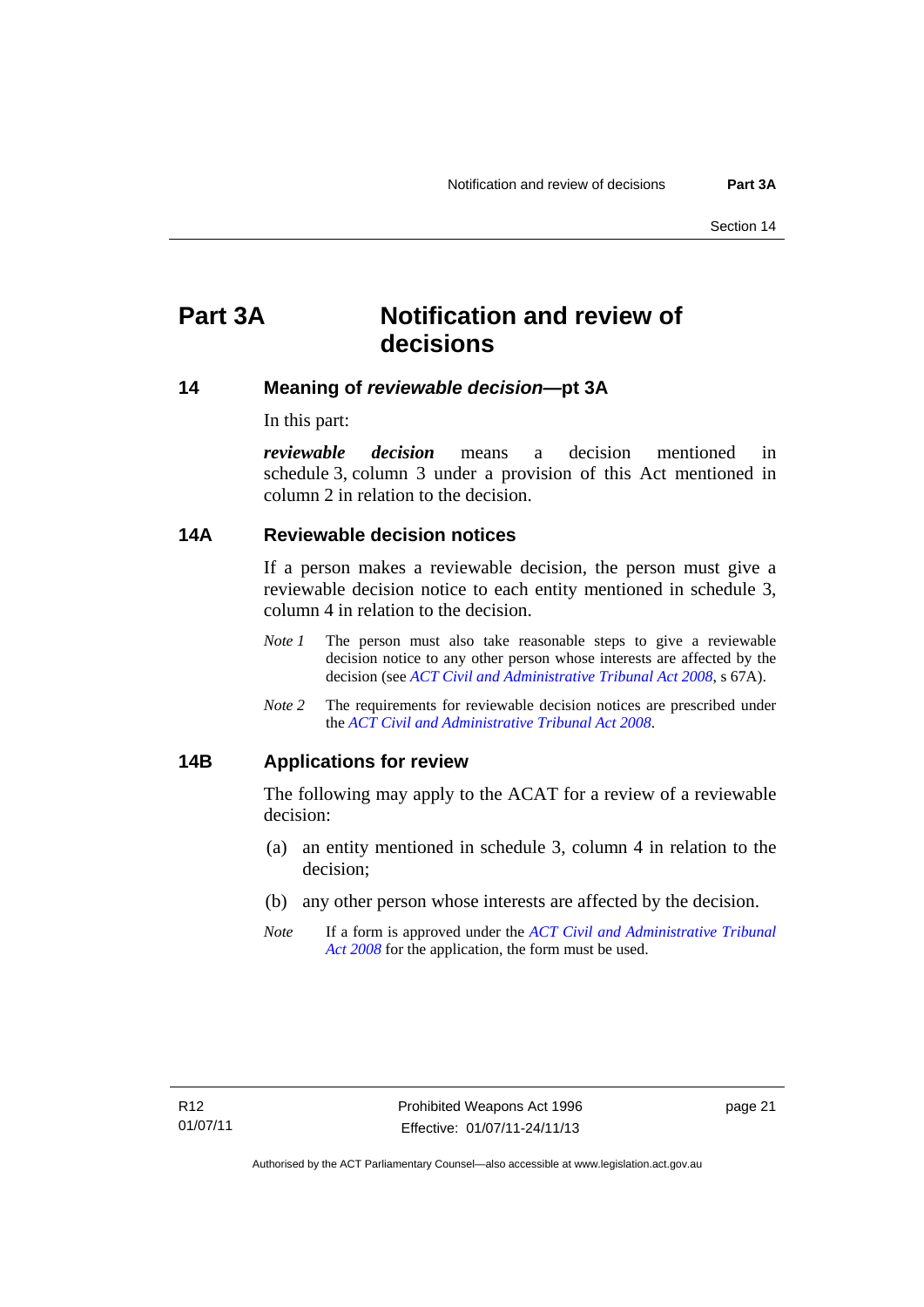#### **Part 4** Miscellaneous

Section 15

## <span id="page-27-0"></span>**Part 4 Miscellaneous**

#### <span id="page-27-1"></span>**15 Information to be supplied**

A person who has possession of a prohibited weapon or prohibited article acquired from another person shall, on demand made by a police officer at any time, inform the police officer of—

- (a) the name and address of the person from whom the weapon or article was acquired; and
- (b) the date on which it was acquired.

Maximum penalty: 50 penalty units.

### <span id="page-27-2"></span>**16 Disposal of surrendered or seized prohibited weapons or prohibited articles**

- (1) A magistrate may, on application by a police officer or by any person who claims to be the owner of a prohibited weapon or prohibited article surrendered to or seized by a police officer in accordance with this Act, order that the weapon or article—
	- (a) be forfeited to the Territory; or
	- (b) be returned to the person claiming to be the owner of the weapon or article; or
	- (c) be otherwise disposed of in such manner as the court thinks fit.
- (2) If a person is found guilty of an offence against this Act and a weapon or article has been seized by a police officer in connection with the offence, the court which makes the finding of guilt is taken to have ordered that the weapon or article be forfeited to the Territory.
- (3) A weapon or article forfeited under subsection (2) may be destroyed.

R12 01/07/11

Authorised by the ACT Parliamentary Counsel—also accessible at www.legislation.act.gov.au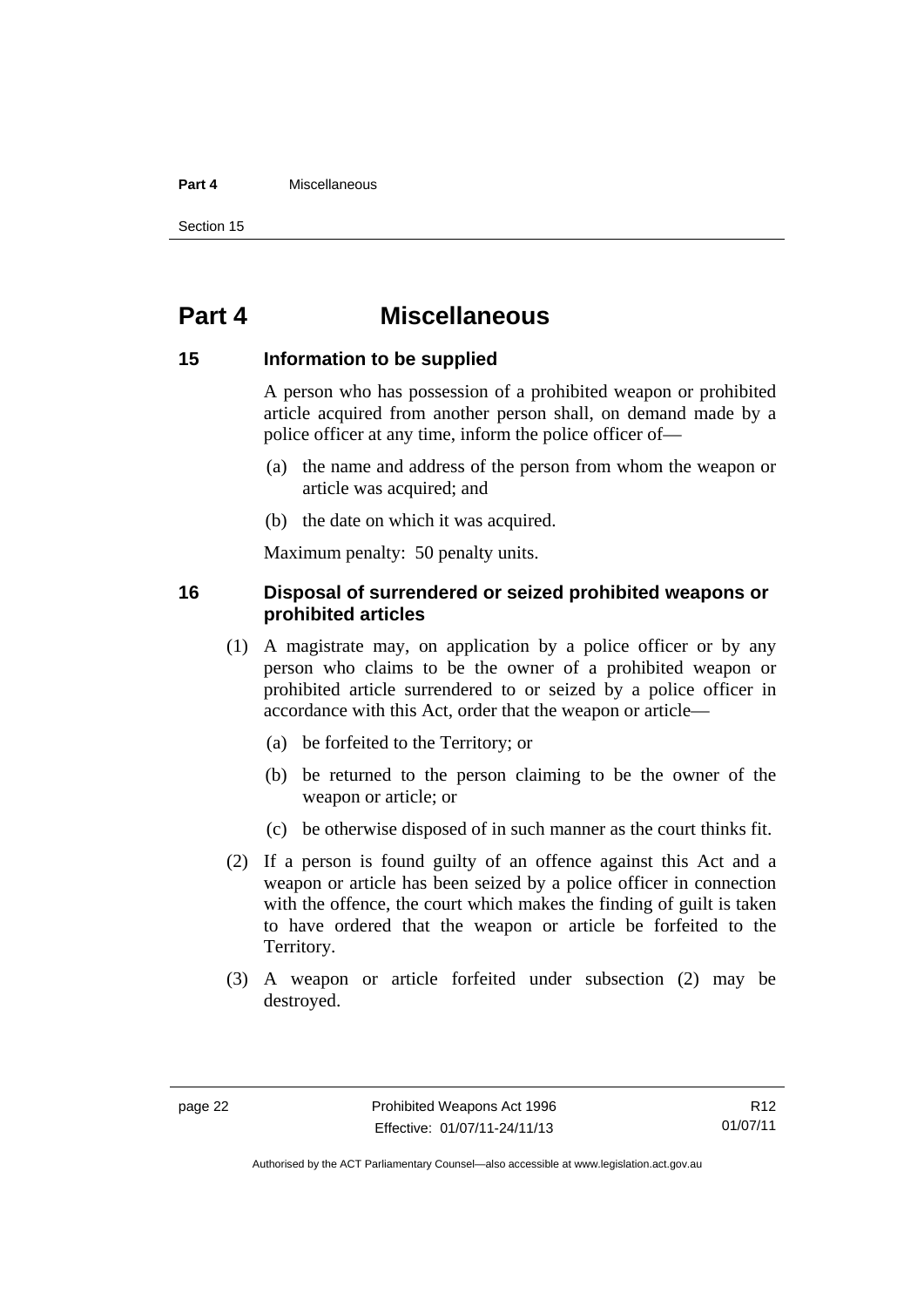## <span id="page-28-0"></span>**17 Evidentiary provisions**

A certificate signed by the registrar stating the following is evidence of the matter stated:

- (a) at a stated time or during a stated period, a stated person was, or was not, the holder of a stated permit (or of a permit for a stated prohibited weapon or prohibited article);
- (b) a permit was or was not, on a day or during a stated period, subject to a stated condition.

## <span id="page-28-1"></span>**17A Determination of fees**

- (1) The Minister may determine fees for this Act.
	- *Note* The [Legislation Act](http://www.legislation.act.gov.au/a/2001-14) contains provisions about the making of determinations and regulations relating to fees (see pt 6.3).
- (2) A determination is a disallowable instrument.
	- *Note* A disallowable instrument must be notified, and presented to the Legislative Assembly, under the [Legislation Act.](http://www.legislation.act.gov.au/a/2001-14)

## <span id="page-28-2"></span>**18 Approved forms**

- (1) The registrar may, in writing, approve forms for this Act.
- (2) If the registrar approves a form for a particular purpose, the approved form must be used for that purpose.
- (3) An approved form is a notifiable instrument.
	- *Note* A notifiable instrument must be notified under the *[Legislation Act 2001](http://www.legislation.act.gov.au/a/2001-14)*.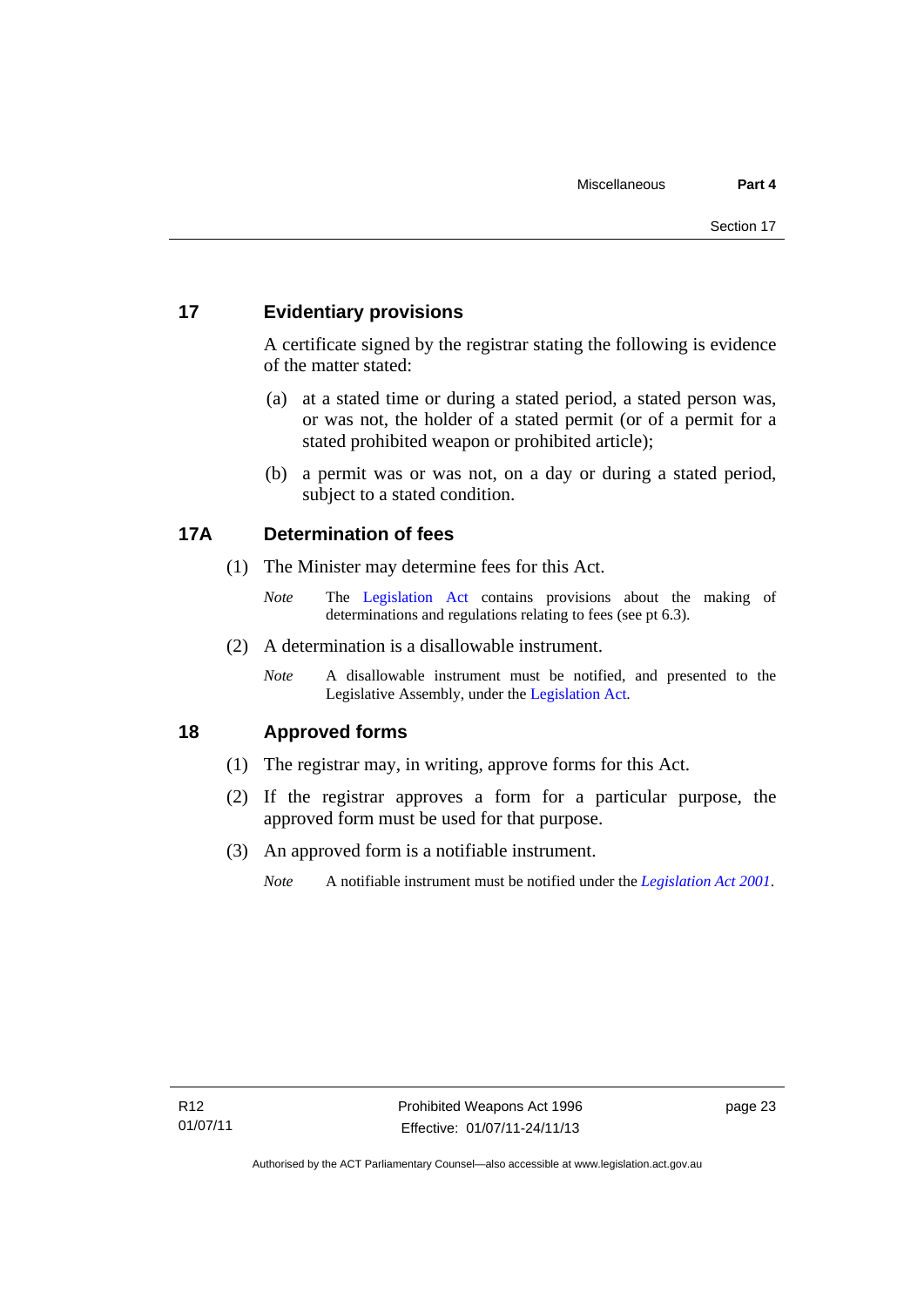#### **Part 4** Miscellaneous

## <span id="page-29-0"></span>**19 Regulation-making power**

- (1) The Executive may make regulations for this Act.
	- *Note* Regulations must be notified, and presented to the Legislative Assembly, under the *[Legislation Act 2001](http://www.legislation.act.gov.au/a/2001-14)*.
- (2) The regulations may prescribe offences for contraventions of the regulations and prescribe maximum penalties of not more than 10 penalty units for offences against the regulations.

page 24 **Prohibited Weapons Act 1996** Effective: 01/07/11-24/11/13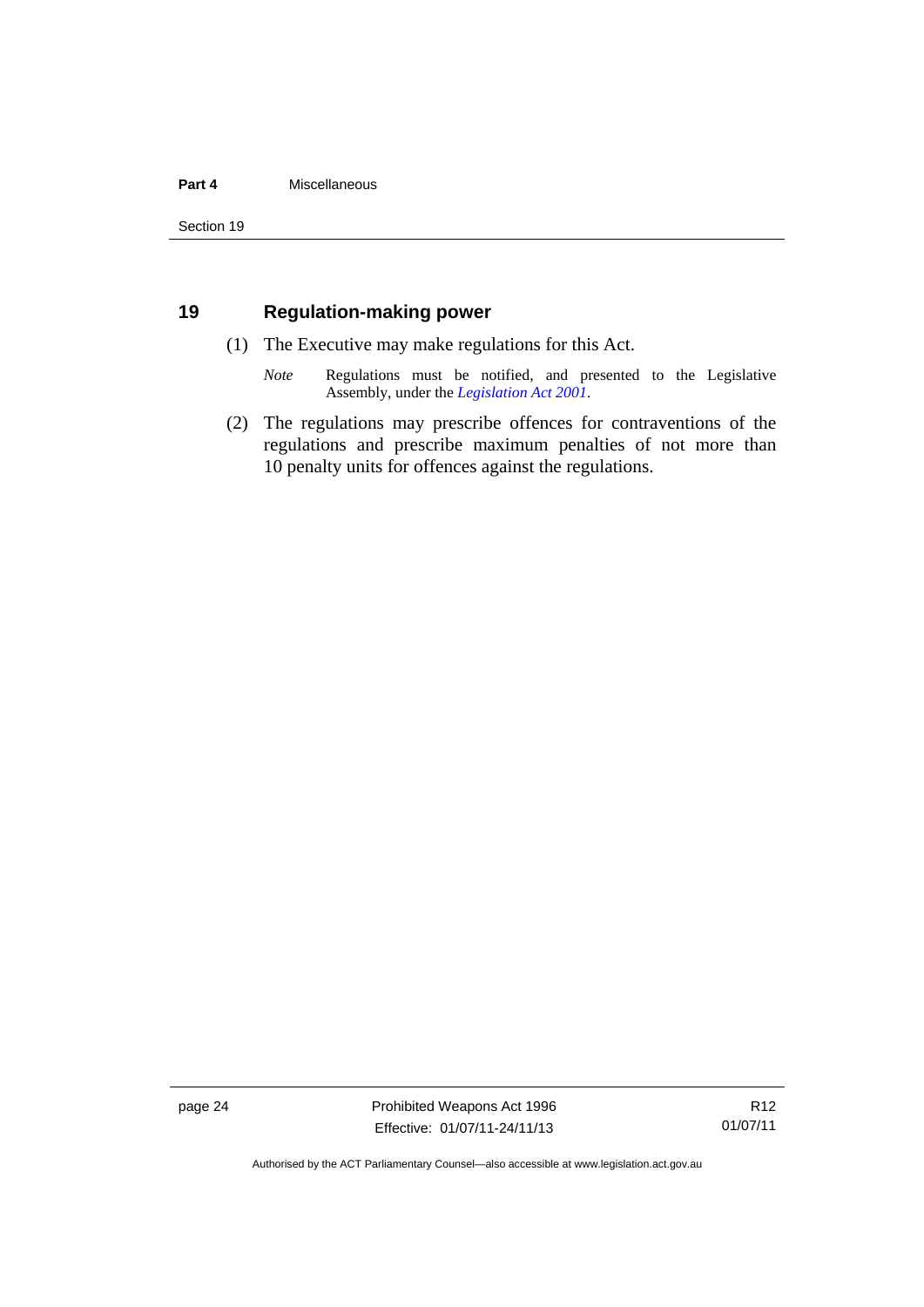# <span id="page-30-0"></span>**Schedule 1 Prohibited weapons**

(see s 4A)

# <span id="page-30-1"></span>Part 1.1 **Prohibited bladed weapons**

| column 1<br>item | column <sub>2</sub>       | description                                                                                                                |                                                                                                                                                                                     |
|------------------|---------------------------|----------------------------------------------------------------------------------------------------------------------------|-------------------------------------------------------------------------------------------------------------------------------------------------------------------------------------|
| 1                |                           | a flick knife or other similar device that has a blade folded or<br>recessed into the handle which opens automatically by— |                                                                                                                                                                                     |
|                  | (a)                       |                                                                                                                            | gravity or centrifugal force; or                                                                                                                                                    |
|                  | (b)                       |                                                                                                                            | pressure applied to a button, spring or device in or attached<br>to the handle of the device                                                                                        |
| 2                |                           | a sheath knife or other similar device that has a sheath that<br>withdraws into the handle by-                             |                                                                                                                                                                                     |
|                  | (a)                       |                                                                                                                            | gravity or centrifugal force; or                                                                                                                                                    |
|                  | (b)                       |                                                                                                                            | pressure applied to a button, spring or device in or attached<br>to the handle of the device                                                                                        |
| 3                |                           | a dagger or other similar device, that has a sharp-pointed stabbing<br>instrument-                                         |                                                                                                                                                                                     |
|                  | (a)                       |                                                                                                                            | that can be concealed on the person; and                                                                                                                                            |
|                  | (b)                       | $that-$                                                                                                                    |                                                                                                                                                                                     |
|                  |                           | (i)                                                                                                                        | has a flat blade with cutting edges (whether serrated<br>or non-serrated) along the length of both sides; or                                                                        |
|                  |                           | (ii)                                                                                                                       | has a needle-like blade, the cross section of which is<br>elliptical or has three or more sides; and                                                                                |
|                  |                           | (iii)                                                                                                                      | is not a sword or bayonet                                                                                                                                                           |
|                  |                           | <b>Example</b>                                                                                                             |                                                                                                                                                                                     |
|                  | Urban Skinner push dagger |                                                                                                                            |                                                                                                                                                                                     |
|                  | <b>Note</b>               |                                                                                                                            | An example is part of the Act, is not exhaustive and may extend, but<br>does not limit, the meaning of the provision in which it appears (see<br>Legislation Act, s 126 and s 132). |
|                  |                           |                                                                                                                            |                                                                                                                                                                                     |

R12 01/07/11 Prohibited Weapons Act 1996 Effective: 01/07/11-24/11/13 page 25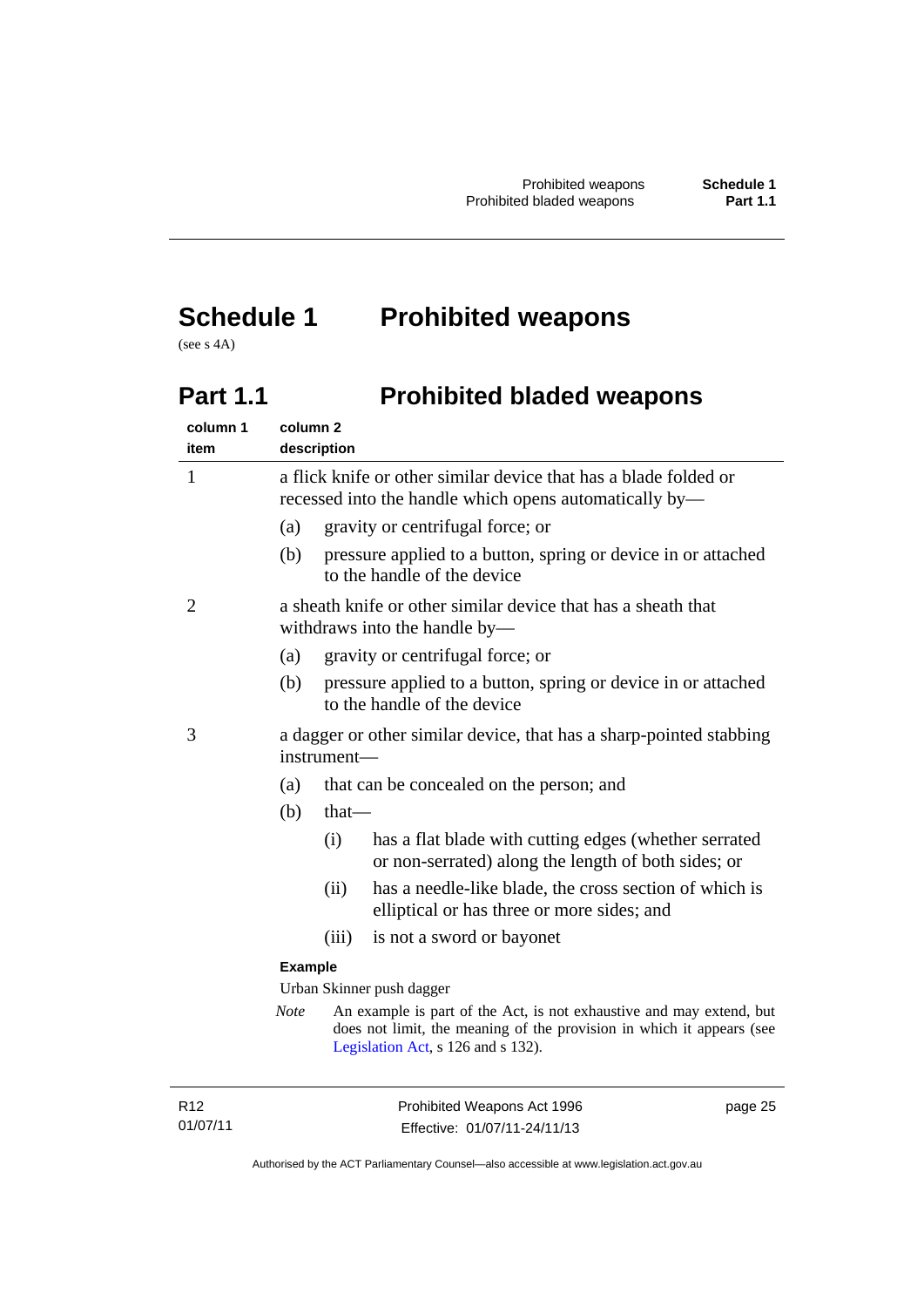| column 1<br>item | column <sub>2</sub><br>description |                                                                                                                                      |  |  |
|------------------|------------------------------------|--------------------------------------------------------------------------------------------------------------------------------------|--|--|
| 4                |                                    | a butterfly knife, balisong or other similar device that consists of a<br>blade (whether single-edged or multi-edged) or spike that— |  |  |
|                  | (a)                                | fits within 2 handles attached to the blade or spike by<br>transverse pivot points; and                                              |  |  |
|                  | (b)                                | can be opened by gravity or centrifugal force                                                                                        |  |  |
| 5                |                                    | a star knife or other similar device that—                                                                                           |  |  |
|                  | (a)                                | consists of 2 or more angular points, blades or spikes that<br>spreads out about a central axis point; and                           |  |  |
|                  | (b)                                | is designed to spin around the knife's central axis point in<br>flight when thrown at a target                                       |  |  |
| 6                |                                    | a trench knife or other similar device that-                                                                                         |  |  |
|                  | (a)                                | consists of a blade (whether single-edged or multi-edged) or<br>spike; and                                                           |  |  |
|                  | (b)                                | is fitted with a handle made of a hard substance; and                                                                                |  |  |
|                  | (c)                                | is either made or modified to be fitted over the knuckles of<br>the hand of the user—                                                |  |  |
|                  |                                    | to protect the knuckles; and<br>(i)                                                                                                  |  |  |
|                  |                                    | (ii)<br>to increase the effect of a punch or blow                                                                                    |  |  |
| 7                |                                    | a knife that can discharge a blade as a projectile by a spring<br>mechanism or other means (known as a ballistic knife)              |  |  |
| 8                |                                    | a blade, knife or axe that is either made or modified to be thrown                                                                   |  |  |
| 9                | else                               | a claw (known as a hand or foot claw) made or modified to be<br>attached to or worn on the hand or foot to cause injury to someone   |  |  |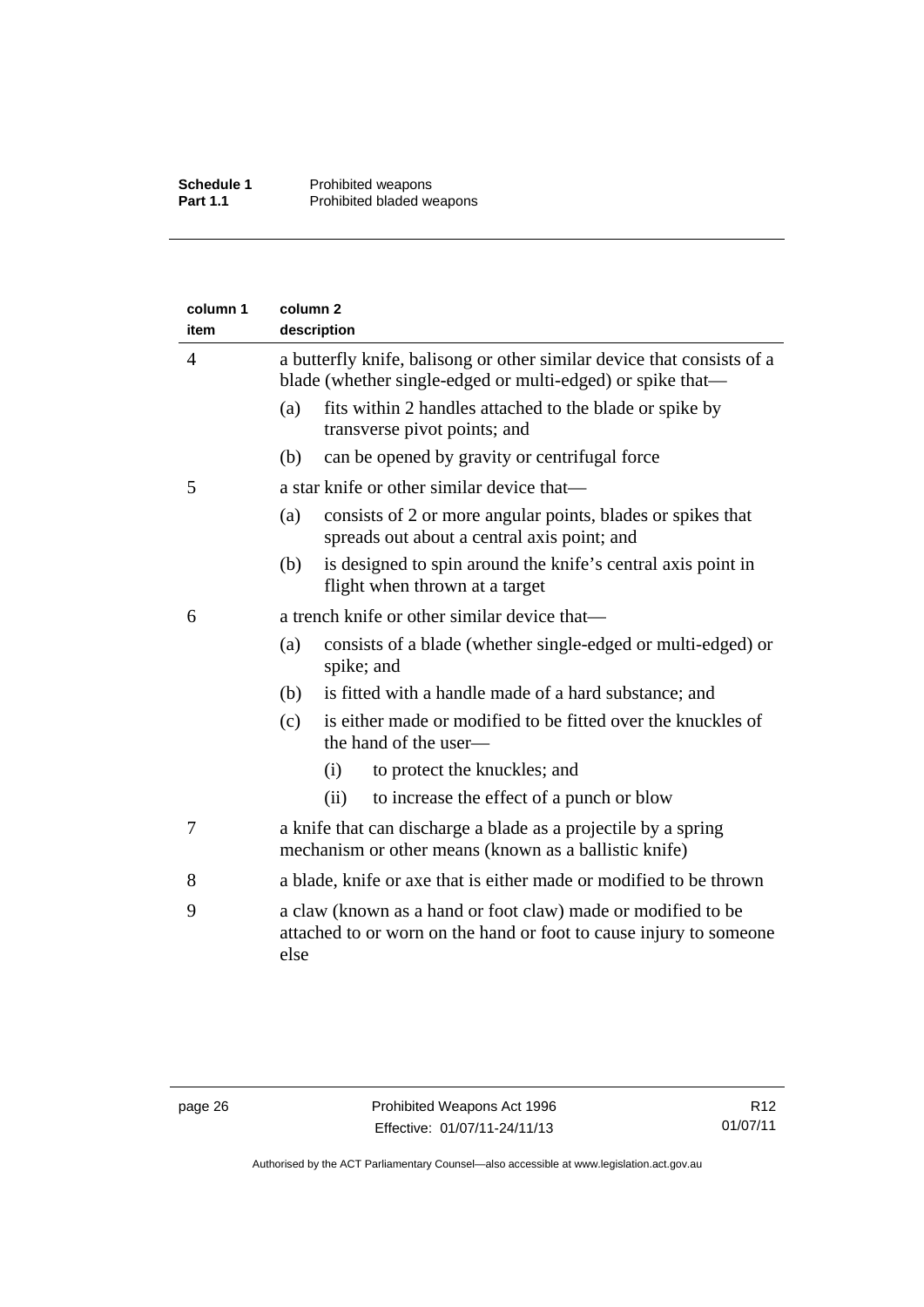# <span id="page-32-0"></span>**Part 1.2 Prohibited hand weapons**

| column 1<br>item | column <sub>2</sub><br>description                                                                                                                                                           |
|------------------|----------------------------------------------------------------------------------------------------------------------------------------------------------------------------------------------|
| $\mathbf{1}$     | a knuckle-duster or other similar device, made or modified to be<br>fitted over the knuckles of the hand of the user—                                                                        |
|                  | (a)<br>to protect the knuckles; and                                                                                                                                                          |
|                  | (b)<br>to increase the effect of a punch or other blow                                                                                                                                       |
| $\overline{2}$   | a sap glove or other weighted glove (including a fingerless glove)<br>made or modified to be used as a weapon                                                                                |
| 3                | a studded glove, or other similar hand covering, that incorporates<br>protrusions designed to puncture or bruise the skin                                                                    |
| 4                | a mace or other similar device (other than a ceremonial mace<br>made for use solely as a symbol of authority on ceremonial<br>occasions) that-                                               |
|                  | (a)<br>can cause injury; and                                                                                                                                                                 |
|                  | (b)<br>consists of a club or staff fitted with a flanged or spiked<br>head                                                                                                                   |
| 5                | a flail or other similar device consisting of a staff or handle that<br>has fitted to 1 end, by any means, a freely swinging part armed<br>with spikes or studded with any protruding matter |
| 6                | a whip, the lash of which is comprised completely or partly of<br>metal                                                                                                                      |
| 7                | a cat-o'-nine-tails or other similar device whether or not it has<br>9 lashes                                                                                                                |
| 8                | nunchakus or kung-fu sticks or other similar device                                                                                                                                          |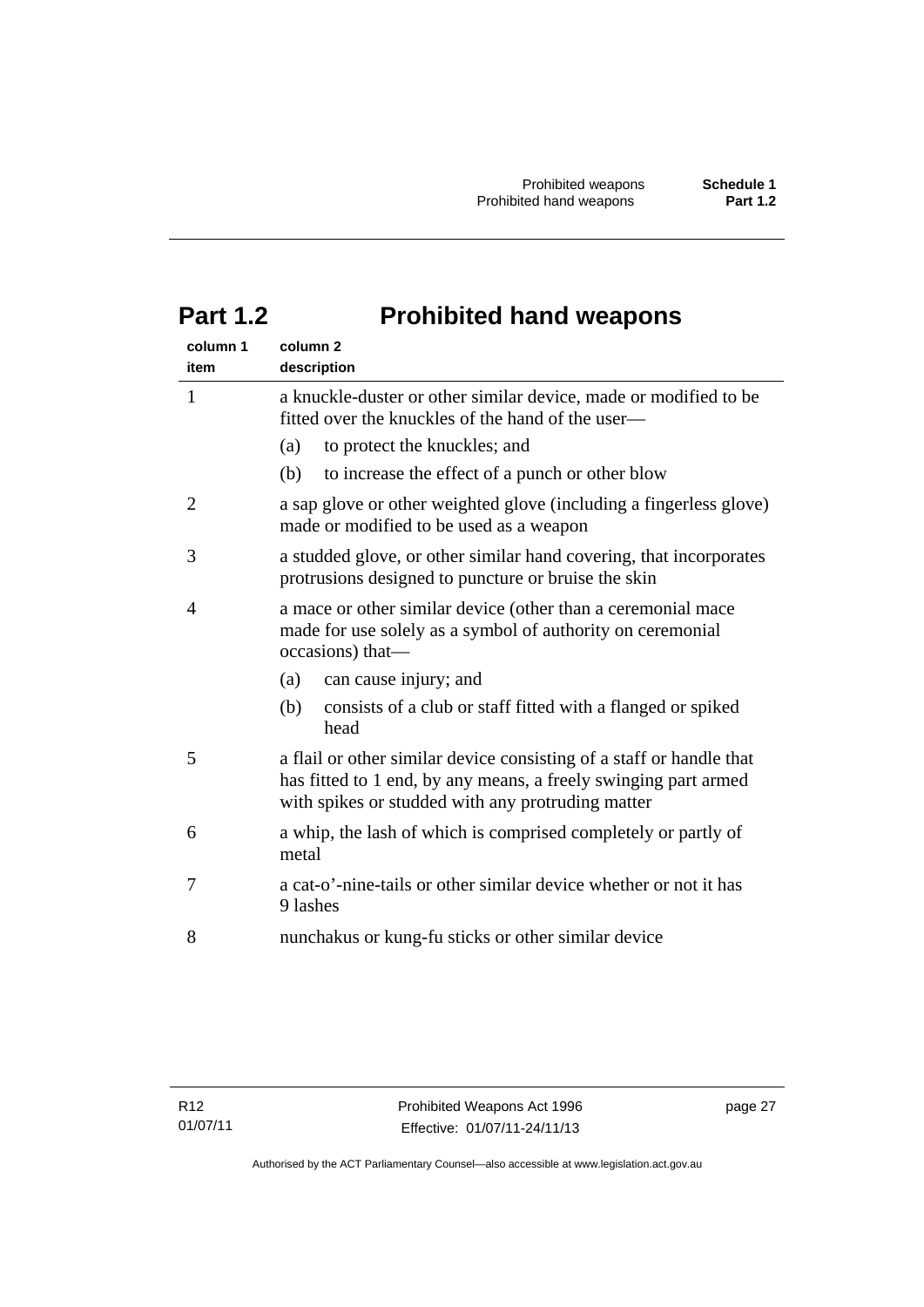| Schedule 1      | Prohibited weapons      |
|-----------------|-------------------------|
| <b>Part 1.2</b> | Prohibited hand weapons |

| column 1<br>item | column <sub>2</sub><br>description                                                                 |  |  |  |
|------------------|----------------------------------------------------------------------------------------------------|--|--|--|
| 9                | a side-handled baton or other similar device that—                                                 |  |  |  |
|                  | consists of a baton, staff or rod; and<br>(a)                                                      |  |  |  |
|                  | is made of a hard substance; and<br>(b)                                                            |  |  |  |
|                  | has fitted to 1 side a handle (whether or not permanently<br>(c)<br>fixed)                         |  |  |  |
| 10               | an extendable or telescopic baton, made or modified so that the<br>length of the baton extends by— |  |  |  |
|                  | gravity; or<br>(a)                                                                                 |  |  |  |
|                  | centrifugal force; or<br>(b)                                                                       |  |  |  |
|                  | pressure applied to a button, spring or device in or attached<br>(c)<br>to the handle of the baton |  |  |  |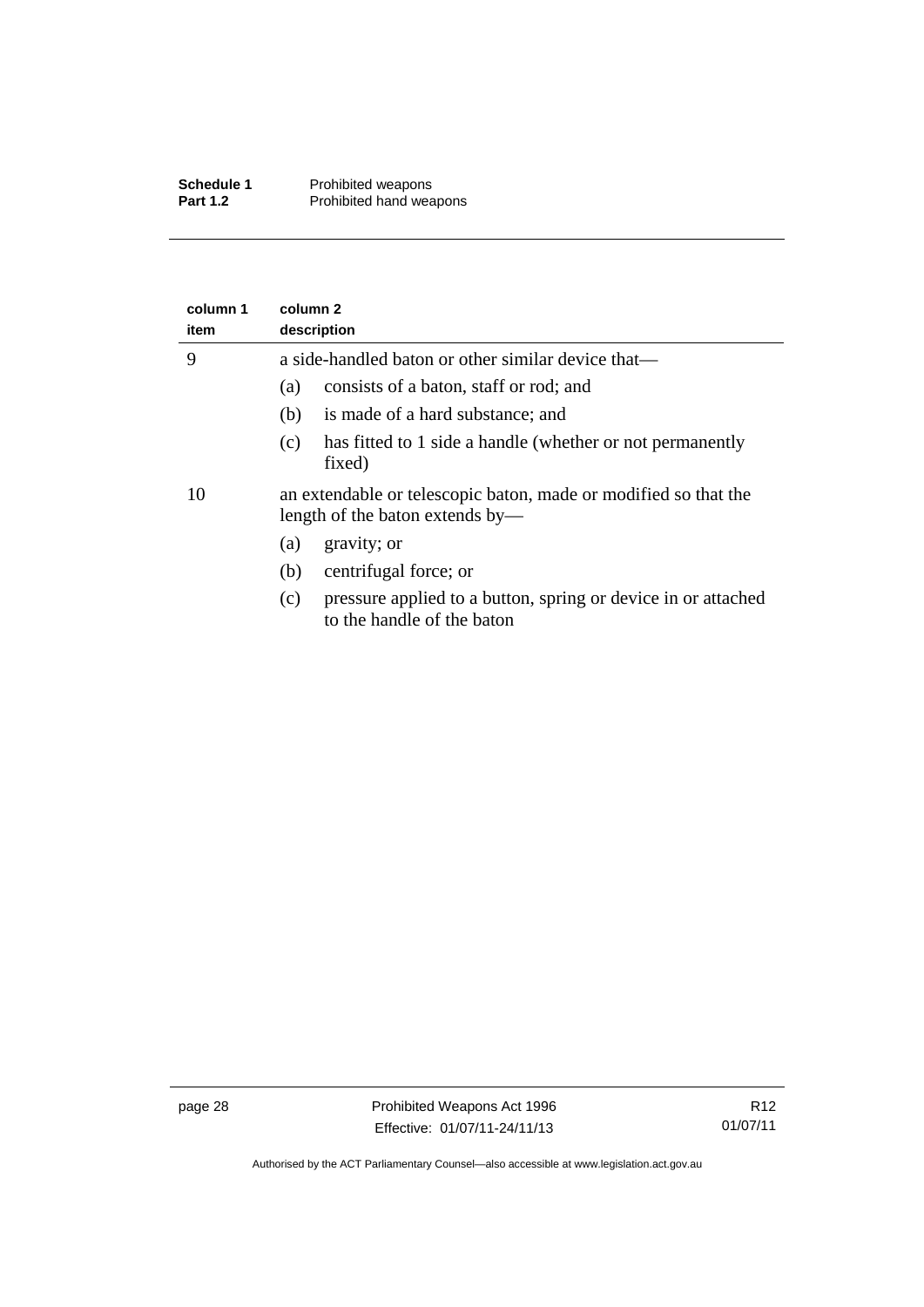# <span id="page-34-0"></span>**Part 1.3 Prohibited missile weapons**

| column 1<br>item | column <sub>2</sub><br>description                                                                                                                                                                 |
|------------------|----------------------------------------------------------------------------------------------------------------------------------------------------------------------------------------------------|
| 1                | a spear gun with an overall length of less than 45cm when<br>unloaded                                                                                                                              |
| 2                | a hunting sling, catapult or sling shot made or modified for use<br>with, or a component part of which is, a brace that-                                                                           |
|                  | (a)<br>fits or rests on the forearm or other part of the body; and                                                                                                                                 |
|                  | supports the wrist or forearm against the tension of the<br>(b)<br>material used to propel a projectile                                                                                            |
|                  | <b>Example</b>                                                                                                                                                                                     |
|                  | a Saunders 'falcon' hunting sling                                                                                                                                                                  |
|                  | An example is part of the Act, is not exhaustive and may extend, but<br><b>Note</b><br>does not limit, the meaning of the provision in which it appears (see<br>Legislation Act, s 126 and s 132). |
| 3                | a crossbow or other similar device manufactured on or after<br>1 January 1900                                                                                                                      |
| 4                | a blow gun, blow-pipe or dart projector that consists of a pipe or<br>tube through which a dart or other device can be projected by-                                                               |
|                  | (a)<br>the exhaled breath of the user; or                                                                                                                                                          |
|                  | the use of an elasticised band; or<br>(b)                                                                                                                                                          |
|                  | (c)<br>means other than by an explosive                                                                                                                                                            |
| 5                | a shark dart or other similar device designed to expel, on or after<br>contact, a gas or other substance that can cause bodily harm                                                                |
|                  | <b>Example</b>                                                                                                                                                                                     |
|                  | a Farallon shark dart                                                                                                                                                                              |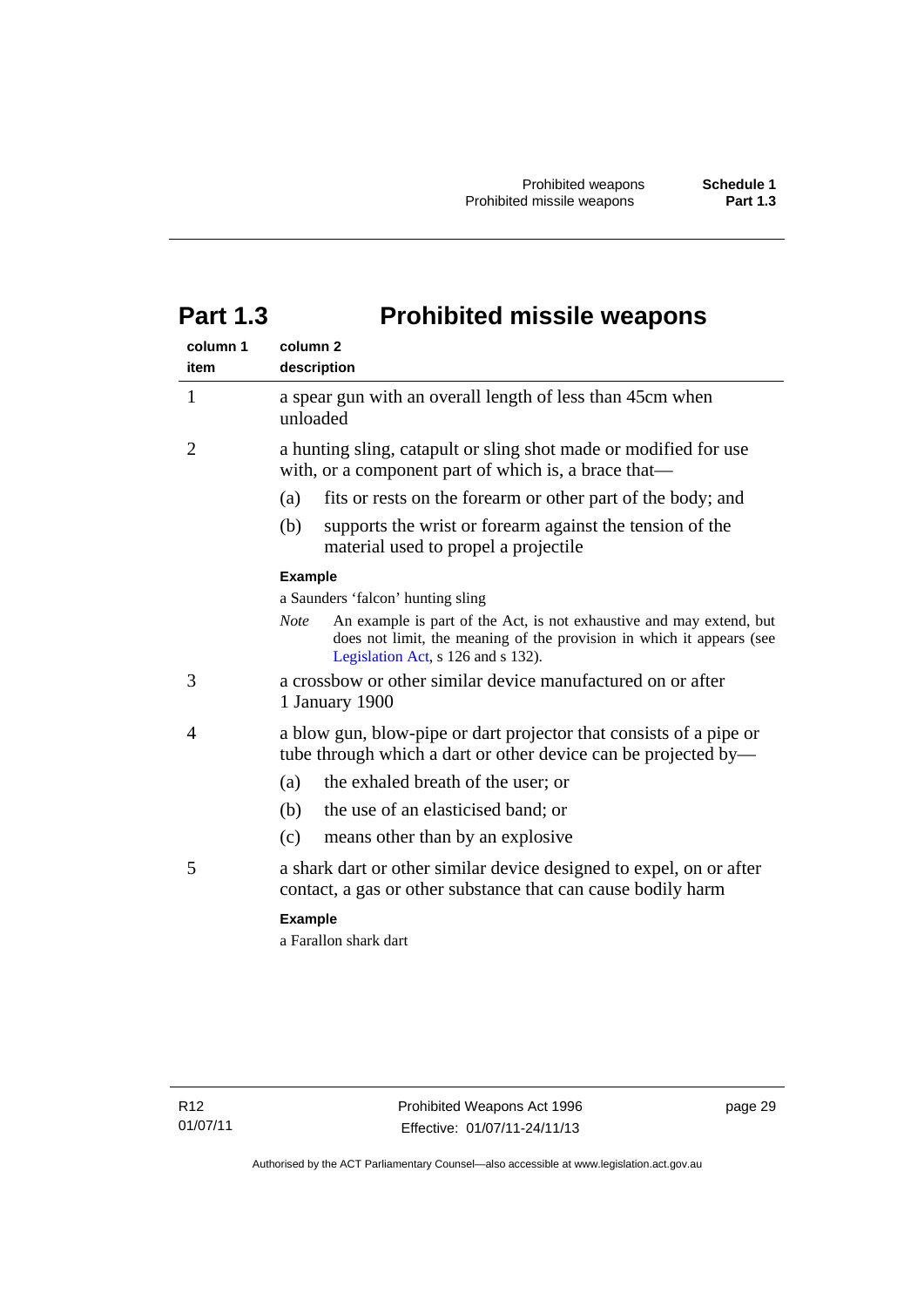**Schedule 1** Prohibited weapons<br> **Part 1.4** Other prohibited wea **Other prohibited weapons** 

# <span id="page-35-0"></span>**Part 1.4 Other prohibited weapons**

| column 1<br>item | column <sub>2</sub><br>description                                                                                                                                                                 |  |
|------------------|----------------------------------------------------------------------------------------------------------------------------------------------------------------------------------------------------|--|
| $\mathbf{1}$     | an explosive, incendiary, irritant or poison gas—                                                                                                                                                  |  |
|                  | bomb; or<br>(a)                                                                                                                                                                                    |  |
|                  | (b)<br>grenade; or                                                                                                                                                                                 |  |
|                  | rocket with a propellant charge of more than 100g; or<br>(c)                                                                                                                                       |  |
|                  | missile with an explosive or incendiary charge of more than<br>(d)<br>$7g$ ; or                                                                                                                    |  |
|                  | mine<br>(e)                                                                                                                                                                                        |  |
| 2                | a device or apparatus made or modified for use with a gas or<br>liquid, if the device or apparatus is—                                                                                             |  |
|                  | capable of killing or incapacitating someone; or<br>(a)                                                                                                                                            |  |
|                  | (b)<br>made or modified to kill or incapacitate someone                                                                                                                                            |  |
| 3                | A flame thrower or any other device of military design that can<br>propel ignited incendiary fuel                                                                                                  |  |
| 4                | A hand-held or other electric device designed to administer an<br>electric shock on contact, other than a piece of medical equipment<br>or electric prod designed exclusively for use with animals |  |
|                  | Example-hand-held electric device<br>a taser self-defence weapon                                                                                                                                   |  |
|                  | Examples-other electric device                                                                                                                                                                     |  |
|                  | a taxi protection cushion system<br>1                                                                                                                                                              |  |
|                  | a super safety suitcase<br>2                                                                                                                                                                       |  |
|                  | An example is part of the Act, is not exhaustive and may extend, but<br><b>Note</b><br>does not limit, the meaning of the provision in which it appears (see<br>Legislation Act, s 126 and s 132). |  |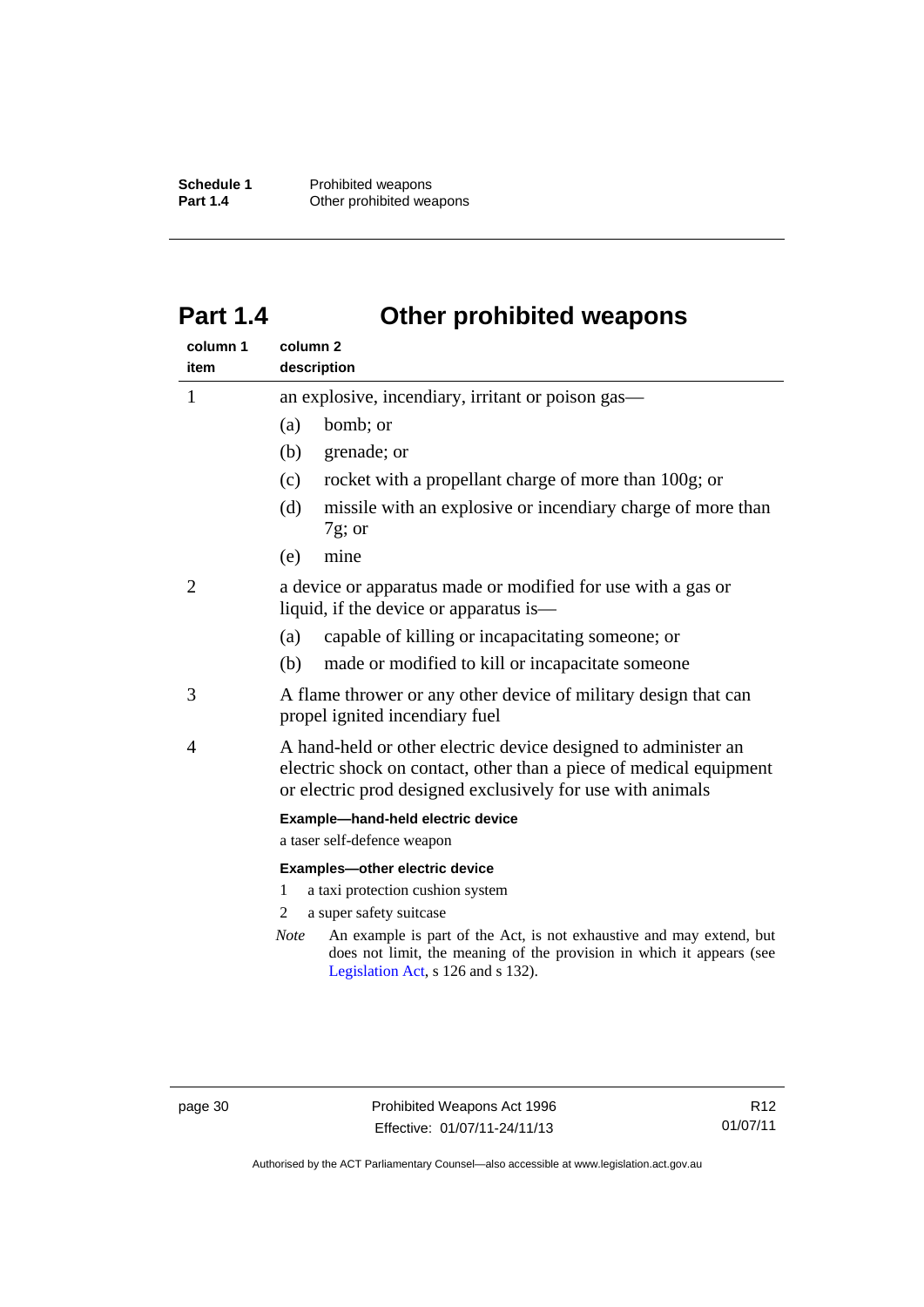| column 1<br>item | column <sub>2</sub><br>description                                                                                                                                                                            |  |  |
|------------------|---------------------------------------------------------------------------------------------------------------------------------------------------------------------------------------------------------------|--|--|
| 5                | a thing made or intended as a defence or antipersonnel spray that<br>can discharge by any means an irritant (other than an irritant<br>matter mentioned in item 6) in liquid, powder, gas or chemical<br>form |  |  |
| 6                | a thing made or intended as a defence or antipersonnel spray that<br>can discharge by any means an irritant in liquid, powder, gas or<br>chemical form, including but not limited to the following:           |  |  |
|                  | chloroacetophenone, known as CN;<br>(a)                                                                                                                                                                       |  |  |
|                  | orthochlorobenzalmalononitrile, known as CS;<br>(b)                                                                                                                                                           |  |  |
|                  | dypenylaminechloroarsone, known as DM or Adamsite;<br>(c)                                                                                                                                                     |  |  |
|                  | oleoresin capsicum, known as OC<br>(d)                                                                                                                                                                        |  |  |
| 7                | an acoustic or light-emitting antipersonnel device made or<br>modified-                                                                                                                                       |  |  |
|                  | to cause permanent or temporary incapacity or disability to<br>(a)<br>a person; or                                                                                                                            |  |  |
|                  | to otherwise physically disorientate a person<br>(b)                                                                                                                                                          |  |  |
| 8                | hand-held articles, commonly known as laser pointers, designed<br>or adapted to emit a laser beam with an accessible emission level<br>of greater than 1mW                                                    |  |  |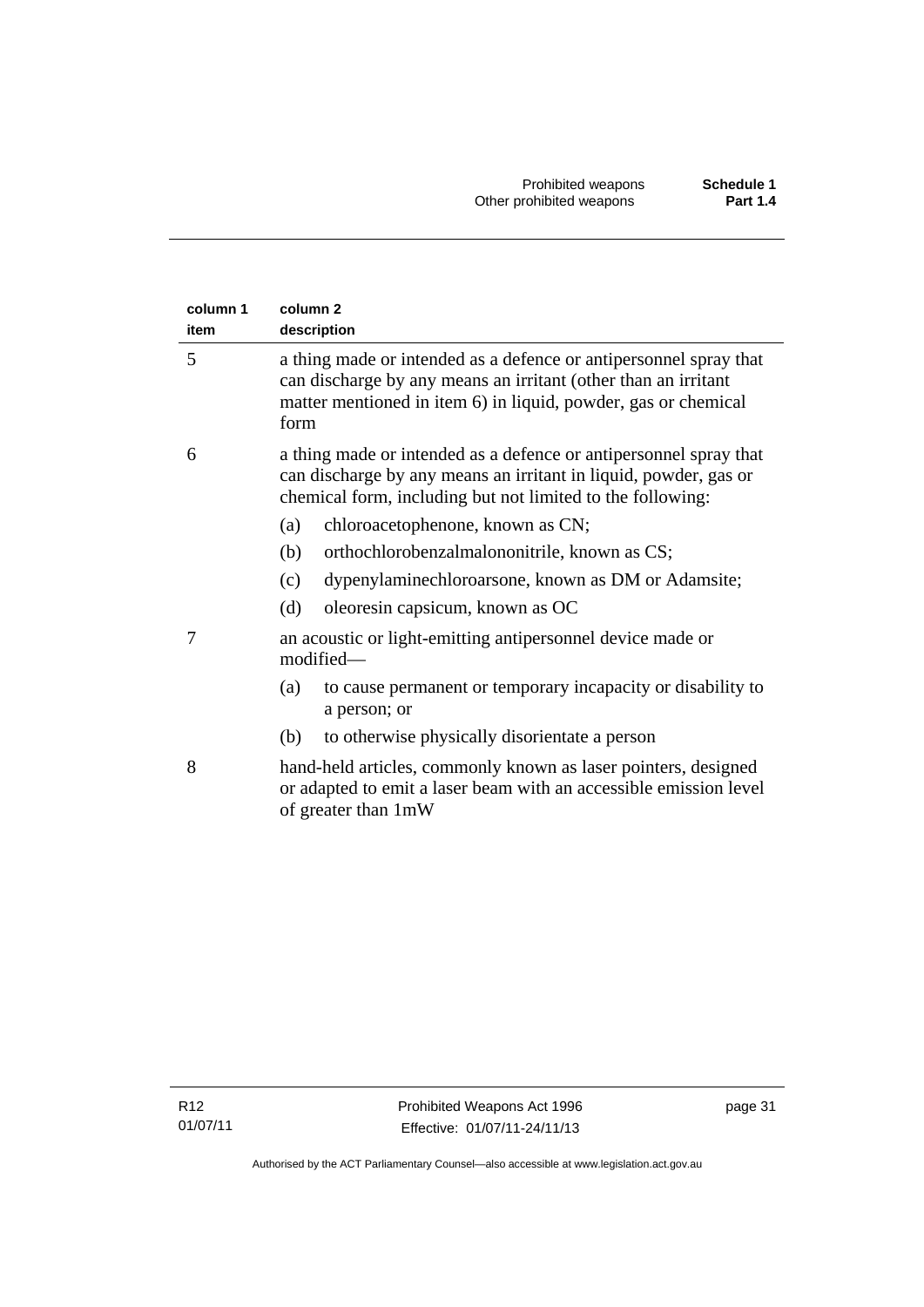# <span id="page-37-0"></span>**Schedule 2 Prohibited articles**

| (see s 4B)<br>column 1<br>item | column <sub>2</sub><br>description                                                                                                                                                                 |  |  |
|--------------------------------|----------------------------------------------------------------------------------------------------------------------------------------------------------------------------------------------------|--|--|
| 1                              | an article commonly known as soft body armour                                                                                                                                                      |  |  |
| $\overline{2}$                 | a modified article of clothing, accessory or adornment a purpose<br>of which is to disguise or conceal a weapon                                                                                    |  |  |
|                                | <b>Examples-modified articles</b>                                                                                                                                                                  |  |  |
|                                | a walking stick containing a sword<br>1                                                                                                                                                            |  |  |
|                                | a riding crop containing a stiletto<br>2                                                                                                                                                           |  |  |
|                                | a Bowen knife belt<br>3                                                                                                                                                                            |  |  |
|                                | An example is part of the Act, is not exhaustive and may extend, but<br><b>Note</b><br>does not limit, the meaning of the provision in which it appears (see<br>Legislation Act, s 126 and s 132). |  |  |
| 3                              | an article or device intended for use to muffle, reduce or stop the<br>noise created by firing a firearm                                                                                           |  |  |
| 4                              | equipment made or modified to make a smoke screen                                                                                                                                                  |  |  |
| 5                              | a trip flare                                                                                                                                                                                       |  |  |
| 6                              | a rimfire magazine with a capacity of more than 15 rounds                                                                                                                                          |  |  |
| 7                              | a pistol magazine with a capacity of more than 10 rounds                                                                                                                                           |  |  |
| 8                              | a centre-fire self-loading rifle magazine, or shotgun magazine,<br>with a capacity of more than 5 rounds                                                                                           |  |  |
| 9                              | a shotgun tubular magazine extension to extend the capacity of a<br>shotgun magazine to more than 5 rounds                                                                                         |  |  |
| 10                             | a device that converts a firearm so it can fire in a fully automatic<br>condition                                                                                                                  |  |  |
| 11                             | a folding, detachable, telescopic or collapsible stock                                                                                                                                             |  |  |

Authorised by the ACT Parliamentary Counsel—also accessible at www.legislation.act.gov.au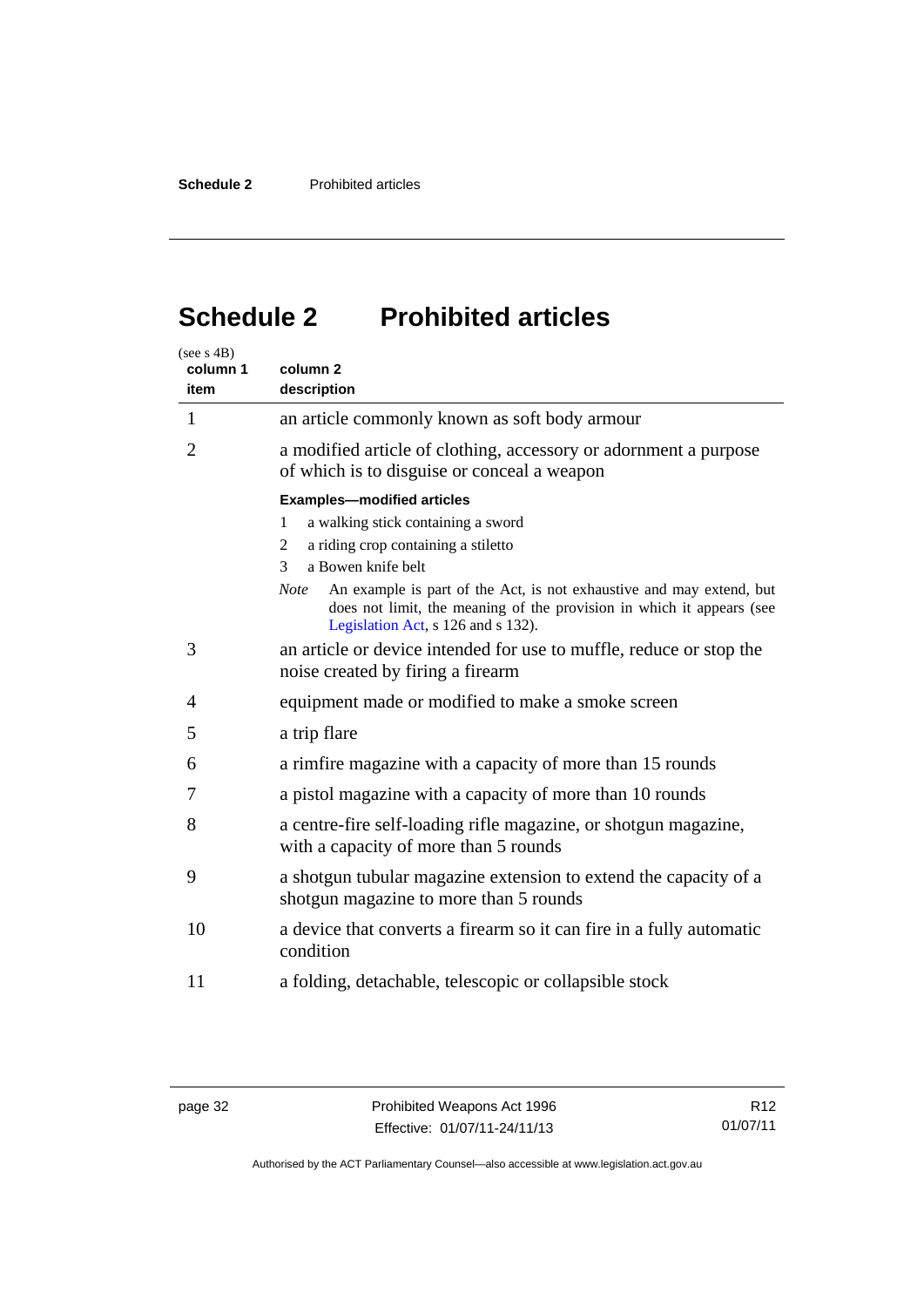# <span id="page-38-0"></span>**Schedule 3 Reviewable decisions**

(see pt 3A)

| column 1<br>item | column 2<br>section | column 3<br>decision      | column 4<br>entity     |
|------------------|---------------------|---------------------------|------------------------|
|                  | 9 (1)               | refuse to issue<br>permit | applicant for permit   |
|                  | (5)                 | cancel permit             | person who held permit |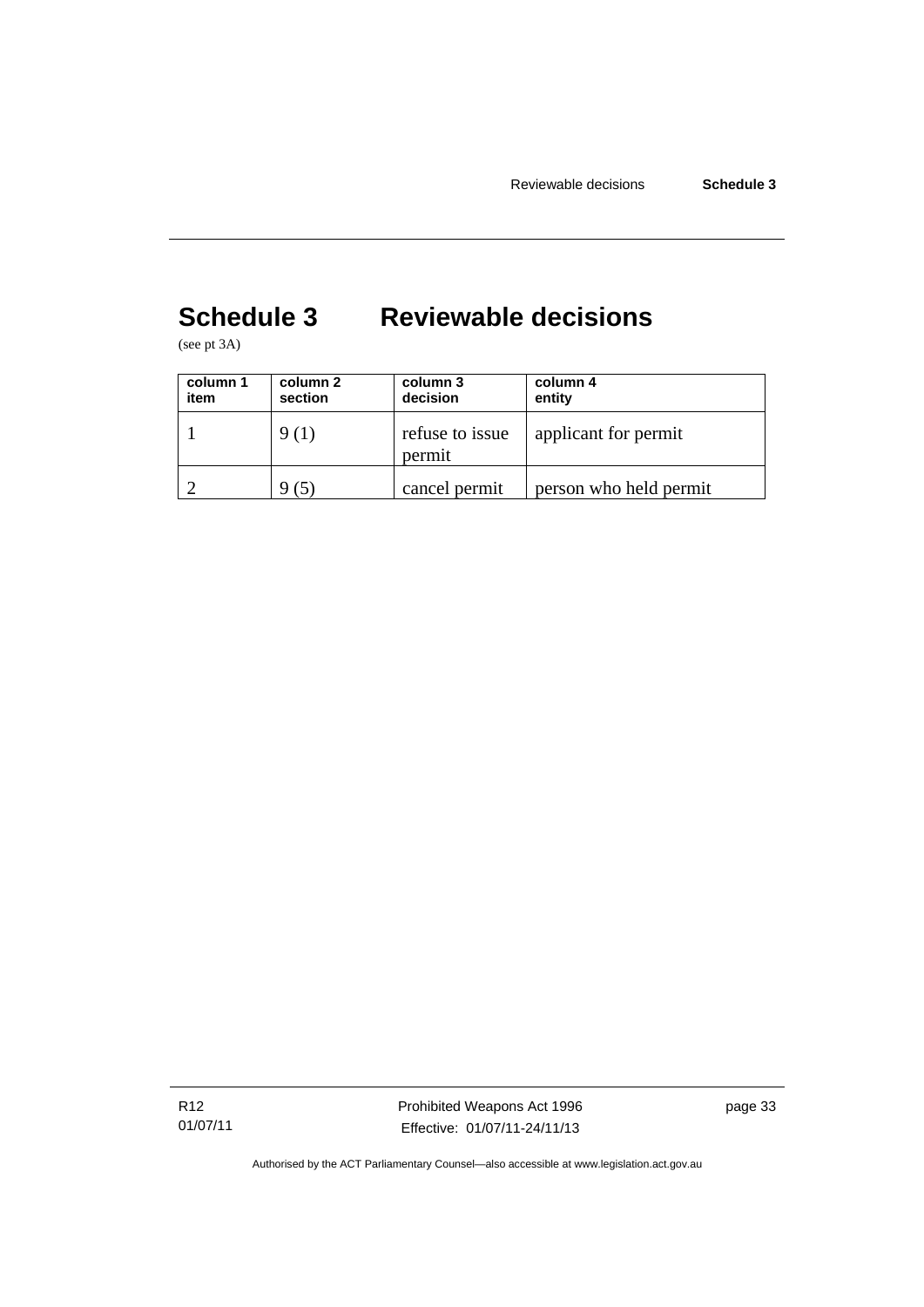**Dictionary** 

## <span id="page-39-0"></span>**Dictionary**

(see s 2)

- *Note 1* The [Legislation Act](http://www.legislation.act.gov.au/a/2001-14) contains definitions and other provisions relevant to this Act.
- *Note 2* For example, the [Legislation Act,](http://www.legislation.act.gov.au/a/2001-14) dict, pt 1, defines the following terms:
	- ACAT
	- **ACT**
	- corrections officer
	- Criminal Code
	- director-general (see s 163)
	- exercise
	- function
	- police officer
	- registrar of firearms
	- reviewable decision notice
	- under.

*connected* with an offence, for part 1B (Unregulated weapons)—see section 4CA.

*dispose*, of a prohibited weapon or article, means sell, give away or otherwise transfer possession of the weapon or article.

*firearm*—see the *[Firearms Act 1996](http://www.legislation.act.gov.au/a/1996-74)*, section 6.

*permit* means a permit under part 3.

*possession*—see section 3.

*premises* means the whole or any part of any land, building or other structure, vehicle, vessel, aircraft or place.

*prohibited article*—see section 4B.

*prohibited weapon*—see section 4A.

*registrar* means the registrar of firearms.

R12 01/07/11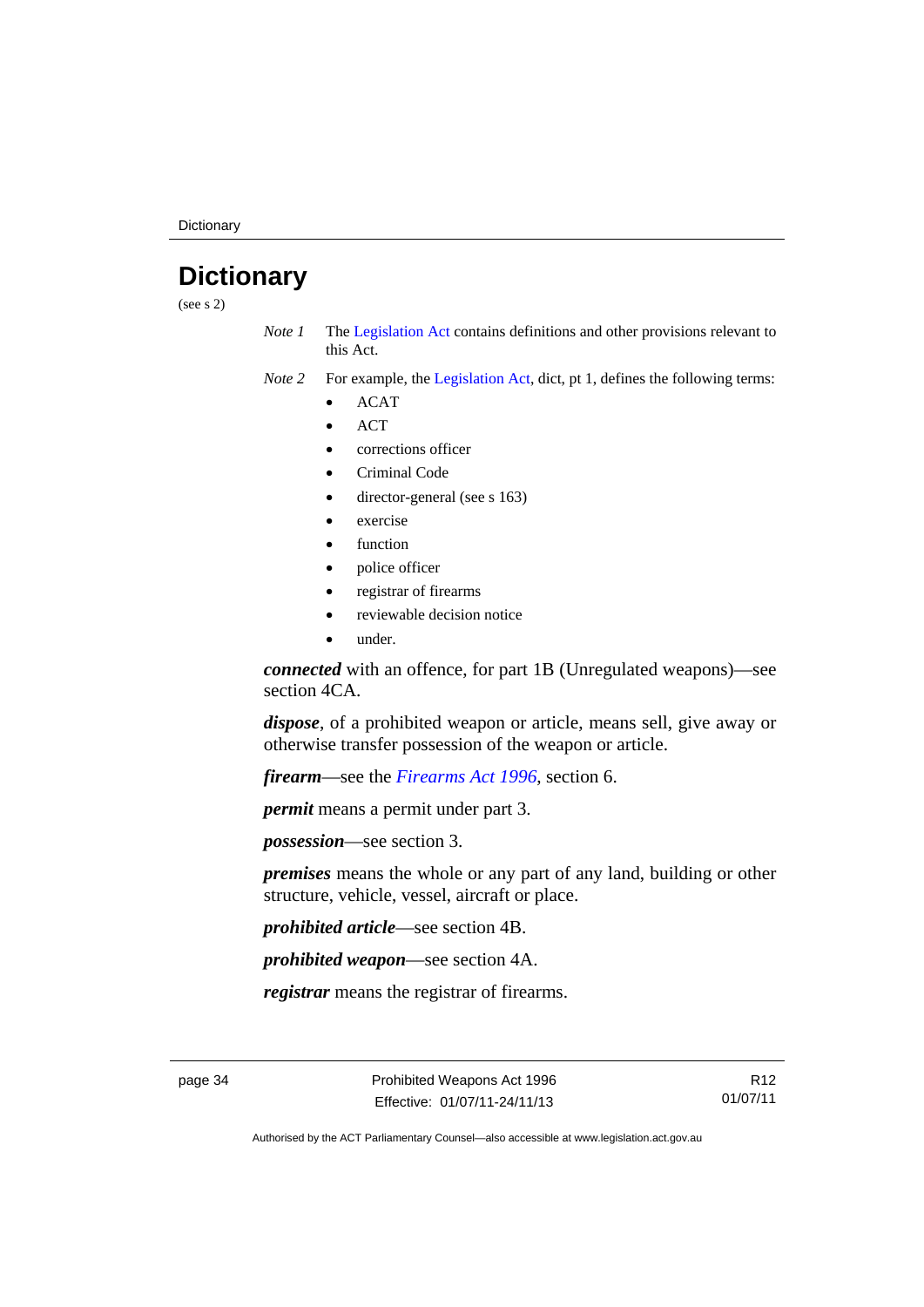*reviewable decision*, for part 3A (Notification and review of decisions)—see section 14.

*unregulated weapon*—see section 4C.

R12 01/07/11 Prohibited Weapons Act 1996 Effective: 01/07/11-24/11/13

page 35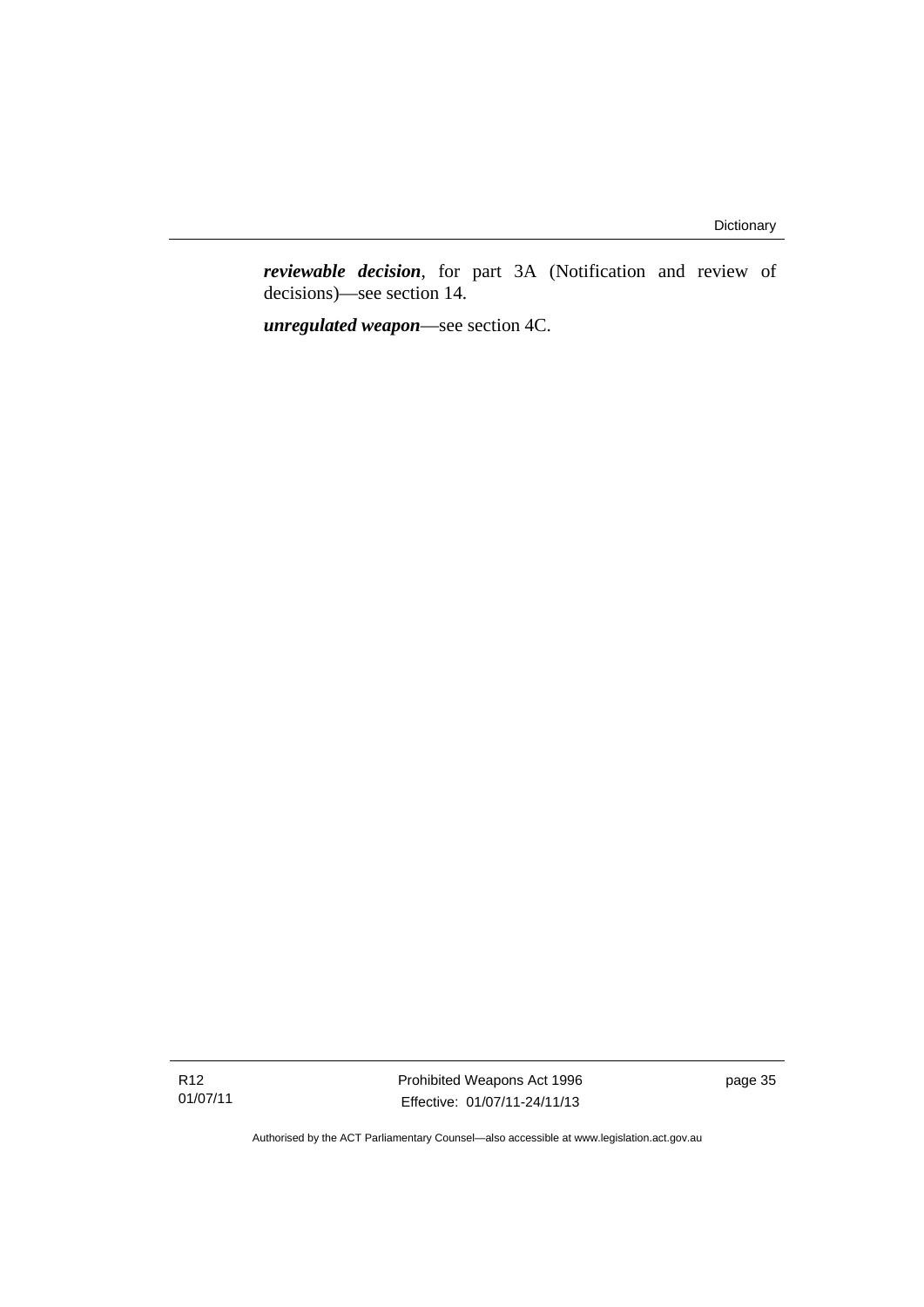1 About the endnotes

## <span id="page-41-0"></span>**Endnotes**

#### **1 About the endnotes**

Amending and modifying laws are annotated in the legislation history and the amendment history. Current modifications are not included in the republished law but are set out in the endnotes.

Not all editorial amendments made under the *[Legislation Act 2001](http://www.legislation.act.gov.au/a/2001-14)*, part 11.3 are annotated in the amendment history. Full details of any amendments can be obtained from the Parliamentary Counsel's Office.

Uncommenced amending laws and expiries are listed in the legislation history and the amendment history. These details are underlined. Uncommenced provisions and amendments are not included in the republished law but are set out in the last endnote.

If all the provisions of the law have been renumbered, a table of renumbered provisions gives details of previous and current numbering.

The endnotes also include a table of earlier republications.

| $A = Act$                                    | $NI =$ Notifiable instrument              |
|----------------------------------------------|-------------------------------------------|
| $AF =$ Approved form                         | $o = order$                               |
| $am = amended$                               | $om = omitted/repealed$                   |
| $amdt = amendment$                           | $ord = ordinance$                         |
| $AR = Assembly resolution$                   | $orig = original$                         |
| $ch = chapter$                               | par = paragraph/subparagraph              |
| $CN =$ Commencement notice                   | $pres = present$                          |
| $def = definition$                           | $prev = previous$                         |
| $DI = Disallowable instrument$               | $(\text{prev}) = \text{previously}$       |
| $dict = dictionary$                          | $pt = part$                               |
| $disallowed = disallowed by the Legislative$ | $r = rule/subrule$                        |
| Assembly                                     | $reloc = relocated$                       |
| $div =$ division                             | $renum = renumbered$                      |
| $exp = expires/expired$                      | $R[X]$ = Republication No                 |
| $Gaz = gazette$                              | $RI = reissue$                            |
| $hdg = heading$                              | s = section/subsection                    |
| $IA = Interpretation Act 1967$               | $sch = schedule$                          |
| $ins = inserted/added$                       | $sdiv = subdivision$                      |
| $LA =$ Legislation Act 2001                  | SL = Subordinate law                      |
| $LR =$ legislation register                  | $sub =$ substituted                       |
| $LRA =$ Legislation (Republication) Act 1996 | underlining = whole or part not commenced |
| $mod = modified/modification$                | or to be expired                          |

## <span id="page-41-2"></span>**2 Abbreviation key**

page 36 **Prohibited Weapons Act 1996** Effective: 01/07/11-24/11/13

R12 01/07/11

<span id="page-41-1"></span>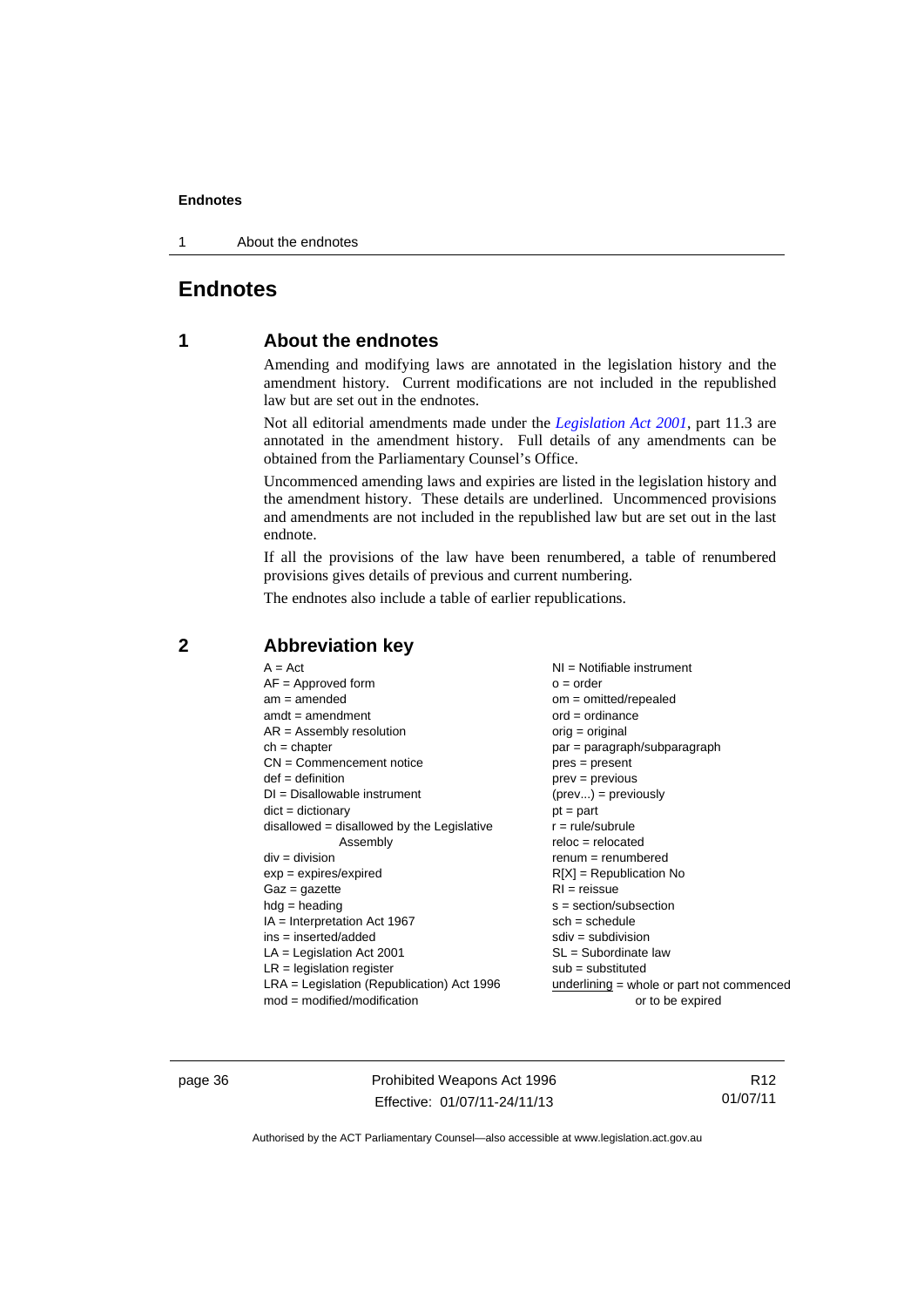## <span id="page-42-0"></span>**3 Legislation history Prohibited Weapons Act 1996 A1996-75**  notified 20 December 1996 [\(Gaz 1998 No S328](http://www.legislation.act.gov.au/gaz/1998-S328/default.asp)) s 1, s 2 commenced 20 December 1996 (s 2 (1)) remainder commenced 22 May 1997 (s 2 (2) and [Gaz 1997 No S140\)](http://www.legislation.act.gov.au/gaz/1997-S140/default.asp) as amended by **[Prohibited Weapons Regulations 1997](http://www.legislation.act.gov.au/sl/1997-12/default.asp) SL1997-12**  notified 19 May 1997 ([Gaz 1997 No S137](http://www.legislation.act.gov.au/gaz/1997-S137/default.asp)) commenced 22 May 1997 (s 2) **[Legislation \(Consequential Amendments\) Act 2001](http://www.legislation.act.gov.au/a/2001-44) A2001-44 pt 301**  notified 26 July 2001 ([Gaz 2001 No 30\)](http://www.legislation.act.gov.au/gaz/2001-30/default.asp) s 1, s 2 commenced 26 July 2001 (IA s 10B) pt 301 commenced 12 September 2001 (s 2 and see [Gaz 2001](http://www.legislation.act.gov.au/gaz/2001-S65/default.asp)  [No S65](http://www.legislation.act.gov.au/gaz/2001-S65/default.asp)) **[Criminal Code \(Theft, Fraud, Bribery and Related Offences\)](http://www.legislation.act.gov.au/a/2004-15/default.asp)  [Amendment Act 2004](http://www.legislation.act.gov.au/a/2004-15/default.asp) A2004-15 sch 2 pt 2.71**  notified LR 26 March 2004 s 1, s 2 commenced 26 March 2004 (LA s 75 (1)) sch 2 pt 2.71 commenced 9 April 2004 (s 2 (1)) **[Sentencing Legislation Amendment Act 2006](http://www.legislation.act.gov.au/a/2006-23) A2006-23 sch 1 pt 1.29**  notified LR 18 May 2006 s 1, s 2 commenced 18 May 2006 (LA s 75 (1)) sch 1 pt 1.29 commenced 2 June 2006 (s 2 (1) and see Crimes [\(Sentence Administration\) Act 2005](http://www.legislation.act.gov.au/a/2005-59) A2005-59 s 2, [Crimes](http://www.legislation.act.gov.au/a/2005-58)  [\(Sentencing\) Act 2005](http://www.legislation.act.gov.au/a/2005-58) A2005-58, s 2 and LA s 79) **[Firearms Amendment Act 2008](http://www.legislation.act.gov.au/a/2008-25) A2008-25 pt 3, sch 1 pt 1.2**  notified LR 15 July 2008 s 1, s 2 commenced 15 July 2008 (LA s 75 (1)) s 76, s 81 commenced 16 July 2008 (s 2 (2)) s 71, s 72, s 82, sch 1 amdt 1.14, amdt 1.16 commenced 15 July 2009 (s 2 (3)) pt 3 remainder, sch 1 pt 1.2 remainder commenced 15 January 2009 (s 2 (1) and LA s 79)

Prohibited Weapons Act 1996 Effective: 01/07/11-24/11/13

page 37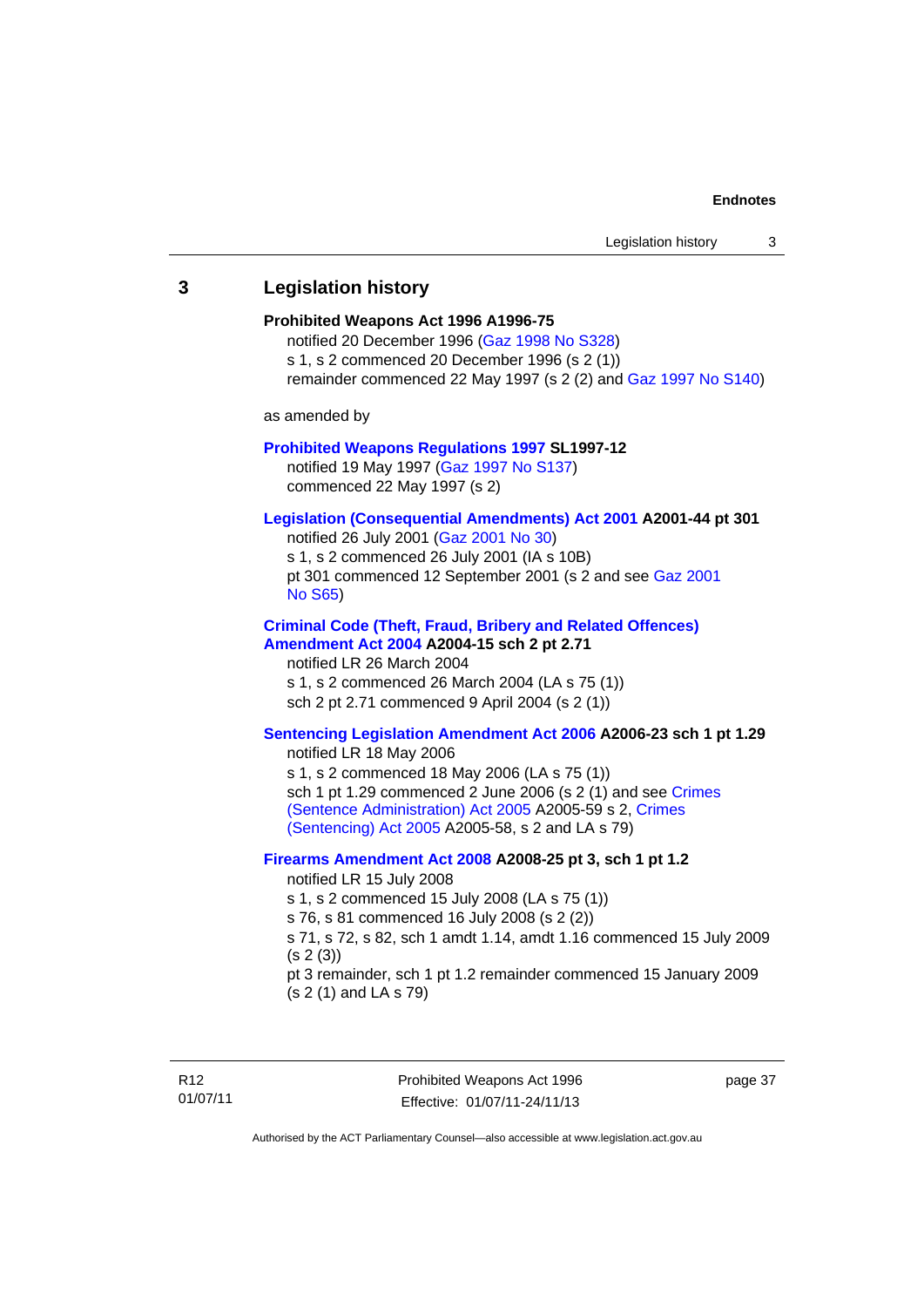| Amendment history<br>$\overline{4}$ |  |
|-------------------------------------|--|
|-------------------------------------|--|

#### **[ACT Civil and Administrative Tribunal Legislation Amendment](http://www.legislation.act.gov.au/a/2008-36)  [Act 2008](http://www.legislation.act.gov.au/a/2008-36) A2008-36 sch 1 pt 1.41**

notified LR 4 September 2008

s 1, s 2 commenced 4 September 2008 (LA s 75 (1)) sch 1 pt 1.41 commenced 15 July 2009 (s 2 (4) and see [Firearms](http://www.legislation.act.gov.au/a/2008-25)  [Amendment Act 2008](http://www.legislation.act.gov.au/a/2008-25) A2008-25, s 2 (3))

#### **[Justice and Community Safety Legislation Amendment Act 2009](http://www.legislation.act.gov.au/a/2009-19)  [\(No 2\)](http://www.legislation.act.gov.au/a/2009-19) A2009-19 pt 12**

notified LR 1 September 2009 s 1, s 2 commenced 1 September 2009 (LA s 75 (1)) pt 12 commenced 29 September 2009 (s 2)

#### **[Statute Law Amendment Act 2009](http://www.legislation.act.gov.au/a/2009-20) A2009-20 sch 3 pt 3.60**

notified LR 1 September 2009 s 1, s 2 commenced 1 September 2009 (LA s 75 (1)) sch 3 pt 3.60 commenced 22 September 2009 (s 2)

#### **[Justice and Community Safety Legislation Amendment Act 2010](http://www.legislation.act.gov.au/a/2010-13)**

**A2010-13 sch 1 pt 1.5**  notified LR 31 March 2010

s 1, s 2 commenced 31 March 2010 (LA s 75 (1))

s 3 commenced 1 April 2010 (LA s 75AA)

sch 1 pt 5 commenced 28 April 2010 (s 2 (4))

#### **[Administrative \(One ACT Public Service Miscellaneous Amendments\)](http://www.legislation.act.gov.au/a/2011-22)  [Act 2011](http://www.legislation.act.gov.au/a/2011-22) A2011-22 sch 1 pt 1.123**

notified LR 30 June 2011 s 1, s 2 commenced 30 June 2011 (LA s 75 (1)) sch 1 pt 1.123 commenced 1 July 2011 (s 2 (1))

<span id="page-43-0"></span>

#### **4 Amendment history**

| Name of Act<br>$\boldsymbol{\mathsf{s}}$ 1 | sub A2008-25 amdt 1.13                            |  |  |
|--------------------------------------------|---------------------------------------------------|--|--|
| <b>Dictionary</b><br>S <sub>2</sub>        | om A2001-44 amdt 1.3294<br>ins A2008-25 amdt 1.14 |  |  |
| <b>Notes</b><br>s 2A                       | ins A2008-25 amdt 1.15                            |  |  |

page 38 **Prohibited Weapons Act 1996** Effective: 01/07/11-24/11/13

R12 01/07/11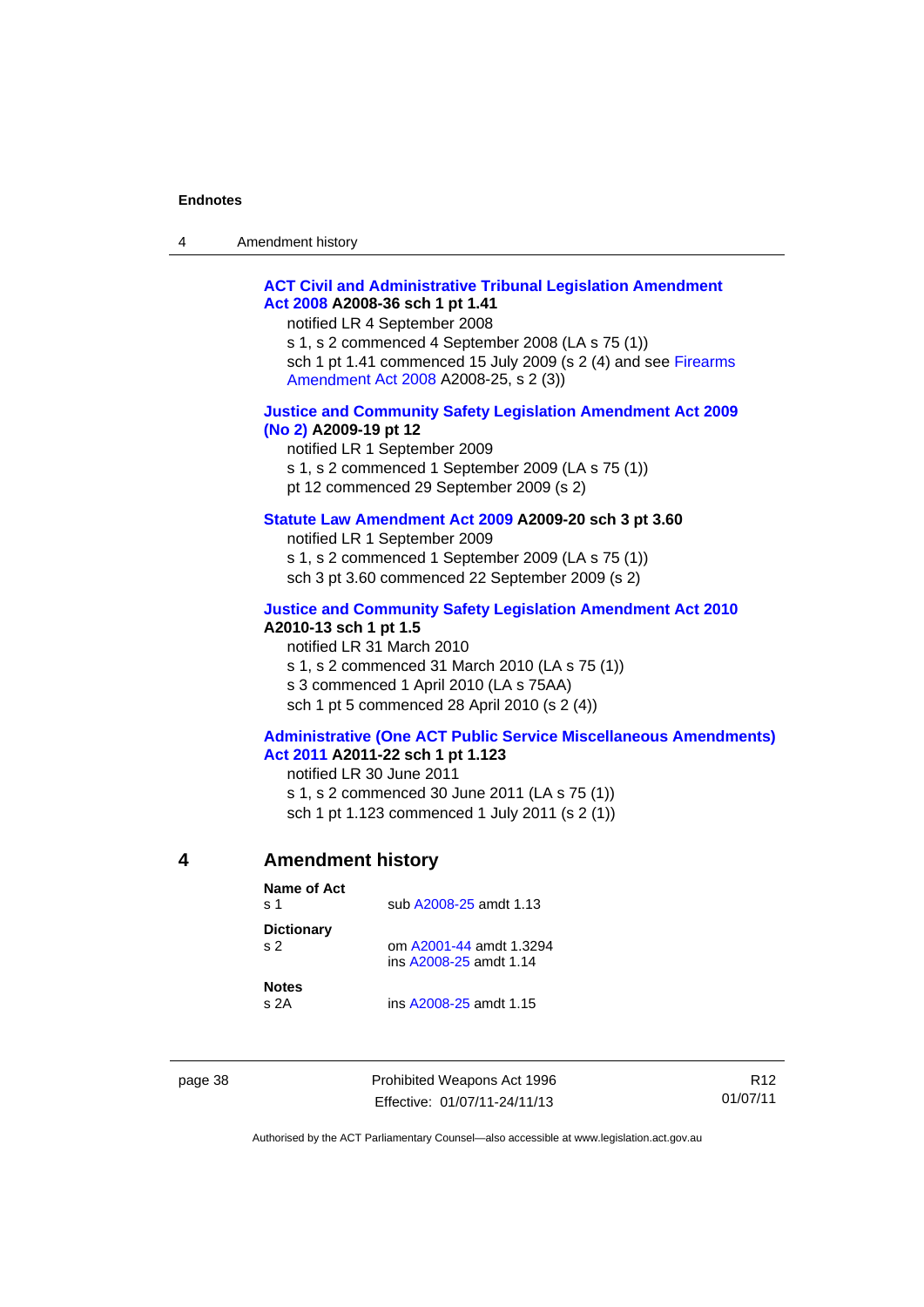page 39

```
Amendment history 4
```

```
Prohibited Weapons Act 1996 
Offences against Act—application of Criminal Code etc 
s 2B ins A2008-25 amdt 1.15 
Meaning of possession—Act 
A2008-25 s 71
Evidence of possession—prohibited weapons or articles at premises 
s 3A ins A2008-25 s 71 
Evidence of possession—care, control or management of prohibited weapon 
or article 
                A2008-25 s 71
Application of Act 
s 4 am A2001-44 amdt 1.3295, amdt 1.3296; A2006-23
               amdts 1.272-1.275; A2009-19 s 60; pars renum R9 LA; 
               A2010-13 amdt 1.27 
Important concepts 
pt 1A hdg ins A2008-25 s 72 
Meaning of prohibited weapon—Act 
A2008-25 s 72
Meaning of prohibited article—Act 
s 4B ins A2008-25 s 72 
Unregulated weapons 
pt 1B hdg ins A2008-25 s 73 
Meaning of unregulated weapon—Act 
s 4C ins A2008-25 s 73 
Meaning of connected—pt 1B 
 A2008-25 s 73
Unregulated weapons—seizure by police 
s 4D ins A2008-25 s 73 
Unregulated weapons—receipt for seizure 
A2008-25 s 73
Unregulated weapons—examination 
A2008-25 s 73
Unregulated weapons—access to things seized 
s 4G A2008-25 s 73
Unregulated weapons—review of decision to seize 
 A2008-25 s 73
Unregulated weapons—forfeiture 
A2008-25 s 73
                am A2011-22 amdt 1.356
```
Authorised by the ACT Parliamentary Counsel—also accessible at www.legislation.act.gov.au

Effective: 01/07/11-24/11/13

R12 01/07/11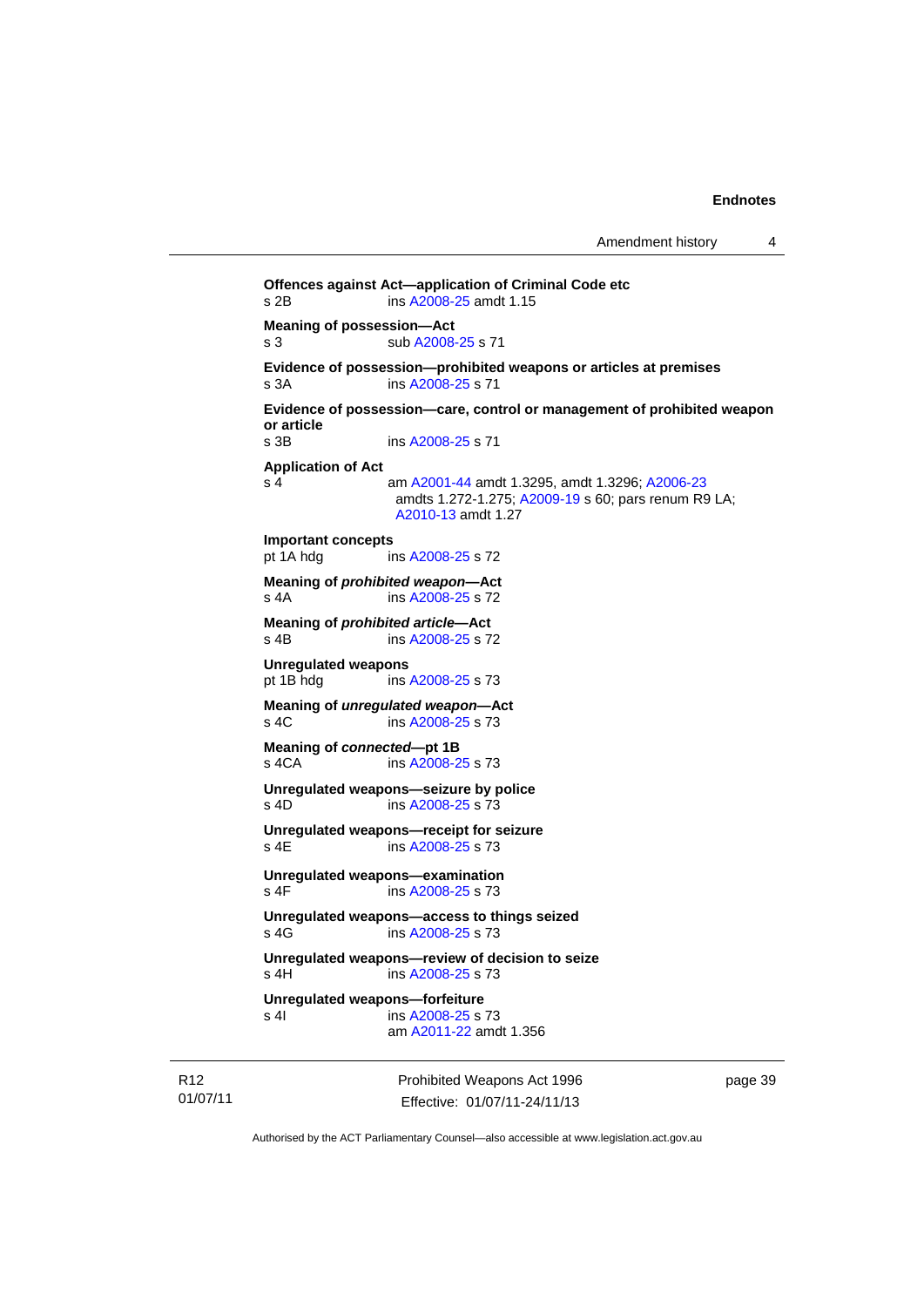4 Amendment history

| Minister's guidelines<br>pt 1C hdg | ins A2008-25 s 73                                                                       |
|------------------------------------|-----------------------------------------------------------------------------------------|
| Minister's guidelines              |                                                                                         |
| s 4K                               | ins A2008-25 s 73                                                                       |
|                                    | Declarations about prohibited articles and weapons                                      |
| pt 1D hdg                          | ins A2008-25 s 73                                                                       |
|                                    | Prohibited articles and weapons declarations by registrar                               |
| $s$ 4L                             | ins A2008-25 s 73                                                                       |
|                                    | am A2009-20 amdt 3.165, amdt 3.166                                                      |
|                                    | <b>Effect of certain declarations</b>                                                   |
| $s$ 4M                             | ins A2008-25 s 73                                                                       |
| <b>Offences</b>                    |                                                                                         |
| pt 2 hdg                           | sub A2008-25 s 74                                                                       |
|                                    | Offence—unauthorised possession or use of prohibited weapons                            |
| s <sub>5</sub>                     | am A2001-44 amdt 1.3297                                                                 |
|                                    | sub A2008-25 s 75                                                                       |
|                                    | Offence-unauthorised possession or use of prohibited articles                           |
| s 6                                | am A2001-44 amdt 1.3298<br>sub A2008-25 s 75                                            |
|                                    |                                                                                         |
| s 6A                               | Declarations about authorised possession and use of laser pointers<br>ins A2008-25 s 76 |
|                                    |                                                                                         |
| s 6B                               | Guidelines for declarations under section 6A<br>ins A2008-25 s 76                       |
|                                    |                                                                                         |
| holders                            | Offence—disposal of prohibited weapons and articles by unauthorised                     |
| $s$ 8                              | sub A2008-25 s 77                                                                       |
|                                    | Applications-false or misleading particulars                                            |
| s <sub>10</sub>                    | om A2004-15 amdt 2.148                                                                  |
|                                    | Notification and review of decisions                                                    |
| pt 3A hdg                          | ins A2008-36 amdt 1.571                                                                 |
|                                    | Meaning of reviewable decision---pt 3A                                                  |
| s 14                               | sub A2008-36 amdt 1.571                                                                 |
|                                    | <b>Reviewable decision notices</b>                                                      |
| $s$ 14 $A$                         | ins A2008-36 amdt 1.571                                                                 |
| <b>Applications for review</b>     |                                                                                         |
| s 14B                              | ins A2008-36 amdt 1.571                                                                 |
|                                    |                                                                                         |
| <b>Evidentiary provisions</b>      | sub A2008-25 s 78                                                                       |

page 40 **Prohibited Weapons Act 1996** Effective: 01/07/11-24/11/13

R12 01/07/11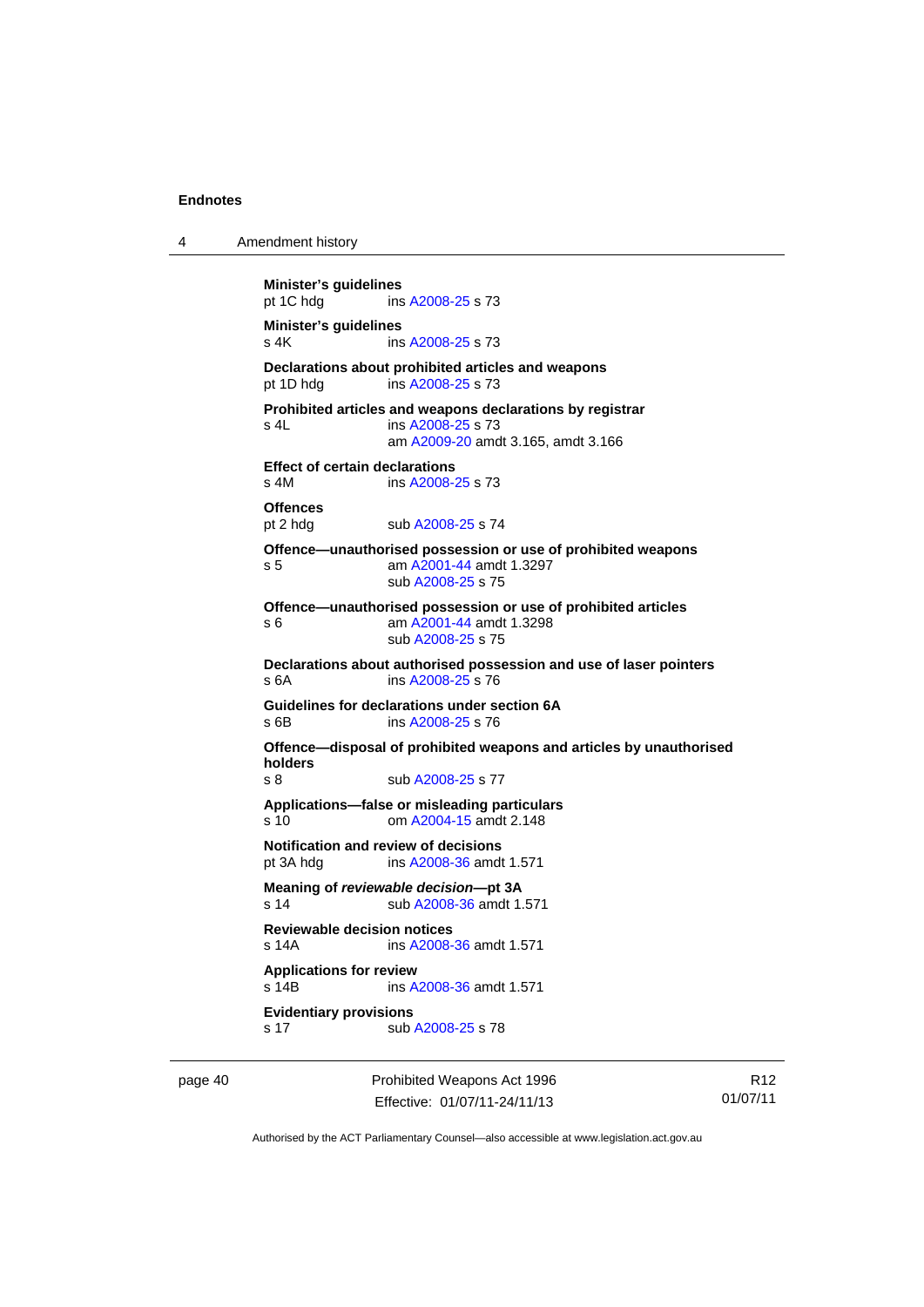Amendment history 4

```
Determination of fees<br>s 17A ins
                 A2008-25 s 78
Approved forms 
s 18 sub A2001-44 amdt 1.3299 
                 (4)-(7) exp 12 September 2002 (s 18 (7)) 
                  am A2008-25 s 79 
Regulation-making power 
s 19 ins A2001-44 amdt 1.3299 
Transitional 
pt 5 hdg ins A2008-25 s 80 
                 exp 15 July 2010 (s 54) 
Definitions—pt 5 
s 50 ins A2008-25 s 80 
                 exp 15 July 2010 (s 54) 
                  def commencement day ins A2008-25 s 80 
                    exp 15 July 2010 (s 54) 
                  def dispose ins A2008-25 s 80 
                    exp 15 July 2010 (s 54) 
                  def pre-commencement day ins A2008-25 s 80 
                    exp 15 July 2010 (s 54) 
Pre-commencement Act—permitted weapons and articles generally 
s 51 ins A2008-25 s 80 
                 exp 15 July 2010 (s 54) 
Pre-commencement Act—permitted weapons and articles—late application 
for permit 
                 A2008-25 s 80
                exp 15 July 2010 (s 54) 
Transitional regulations 
s 53 ins A2008-25 s 80 
                 exp 15 July 2010 (s 54) 
Expiry—pt 5 
s 54 ins A2008-25 s 80 
                exp 15 July 2010 (s 54) 
Prohibited weapons 
 SL1997-12 reg 15
                 renum R1 LA 
sch 1 am A2008-25 s 81 
                  sub A2008-25 s 82
```
Prohibited Weapons Act 1996 Effective: 01/07/11-24/11/13

page 41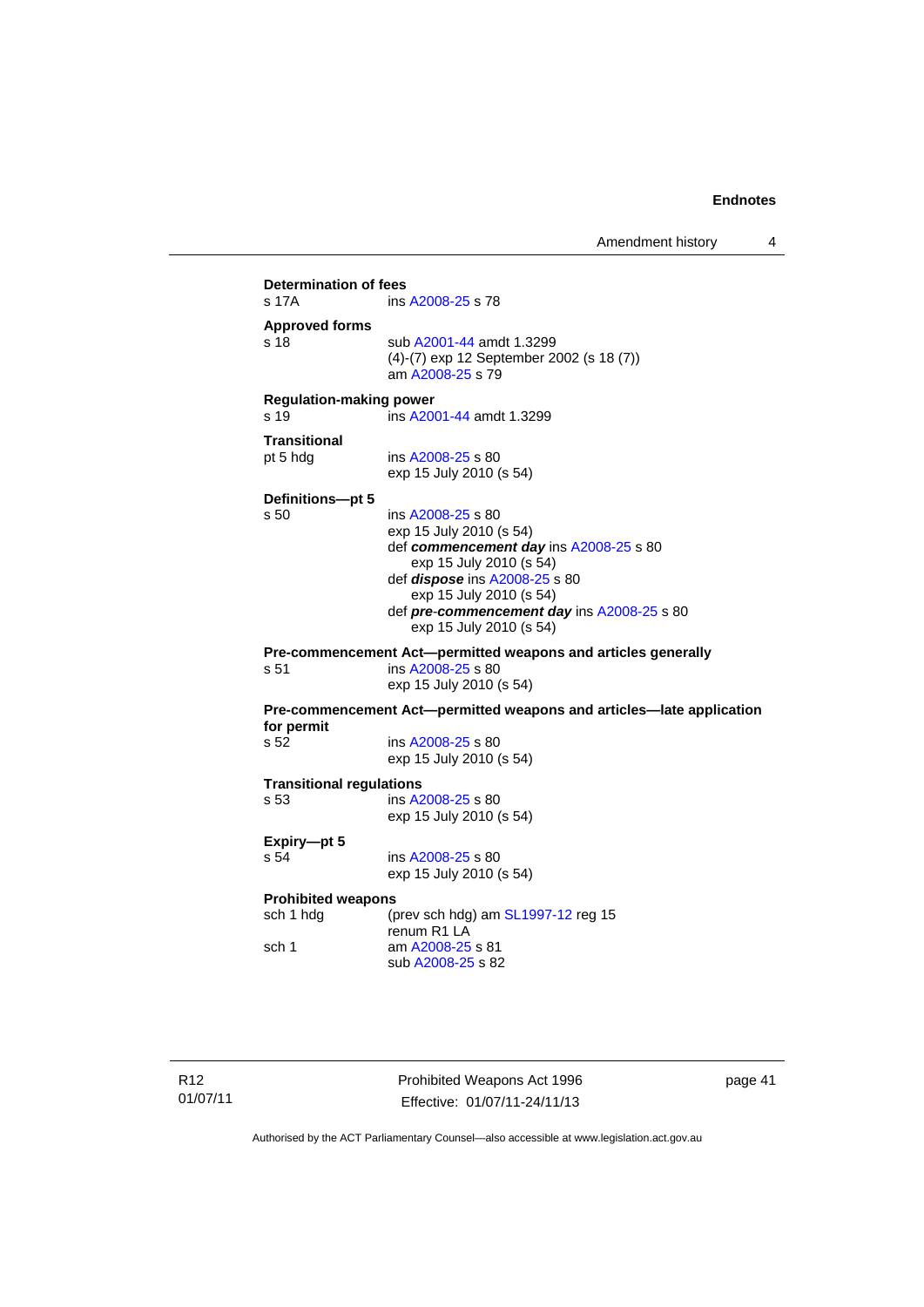5 Earlier republications

```
Prohibited articles 
                   A2008-25 s 82
Note for sch 2 sch 2 also ins A2008-36 amdt 1.572 
                   renum as sch 3 R7 LA 
Reviewable decisions 
sch 3 (prev sch 2) ins A2008-36 amdt 1.572 
                  renum as sch 3 R7 LA 
Dictionary 
dict ins A2008-25 amdt 1.16 
                   am A2008-36 amdt 1.573, amdt 1.574; A2011-22 amdt 1.357 
                   def connected ins A2008-25 amdt 1.16
                   def dispose ins A2008-25 amdt 1.16 
                   def firearm ins A2008-25 amdt 1.16 
                   def permit ins A2008-25 amdt 1.16 
                   def possession ins A2008-25 amdt 1.16
                   def premises ins A2008-25 amdt 1.16 
                   def prohibited article ins A2008-25 amdt 1.16 
                   def prohibited weapon ins A2008-25 amdt 1.16 
                   def registrar ins A2008-25 amdt 1.16 
                   def reviewable decision ins A2008-36 amdt 1.575 
                   def unregulated weapon ins A2008-25 amdt 1.16
```
<span id="page-47-0"></span>

#### **5 Earlier republications**

Some earlier republications were not numbered. The number in column 1 refers to the publication order.

Since 12 September 2001 every authorised republication has been published in electronic pdf format on the ACT legislation register. A selection of authorised republications have also been published in printed format. These republications are marked with an asterisk (\*) in column 1. Electronic and printed versions of an authorised republication are identical.

|         | <b>Republication</b><br>No and date | <b>Effective</b>              | Last<br>amendment<br>made by | <b>Republication</b><br>for |
|---------|-------------------------------------|-------------------------------|------------------------------|-----------------------------|
|         | R <sub>0</sub> A<br>30 July 2003    | 22 May 1997-<br>11 Sept 2001  | SL1997-12                    | amendments by<br>SL1997-12  |
|         | R1<br>18 Feb 2002                   | 12 Sept 2001-<br>12 Sept 2002 | A2001-44                     | amendments by<br>A2001-44   |
|         | R <sub>2</sub><br>13 Sept 2002      | 13 Sept 2002-<br>8 Apr 2004   | A2001-44                     | commenced expiry            |
|         |                                     |                               |                              |                             |
| page 42 |                                     | Prohibited Weapons Act 1996   |                              | R <sub>12</sub>             |

Effective: 01/07/11-24/11/13

01/07/11